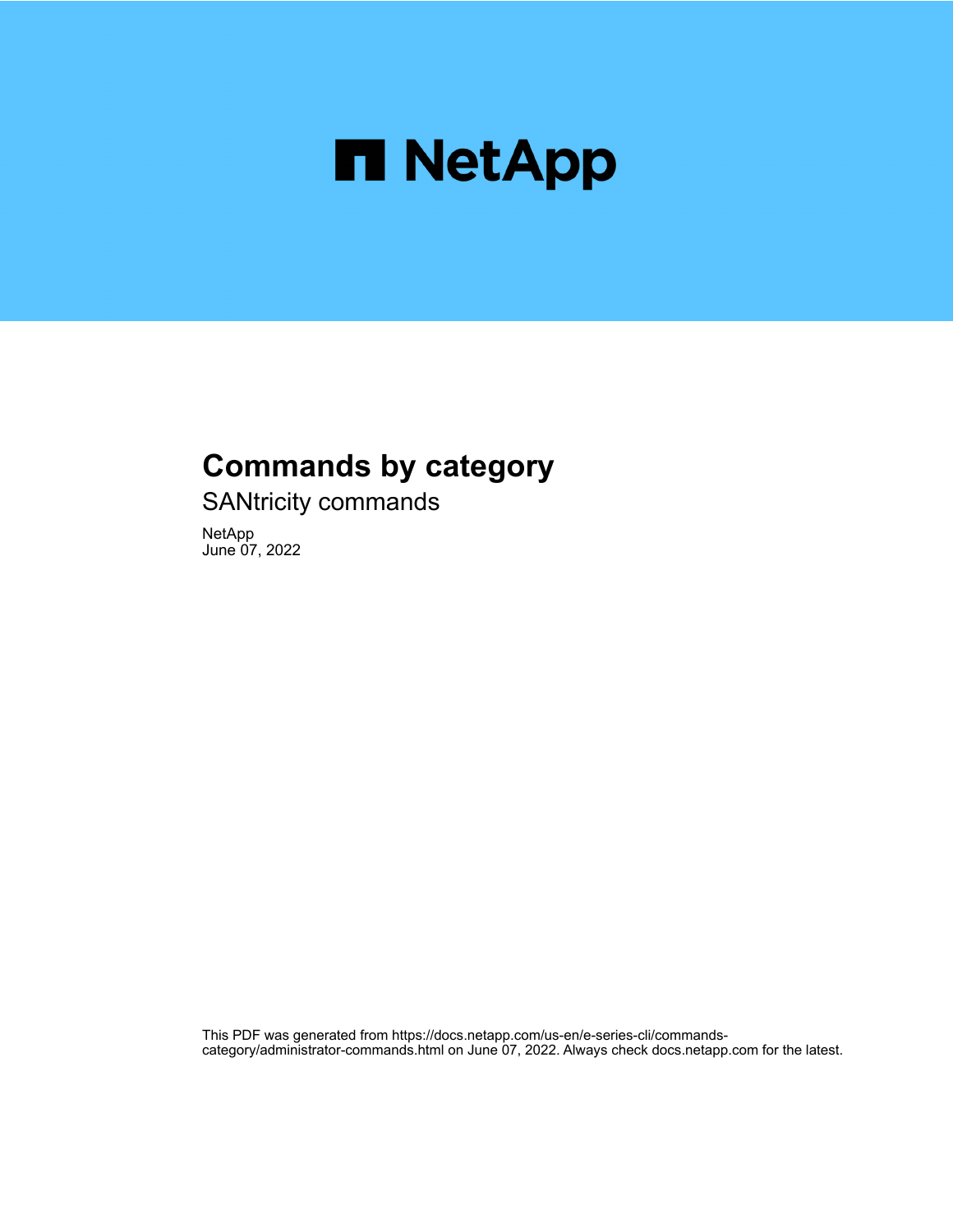# **Table of Contents**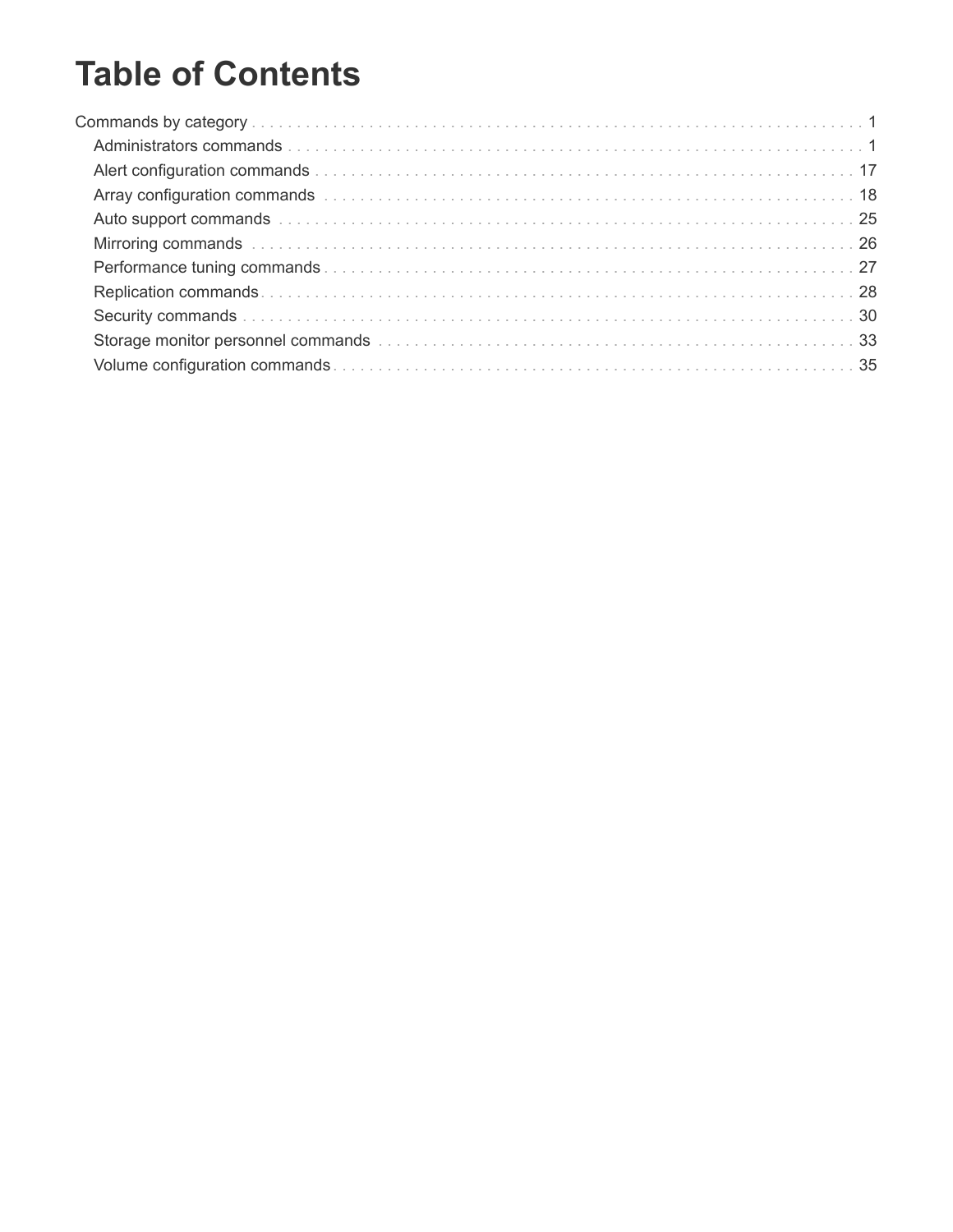# <span id="page-2-0"></span>**Commands by category**

# <span id="page-2-1"></span>**Administrators commands**

# **Storage administrators commands**

[Activate asynchronous mirroring](https://docs.netapp.com/us-en/e-series-cli/commands-a-z/activate-asynchronous-mirroring.html) [Activate Synchronous Mirroring](https://docs.netapp.com/us-en/e-series-cli/commands-a-z/activate-synchronous-mirroring.html) [Add drives to SSD cache](https://docs.netapp.com/us-en/e-series-cli/commands-a-z/add-drives-to-ssd-cache.html) [Add member to consistency group](https://docs.netapp.com/us-en/e-series-cli/commands-a-z/set-consistencygroup-addcgmembervolume.html) [Add volume to asynchronous mirror group](https://docs.netapp.com/us-en/e-series-cli/commands-a-z/add-volume-asyncmirrorgroup.html) [Autoconfigure storage array](https://docs.netapp.com/us-en/e-series-cli/commands-a-z/autoconfigure-storagearray.html) [Autoconfigure storage array hot spares](https://docs.netapp.com/us-en/e-series-cli/commands-a-z/autoconfigure-storagearray-hotspares.html) [Cancel asynchronous mirror group role reversal](https://docs.netapp.com/us-en/e-series-cli/commands-a-z/stop-asyncmirrorgroup-rolechange.html) [Capture or view an AutoSupport log](https://docs.netapp.com/us-en/e-series-cli/commands-a-z/smcli-autosupportlog.html) [Change SSD cache application type](https://docs.netapp.com/us-en/e-series-cli/commands-a-z/change-ssd-cache-application-type.html) [Check asynchronous mirror group consistency](https://docs.netapp.com/us-en/e-series-cli/commands-a-z/check-asyncmirrorgroup-repositoryconsistency.html) [Check repository consistency](https://docs.netapp.com/us-en/e-series-cli/commands-a-z/check-repositoryconsistency.html) [Check storage array connectivity](https://docs.netapp.com/us-en/e-series-cli/commands-a-z/check-storagearray-connectivity.html) [Check synchronous mirroring status](https://docs.netapp.com/us-en/e-series-cli/commands-a-z/check-syncmirror.html) [Check volume parity](https://docs.netapp.com/us-en/e-series-cli/commands-a-z/check-volume-parity.html) [Clear asynchronous mirroring fault](https://docs.netapp.com/us-en/e-series-cli/commands-a-z/clear-asyncmirrorfault.html) [Clear drive channel statistics](https://docs.netapp.com/us-en/e-series-cli/commands-a-z/clear-alldrivechannels-stats.html) [Clear email alert configuration](https://docs.netapp.com/us-en/e-series-cli/commands-a-z/clear-emailalert-configuration.html) [Clear storage array configuration](https://docs.netapp.com/us-en/e-series-cli/commands-a-z/clear-storagearray-configuration.html) [Clear storage array event log](https://docs.netapp.com/us-en/e-series-cli/commands-a-z/clear-storagearray-eventlog.html) [Clear storage array firmware pending area](https://docs.netapp.com/us-en/e-series-cli/commands-a-z/clear-storagearray-firmwarependingarea.html) [Clear storage array recovery mode](https://docs.netapp.com/us-en/e-series-cli/commands-a-z/clear-storagearray-recoverymode.html) [Clear syslog configuration](https://docs.netapp.com/us-en/e-series-cli/commands-a-z/clear-syslog-configuration.html) [Clear volume reservations](https://docs.netapp.com/us-en/e-series-cli/commands-a-z/clear-volume-reservations.html)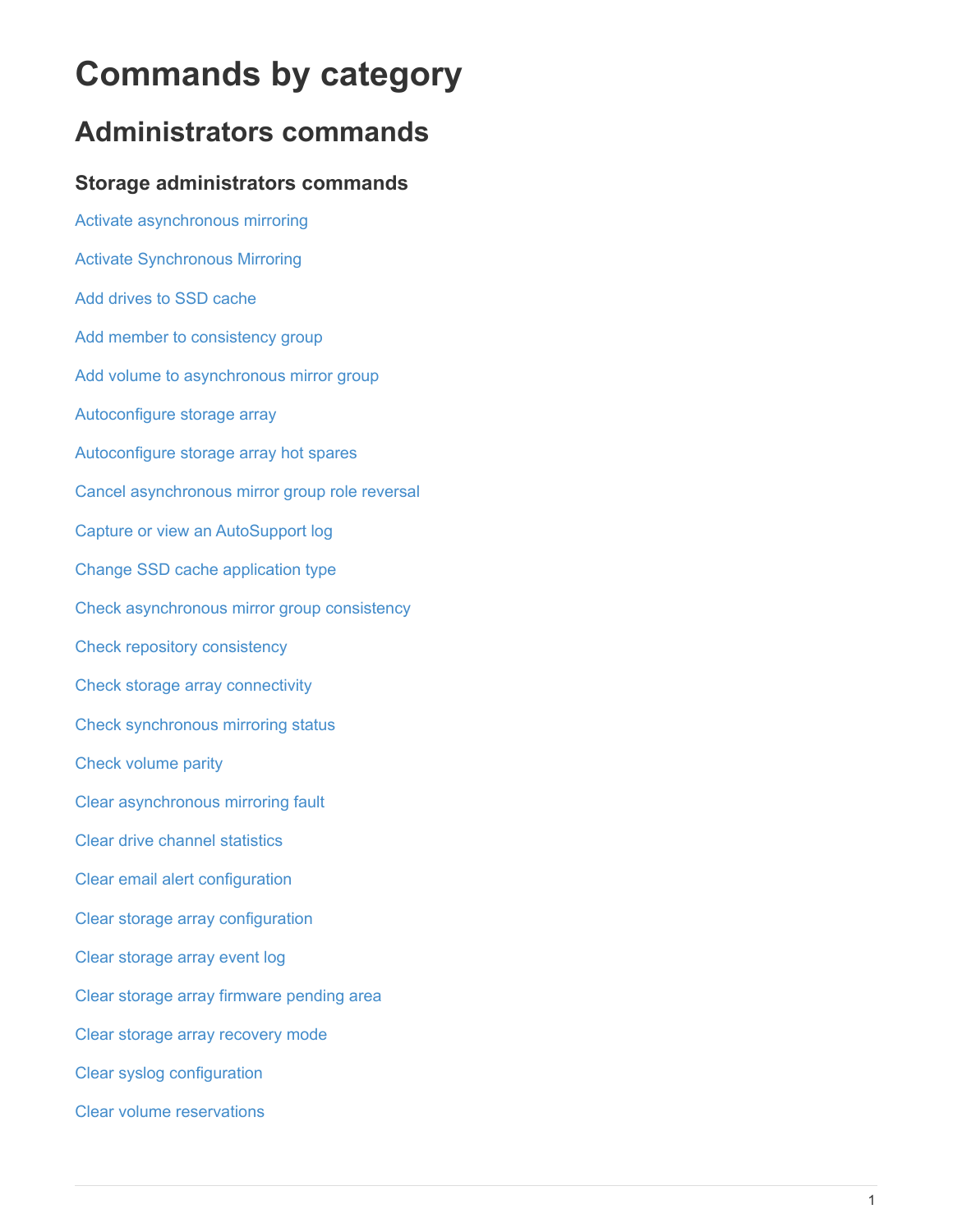[Clear volume unreadable sectors](https://docs.netapp.com/us-en/e-series-cli/commands-a-z/clear-volume-unreadablesectors.html) [Configure email alert settings](https://docs.netapp.com/us-en/e-series-cli/commands-a-z/set-emailalert.html) [Configure syslog settings](https://docs.netapp.com/us-en/e-series-cli/commands-a-z/set-syslog.html) [Create asynchronous mirror group](https://docs.netapp.com/us-en/e-series-cli/commands-a-z/create-asyncmirrorgroup.html) [Create consistency group](https://docs.netapp.com/us-en/e-series-cli/commands-a-z/create-consistencygroup.html) [Create consistency group snapshot image](https://docs.netapp.com/us-en/e-series-cli/commands-a-z/create-cgsnapimage-consistencygroup.html) [Create consistency group snapshot volume](https://docs.netapp.com/us-en/e-series-cli/commands-a-z/create-cgsnapvolume.html) [Create consistency group snapshot volume mapping](https://docs.netapp.com/us-en/e-series-cli/commands-a-z/create-mapping-cgsnapvolume.html) [Create disk pool](https://docs.netapp.com/us-en/e-series-cli/commands-a-z/create-diskpool.html) [Create host](https://docs.netapp.com/us-en/e-series-cli/commands-a-z/create-host.html) [Create host group](https://docs.netapp.com/us-en/e-series-cli/commands-a-z/create-hostgroup.html) [Create host port](https://docs.netapp.com/us-en/e-series-cli/commands-a-z/create-hostport.html) [Create initiator](https://docs.netapp.com/us-en/e-series-cli/commands-a-z/create-initiator.html) [Create iSCSI initiator](https://docs.netapp.com/us-en/e-series-cli/commands-a-z/create-iscsiinitiator.html) [Create RAID volume \(automatic drive select\)](https://docs.netapp.com/us-en/e-series-cli/commands-a-z/create-raid-volume-automatic-drive-select.html) [Create RAID volume \(free extent based select\)](https://docs.netapp.com/us-en/e-series-cli/commands-a-z/create-raid-volume-free-extent-based-select.html) [Create RAID volume \(manual drive select\)](https://docs.netapp.com/us-en/e-series-cli/commands-a-z/create-raid-volume-manual-drive-select.html) [Create read-only snapshot volume](https://docs.netapp.com/us-en/e-series-cli/commands-a-z/create-read-only-snapshot-volume.html) [Create snapshot group](https://docs.netapp.com/us-en/e-series-cli/commands-a-z/create-snapgroup.html) [Create snapshot image](https://docs.netapp.com/us-en/e-series-cli/commands-a-z/create-snapimage.html) [Create snapshot volume](https://docs.netapp.com/us-en/e-series-cli/commands-a-z/create-snapshot-volume.html) [Create SSD cache](https://docs.netapp.com/us-en/e-series-cli/commands-a-z/create-ssdcache.html) [Create synchronous mirroring](https://docs.netapp.com/us-en/e-series-cli/commands-a-z/create-syncmirror.html) [Create volume copy](https://docs.netapp.com/us-en/e-series-cli/commands-a-z/create-volumecopy.html) [Create volume group](https://docs.netapp.com/us-en/e-series-cli/commands-a-z/create-volumegroup.html) [Create volume in disk pool](https://docs.netapp.com/us-en/e-series-cli/commands-a-z/create-volume-diskpool.html) [Deactivate asynchronous mirroring](https://docs.netapp.com/us-en/e-series-cli/commands-a-z/deactivate-storagearray.html) [Deactivate synchronous mirroring](https://docs.netapp.com/us-en/e-series-cli/commands-a-z/deactivate-storagearray-feature.html) [Delete asynchronous mirror group](https://docs.netapp.com/us-en/e-series-cli/commands-a-z/delete-asyncmirrorgroup.html)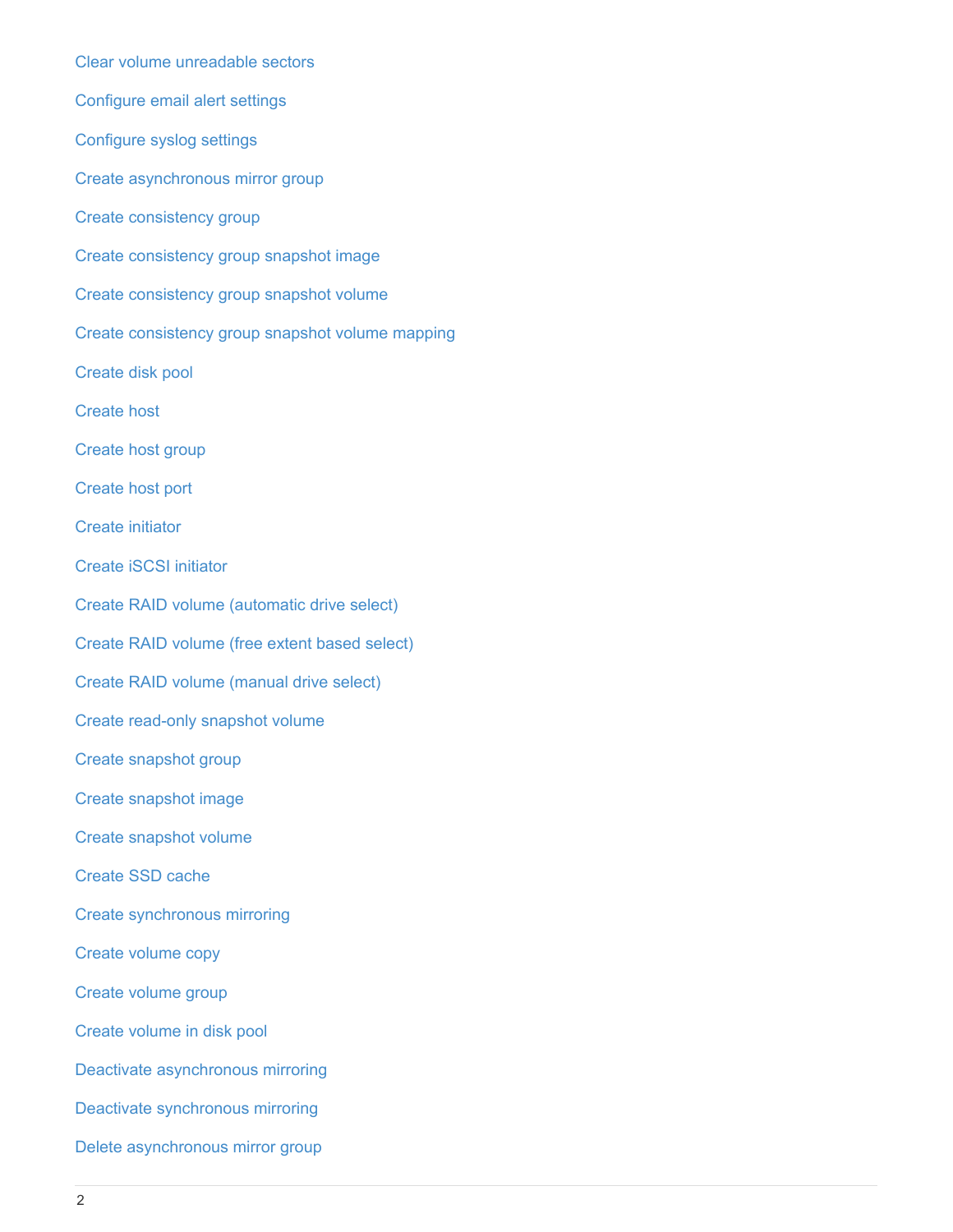[Delete consistency group](https://docs.netapp.com/us-en/e-series-cli/commands-a-z/delete-consistencygroup.html) [Delete consistency group snapshot image](https://docs.netapp.com/us-en/e-series-cli/commands-a-z/delete-cgsnapimage-consistencygroup.html) [Delete consistency group snapshot volume](https://docs.netapp.com/us-en/e-series-cli/commands-a-z/delete-sgsnapvolume.html) [Delete disk pool](https://docs.netapp.com/us-en/e-series-cli/commands-a-z/delete-diskpool.html) [Delete email alert recipient](https://docs.netapp.com/us-en/e-series-cli/commands-a-z/delete-emailalert.html) [Delete host](https://docs.netapp.com/us-en/e-series-cli/commands-a-z/delete-host.html) [Delete host group](https://docs.netapp.com/us-en/e-series-cli/commands-a-z/delete-hostgroup.html) [Delete host port](https://docs.netapp.com/us-en/e-series-cli/commands-a-z/delete-hostport.html) [Delete initiator](https://docs.netapp.com/us-en/e-series-cli/commands-a-z/delete-initiator.html) [Delete iSCSI initiator](https://docs.netapp.com/us-en/e-series-cli/commands-a-z/delete-iscsiinitiator.html) [Delete snapshot group](https://docs.netapp.com/us-en/e-series-cli/commands-a-z/delete-snapgroup.html) [Delete snapshot image](https://docs.netapp.com/us-en/e-series-cli/commands-a-z/delete-snapimage.html) [Delete snapshot volume](https://docs.netapp.com/us-en/e-series-cli/commands-a-z/delete-snapvolume.html) [Delete SSD cache](https://docs.netapp.com/us-en/e-series-cli/commands-a-z/delete-ssdcache.html) [Delete syslog server](https://docs.netapp.com/us-en/e-series-cli/commands-a-z/delete-syslog.html) [Delete volume](https://docs.netapp.com/us-en/e-series-cli/commands-a-z/delete-volume.html) [Delete volume from disk pool](https://docs.netapp.com/us-en/e-series-cli/commands-a-z/delete-volume-from-disk-pool.html) [Delete volume group](https://docs.netapp.com/us-en/e-series-cli/commands-a-z/delete-volumegroup.html) [Diagnose controller](https://docs.netapp.com/us-en/e-series-cli/commands-a-z/diagnose-controller.html) [Diagnose controller iSCSI host cable](https://docs.netapp.com/us-en/e-series-cli/commands-a-z/diagnose-controller-iscsihostport.html) [Diagnose synchronous mirroring](https://docs.netapp.com/us-en/e-series-cli/commands-a-z/diagnose-syncmirror.html) [Disable storage array feature](https://docs.netapp.com/us-en/e-series-cli/commands-a-z/disable-storagearray.html) [Display AutoSupport message collection schedule](https://docs.netapp.com/us-en/e-series-cli/commands-a-z/smcli-autosupportschedule-show.html) [Display AutoSupport bundle collection settings](https://docs.netapp.com/us-en/e-series-cli/commands-a-z/smcli-autosupportconfig-show.html) [Display storage array user session](https://docs.netapp.com/us-en/e-series-cli/commands-a-z/show-storagearray-usersession.html) [Download drive firmware](https://docs.netapp.com/us-en/e-series-cli/commands-a-z/download-drive-firmware.html) [Download environmental card firmware](https://docs.netapp.com/us-en/e-series-cli/commands-a-z/download-tray-firmware-file.html) [Download storage array drive firmware](https://docs.netapp.com/us-en/e-series-cli/commands-a-z/download-storagearray-drivefirmware-file.html)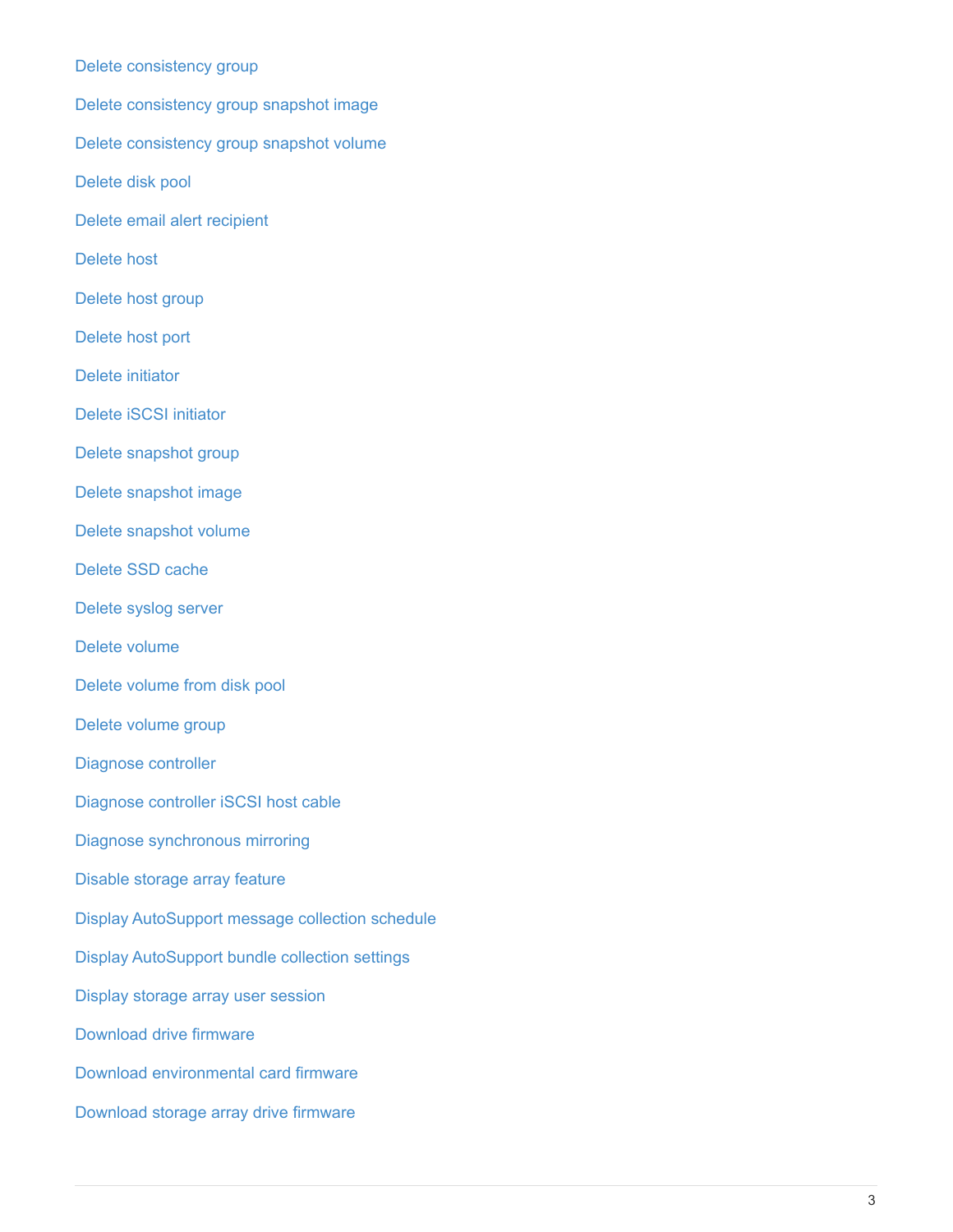[Download storage array firmware/NVSRAM](https://docs.netapp.com/us-en/e-series-cli/commands-a-z/download-storagearray-firmware.html) [Download storage array NVSRAM](https://docs.netapp.com/us-en/e-series-cli/commands-a-z/download-storagearray-nvsram.html) [Download tray configuration settings](https://docs.netapp.com/us-en/e-series-cli/commands-a-z/download-tray-configurationsettings.html) [Enable controller data transfer](https://docs.netapp.com/us-en/e-series-cli/commands-a-z/enable-controller-datatransfer.html) [Enable disk pool security](https://docs.netapp.com/us-en/e-series-cli/commands-a-z/enable-diskpool-security.html) [Enable or disable ODX](https://docs.netapp.com/us-en/e-series-cli/commands-a-z/set-storagearray-odxenabled.html) [Enable or disable AutoSupport at the EMW management domain level…](https://docs.netapp.com/us-en/e-series-cli/commands-a-z/smcli-enable-autosupportfeature.html) [Enable or disable AutoSupport \(all individual arrays\)](https://docs.netapp.com/us-en/e-series-cli/commands-a-z/enable-or-disable-autosupport-individual-arrays.html) [Enable or disable AutoSupport maintenance window \(for individual E2800 or E5700 arrays\)](https://docs.netapp.com/us-en/e-series-cli/commands-a-z/set-storagearray-autosupportmaintenancewindow.html) [Enable or disable the AutoSupport OnDemand feature at the EMW…](https://docs.netapp.com/us-en/e-series-cli/commands-a-z/smcli-enable-disable-autosupportondemand.html) [Enable or disable the AutoSupport OnDemand feature \(for individual E2800 or E5700 arrays\)](https://docs.netapp.com/us-en/e-series-cli/commands-a-z/set-storagearray-autosupportondemand.html) [Enable or disable the AutoSupport OnDemand Remote Diagnostics feature at…](https://docs.netapp.com/us-en/e-series-cli/commands-a-z/smcli-enable-disable-autosupportremotediag.html) [Enable or disable the AutoSupport Remote Diagnostics feature \(for individual E2800 or E5700 arrays\)](https://docs.netapp.com/us-en/e-series-cli/commands-a-z/set-storagearray-autosupportremotediag.html) [Enable or disable host connectivity reporting](https://docs.netapp.com/us-en/e-series-cli/commands-a-z/set-storagearray-hostconnectivityreporting.html) [Enable or disable VAAI](https://docs.netapp.com/us-en/e-series-cli/commands-a-z/set-storagearray-vaaienabled.html) [Enable storage array feature](https://docs.netapp.com/us-en/e-series-cli/commands-a-z/enable-storagearray-feature-file.html) [Enable volume group security](https://docs.netapp.com/us-en/e-series-cli/commands-a-z/enable-volumegroup-security.html) [Establish asynchronous mirrored pair](https://docs.netapp.com/us-en/e-series-cli/commands-a-z/establish-asyncmirror-volume.html) [Increase capacity of volume in disk pool or volume group…](https://docs.netapp.com/us-en/e-series-cli/commands-a-z/start-increasevolumecapacity-volume.html) [Initialize thin volume](https://docs.netapp.com/us-en/e-series-cli/commands-a-z/start-volume-initialize.html) [Recopy volume copy](https://docs.netapp.com/us-en/e-series-cli/commands-a-z/recopy-volumecopy-target.html) [Recover disabled drive ports](https://docs.netapp.com/us-en/e-series-cli/commands-a-z/recover-disabled-driveports.html) [Recover RAID volume](https://docs.netapp.com/us-en/e-series-cli/commands-a-z/recover-volume.html) [Recover SAS port mis-wire](https://docs.netapp.com/us-en/e-series-cli/commands-a-z/recover-sasport-miswire.html) [Re-create synchronous mirroring repository volume](https://docs.netapp.com/us-en/e-series-cli/commands-a-z/recreate-storagearray-mirrorrepository.html) [Reduce disk pool capacity](https://docs.netapp.com/us-en/e-series-cli/commands-a-z/reduce-disk-pool-capacity.html) [Register SNMP community](https://docs.netapp.com/us-en/e-series-cli/commands-a-z/create-snmpcommunity.html) [Register SNMP trap destination](https://docs.netapp.com/us-en/e-series-cli/commands-a-z/create-snmptrapdestination.html) [Remove drives from SSD cache](https://docs.netapp.com/us-en/e-series-cli/commands-a-z/remove-drives-from-ssd-cache.html)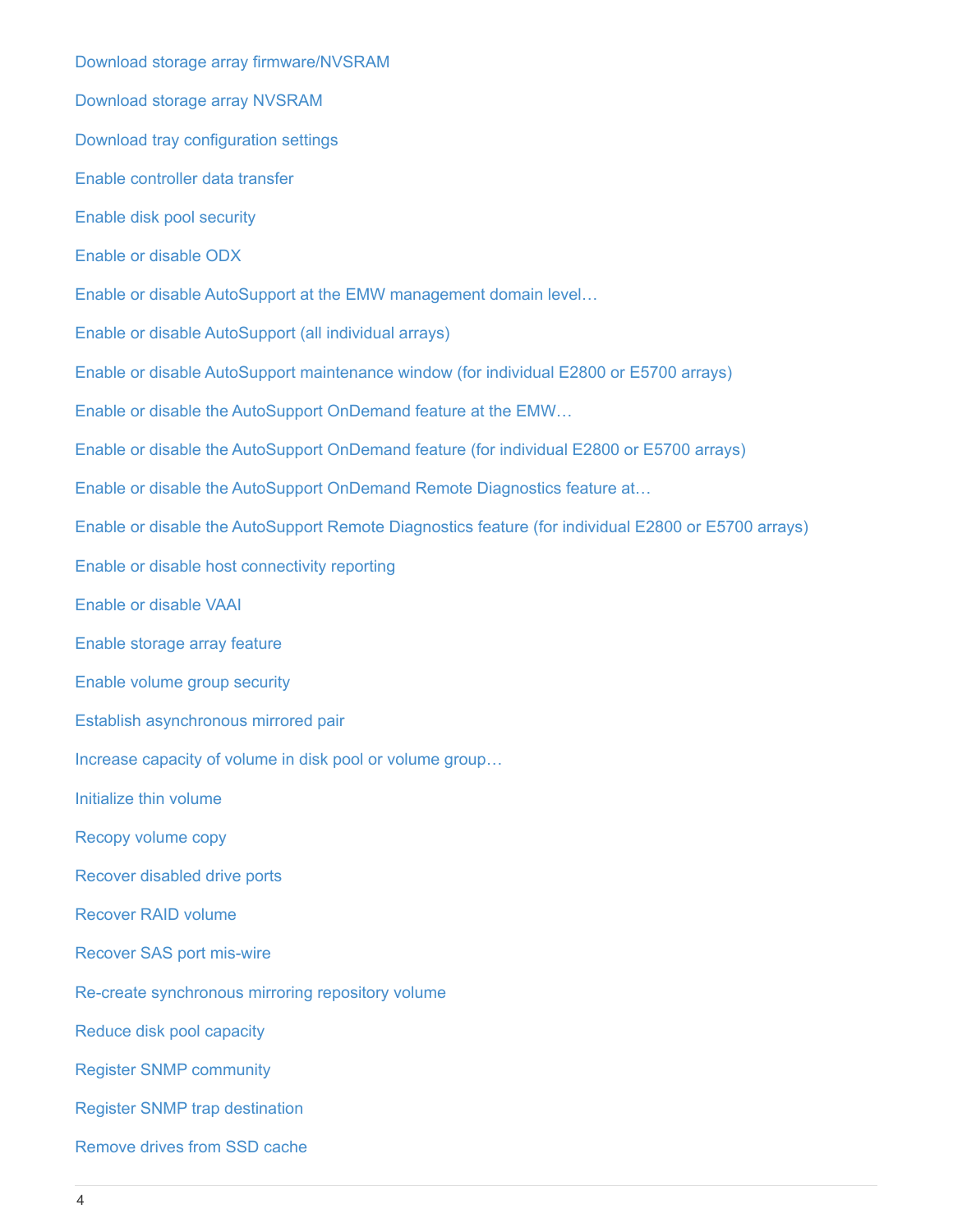[Remove incomplete asynchronous mirrored pair from asynchronous mirror group](https://docs.netapp.com/us-en/e-series-cli/commands-a-z/remove-asyncmirrorgroup.html) [Remove member volume from consistency group](https://docs.netapp.com/us-en/e-series-cli/commands-a-z/remove-member-volume-from-consistency-group.html) [Remove synchronous mirroring](https://docs.netapp.com/us-en/e-series-cli/commands-a-z/remove-syncmirror.html) [Remove volume copy](https://docs.netapp.com/us-en/e-series-cli/commands-a-z/remove-volumecopy-target.html) [Remove volume from asynchronous mirror group](https://docs.netapp.com/us-en/e-series-cli/commands-a-z/remove-volume-asyncmirrorgroup.html) [Remove volume LUN mapping](https://docs.netapp.com/us-en/e-series-cli/commands-a-z/remove-lunmapping.html) [Rename snapshot volume](https://docs.netapp.com/us-en/e-series-cli/commands-a-z/set-snapvolume.html) [Rename SSD cache](https://docs.netapp.com/us-en/e-series-cli/commands-a-z/rename-ssd-cache.html) [Repair volume parity](https://docs.netapp.com/us-en/e-series-cli/commands-a-z/repair-volume-parity.html) [Replace drive](https://docs.netapp.com/us-en/e-series-cli/commands-a-z/replace-drive-replacementdrive.html) [Reset asynchronous mirror group statistics](https://docs.netapp.com/us-en/e-series-cli/commands-a-z/reset-storagearray-arvmstats-asyncmirrorgroup.html) [Reset AutoSupport message collection schedule](https://docs.netapp.com/us-en/e-series-cli/commands-a-z/smcli-autosupportschedule-reset.html) [Reset AutoSupport message collection schedule \(for individual E2800 or E5700 arrays\)](https://docs.netapp.com/us-en/e-series-cli/commands-a-z/reset-storagearray-autosupport-schedule.html) [Reset controller](https://docs.netapp.com/us-en/e-series-cli/commands-a-z/reset-controller.html) [Reset drive](https://docs.netapp.com/us-en/e-series-cli/commands-a-z/reset-drive.html) [Reset iSCSI IP address](https://docs.netapp.com/us-en/e-series-cli/commands-a-z/reset-iscsiipaddress.html) [Reset storage array diagnostic data](https://docs.netapp.com/us-en/e-series-cli/commands-a-z/reset-storagearray-diagnosticdata.html) [Reset storage array host port statistics baseline](https://docs.netapp.com/us-en/e-series-cli/commands-a-z/reset-storagearray-hostportstatisticsbaseline.html) [Reset storage array InfiniBand statistics baseline](https://docs.netapp.com/us-en/e-series-cli/commands-a-z/reset-storagearray-ibstatsbaseline.html) [Reset storage array iSCSI baseline](https://docs.netapp.com/us-en/e-series-cli/commands-a-z/reset-storagearray-iscsistatsbaseline.html) [Reset storage array iSER baseline](https://docs.netapp.com/us-en/e-series-cli/commands-a-z/reset-storagearray-iserstatsbaseline.html) [Reset storage array RLS baseline](https://docs.netapp.com/us-en/e-series-cli/commands-a-z/reset-storagearray-rlsbaseline.html) [Reset storage array SAS PHY baseline](https://docs.netapp.com/us-en/e-series-cli/commands-a-z/reset-storagearray-sasphybaseline.html) [Reset storage array SOC baseline](https://docs.netapp.com/us-en/e-series-cli/commands-a-z/reset-storagearray-socbaseline.html) [Reset storage array volume distribution](https://docs.netapp.com/us-en/e-series-cli/commands-a-z/reset-storagearray-volumedistribution.html) [Resume asynchronous mirror group](https://docs.netapp.com/us-en/e-series-cli/commands-a-z/resume-asyncmirrorgroup.html) [Resume consistency group snapshot volume](https://docs.netapp.com/us-en/e-series-cli/commands-a-z/resume-cgsnapvolume.html) [Resume snapshot image rollback](https://docs.netapp.com/us-en/e-series-cli/commands-a-z/resume-snapimage-rollback.html)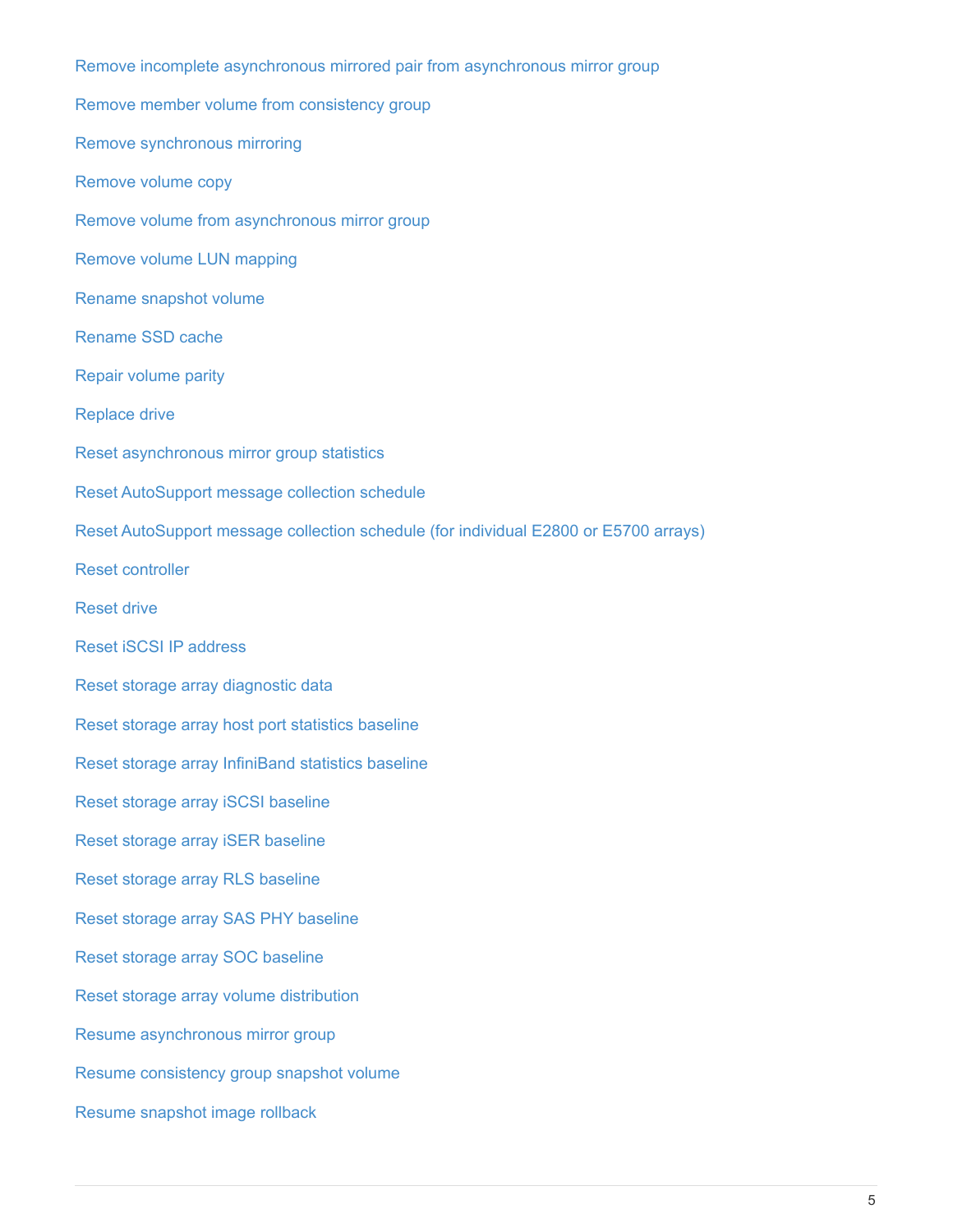[Resume snapshot volume](https://docs.netapp.com/us-en/e-series-cli/commands-a-z/resume-snapvolume.html) [Resume SSD cache](https://docs.netapp.com/us-en/e-series-cli/commands-a-z/resume-ssdcache.html) [Resume synchronous mirroring](https://docs.netapp.com/us-en/e-series-cli/commands-a-z/resume-syncmirror.html) [Retrieve an AutoSupport log \(for individual E2800 or E5700 arrays\)](https://docs.netapp.com/us-en/e-series-cli/commands-a-z/save-storagearray-autosupport-log.html) [Revive drive](https://docs.netapp.com/us-en/e-series-cli/commands-a-z/revive-drive.html) [Revive snapshot group](https://docs.netapp.com/us-en/e-series-cli/commands-a-z/revive-snapgroup.html) [Revive snapshot volume](https://docs.netapp.com/us-en/e-series-cli/commands-a-z/revive-snapvolume.html) [Revive volume group](https://docs.netapp.com/us-en/e-series-cli/commands-a-z/revive-volumegroup.html) [Save asynchronous mirror group statistics](https://docs.netapp.com/us-en/e-series-cli/commands-a-z/save-storagearray-arvmstats-asyncmirrorgroup.html) [Save controller NVSRAM](https://docs.netapp.com/us-en/e-series-cli/commands-a-z/save-controller-nvsram-file.html) [Save drive channel fault isolation diagnostic status](https://docs.netapp.com/us-en/e-series-cli/commands-a-z/save-drivechannel-faultdiagnostics-file.html) [Save drive log](https://docs.netapp.com/us-en/e-series-cli/commands-a-z/save-alldrives-logfile.html) [Save input output controller \(IOC\) dump](https://docs.netapp.com/us-en/e-series-cli/commands-a-z/save-ioclog.html) [Save auto-load balancing statistics](https://docs.netapp.com/us-en/e-series-cli/commands-a-z/save-storagearray-autoloadbalancestatistics-file.html) [Save storage array configuration](https://docs.netapp.com/us-en/e-series-cli/commands-a-z/save-storagearray-configuration.html) [Save storage array controller health image](https://docs.netapp.com/us-en/e-series-cli/commands-a-z/save-storagearray-controllerhealthimage.html) [Save storage array diagnostic data](https://docs.netapp.com/us-en/e-series-cli/commands-a-z/save-storage-array-diagnostic-data.html) [Save storage array events](https://docs.netapp.com/us-en/e-series-cli/commands-a-z/save-storagearray-warningevents.html) [Save storage array firmware inventory](https://docs.netapp.com/us-en/e-series-cli/commands-a-z/save-storagearray-firmwareinventory.html) [Save storage array host port statistics](https://docs.netapp.com/us-en/e-series-cli/commands-a-z/save-storagearray-hostportstatistics.html) [Save storage array InfiniBand statistics](https://docs.netapp.com/us-en/e-series-cli/commands-a-z/save-storagearray-ibstats.html) [Save storage array iSCSI statistics](https://docs.netapp.com/us-en/e-series-cli/commands-a-z/save-storagearray-iscsistatistics.html) [Save storage array iSER statistics](https://docs.netapp.com/us-en/e-series-cli/commands-a-z/save-storagearray-iserstatistics.html) [Save storage array login banner](https://docs.netapp.com/us-en/e-series-cli/commands-a-z/save-storagearray-loginbanner.html) [Save storage array performance statistics](https://docs.netapp.com/us-en/e-series-cli/commands-a-z/save-storagearray-performancestats.html) [Save storage array RLS counts](https://docs.netapp.com/us-en/e-series-cli/commands-a-z/save-storagearray-rlscounts.html) [Save storage array SAS PHY counts](https://docs.netapp.com/us-en/e-series-cli/commands-a-z/save-storagearray-sasphycounts.html) [Save storage array SOC counts](https://docs.netapp.com/us-en/e-series-cli/commands-a-z/save-storagearray-soccounts.html) [Save storage array state capture](https://docs.netapp.com/us-en/e-series-cli/commands-a-z/save-storagearray-statecapture.html)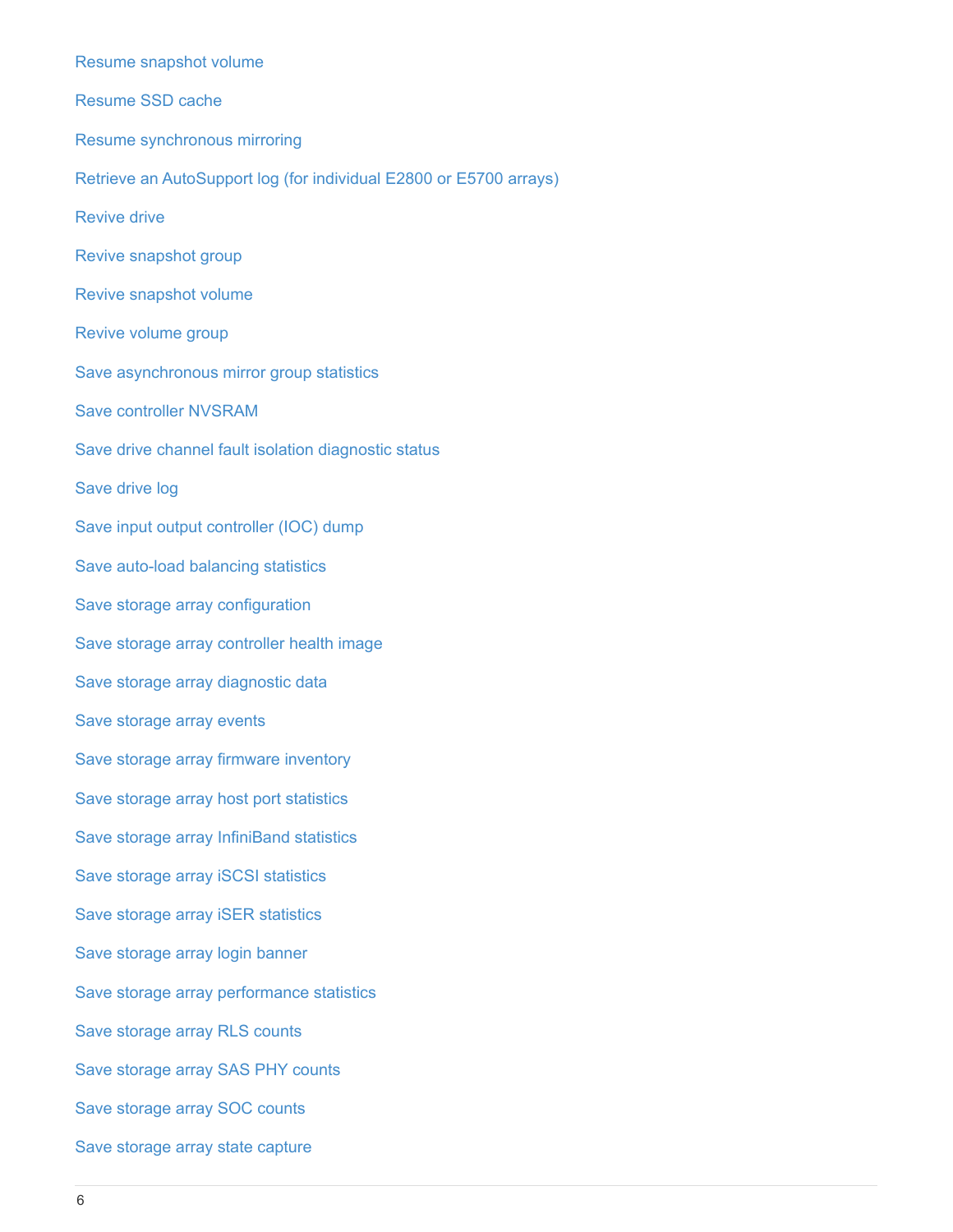| Save storage array support data                                                    |
|------------------------------------------------------------------------------------|
| Save tray log                                                                      |
| Schedule automatic support bundle collection configuration                         |
| Set asynchronous mirror group                                                      |
| Set AutoSupport message collection schedule (for individual E2800 or E5700 arrays) |
| Set consistency group attributes                                                   |
| Set consistency group snapshot volume                                              |
| Set controller                                                                     |
| Set controller DNS settings                                                        |
| Set controller host port properties                                                |
| Set controller NTP settings                                                        |
| Set controller service action allowed indicator                                    |
| Set disk pool                                                                      |
| Set disk pool (modify disk pool)                                                   |
| Set drawer service action allowed indicator                                        |
| Set drive channel status                                                           |
| Set drive hot spare                                                                |
| Set drive service action allowed indicator                                         |
| Set drive state                                                                    |
| Set event alert filtering                                                          |
| Set FIPS drive security identifier                                                 |
| Set foreign drive to native                                                        |
| <b>Set host</b>                                                                    |
| Set host channel                                                                   |
| Set host group                                                                     |
| Set host port                                                                      |
| <b>Set initiator</b>                                                               |
| Set iSCSI initiator                                                                |
|                                                                                    |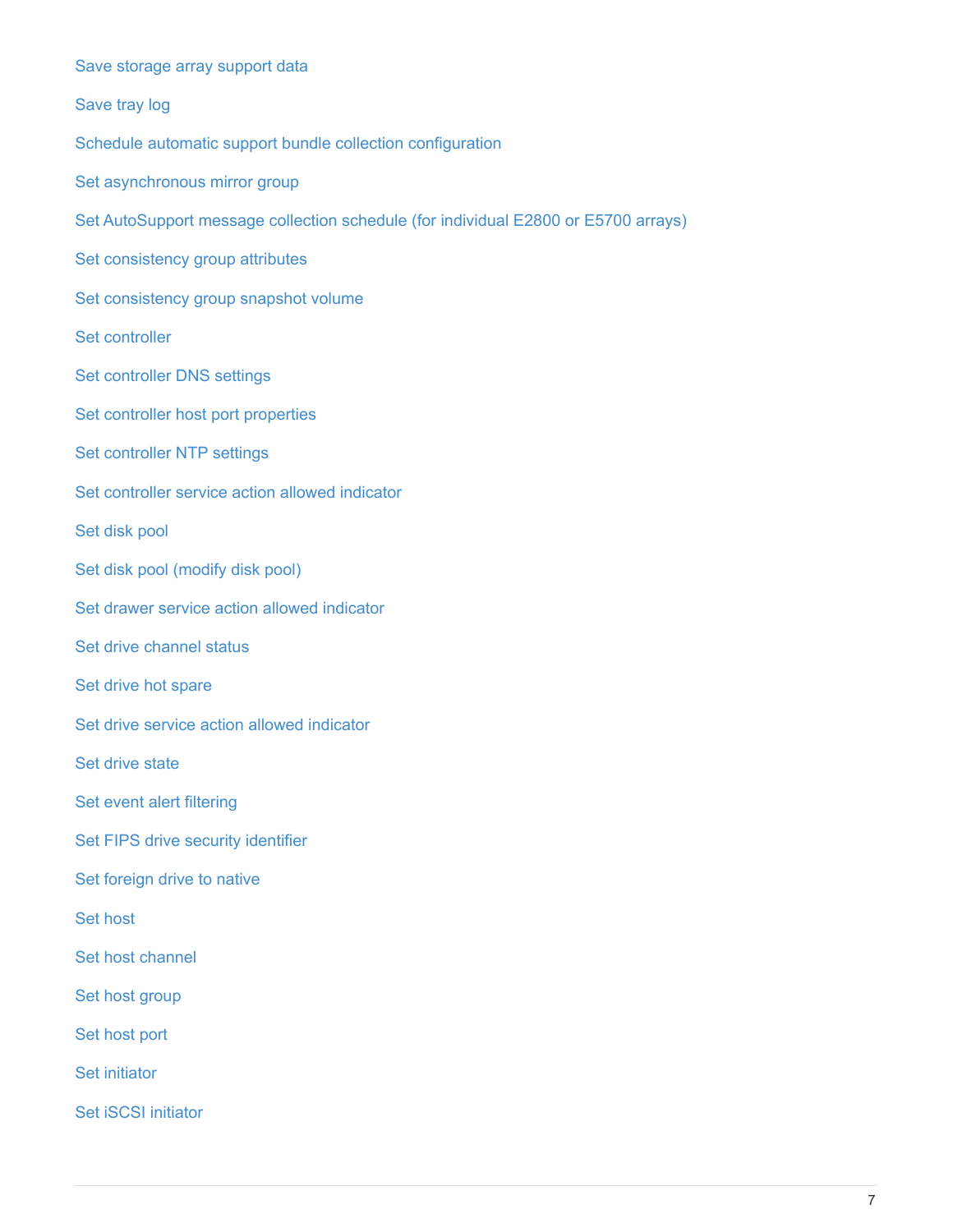[Set iSCSI target properties](https://docs.netapp.com/us-en/e-series-cli/commands-a-z/set-iscsitarget.html) [Set iSER target](https://docs.netapp.com/us-en/e-series-cli/commands-a-z/set-isertarget.html) [Set read-only snapshot volume to read/write volume](https://docs.netapp.com/us-en/e-series-cli/commands-a-z/set-snapvolume-converttoreadwrite.html) [Set session](https://docs.netapp.com/us-en/e-series-cli/commands-a-z/set-session-erroraction.html) [Set snapshot group attributes](https://docs.netapp.com/us-en/e-series-cli/commands-a-z/set-snapgroup.html) [Set snapshot group media scan](https://docs.netapp.com/us-en/e-series-cli/commands-a-z/set-snapgroup-mediascanenabled.html) [Set snapshot group repository volume capacity](https://docs.netapp.com/us-en/e-series-cli/commands-a-z/set-snapgroup-increase-decreaserepositorycapacity.html) [Set snapshot group schedule](https://docs.netapp.com/us-en/e-series-cli/commands-a-z/set-snapgroup-enableschedule.html) [Set snapshot volume media scan](https://docs.netapp.com/us-en/e-series-cli/commands-a-z/set-snapvolume-mediascanenabled.html) [Set snapshot volume repository volume capacity](https://docs.netapp.com/us-en/e-series-cli/commands-a-z/set-snapvolume-increase-decreaserepositorycapacity.html) [Set SSD cache for a volume](https://docs.netapp.com/us-en/e-series-cli/commands-a-z/set-volume-ssdcacheenabled.html) [Set storage array](https://docs.netapp.com/us-en/e-series-cli/commands-a-z/set-storagearray.html) [Set storage array controller health image allow overwrite](https://docs.netapp.com/us-en/e-series-cli/commands-a-z/set-storagearray-controllerhealthimageallowoverwrite.html) [Set storage array to enable or disable Automatic Load Balancing…](https://docs.netapp.com/us-en/e-series-cli/commands-a-z/set-storagearray-autoloadbalancingenable.html) [Set storage array to enable or disable cache mirror data](https://docs.netapp.com/us-en/e-series-cli/commands-a-z/set-storagearray-cachemirrordataassurancecheckenable.html) [Set storage array ICMP response](https://docs.netapp.com/us-en/e-series-cli/commands-a-z/set-storagearray-icmppingresponse.html) [Set storage array iSNS registration](https://docs.netapp.com/us-en/e-series-cli/commands-a-z/set-storagearray-isnsregistration.html) [Set storage array iSNS server IPv4 address](https://docs.netapp.com/us-en/e-series-cli/commands-a-z/set-storagearray-isnsipv4configurationmethod.html) [Set storage array iSNS server IPv6 address](https://docs.netapp.com/us-en/e-series-cli/commands-a-z/set-storagearray-isnsipv6address.html) [Set storage array iSNS server listening port](https://docs.netapp.com/us-en/e-series-cli/commands-a-z/set-storagearray-isnslisteningport.html) [Set storage array iSNS server refresh](https://docs.netapp.com/us-en/e-series-cli/commands-a-z/set-storagearray-isnsserverrefresh.html) [Set storage array controller battery learn cycle](https://docs.netapp.com/us-en/e-series-cli/commands-a-z/set-storagearray-learncycledate-controller.html) [Set storage array local user password or SYMbol password](https://docs.netapp.com/us-en/e-series-cli/commands-a-z/set-storagearray-localusername.html) [Set storage array password length](https://docs.netapp.com/us-en/e-series-cli/commands-a-z/set-storagearray-passwordlength.html) [Set storage array PQ validation on reconstruct](https://docs.netapp.com/us-en/e-series-cli/commands-a-z/set-storagearray-pqvalidateonreconstruct.html) [Set storage array redundancy mode](https://docs.netapp.com/us-en/e-series-cli/commands-a-z/set-storagearray-redundancymode.html) [Set storage array time](https://docs.netapp.com/us-en/e-series-cli/commands-a-z/set-storagearray-time.html) [Set storage array tray positions](https://docs.netapp.com/us-en/e-series-cli/commands-a-z/set-storagearray-traypositions.html) [Set storage array unnamed discovery session](https://docs.netapp.com/us-en/e-series-cli/commands-a-z/set-storagearray-unnameddiscoverysession.html)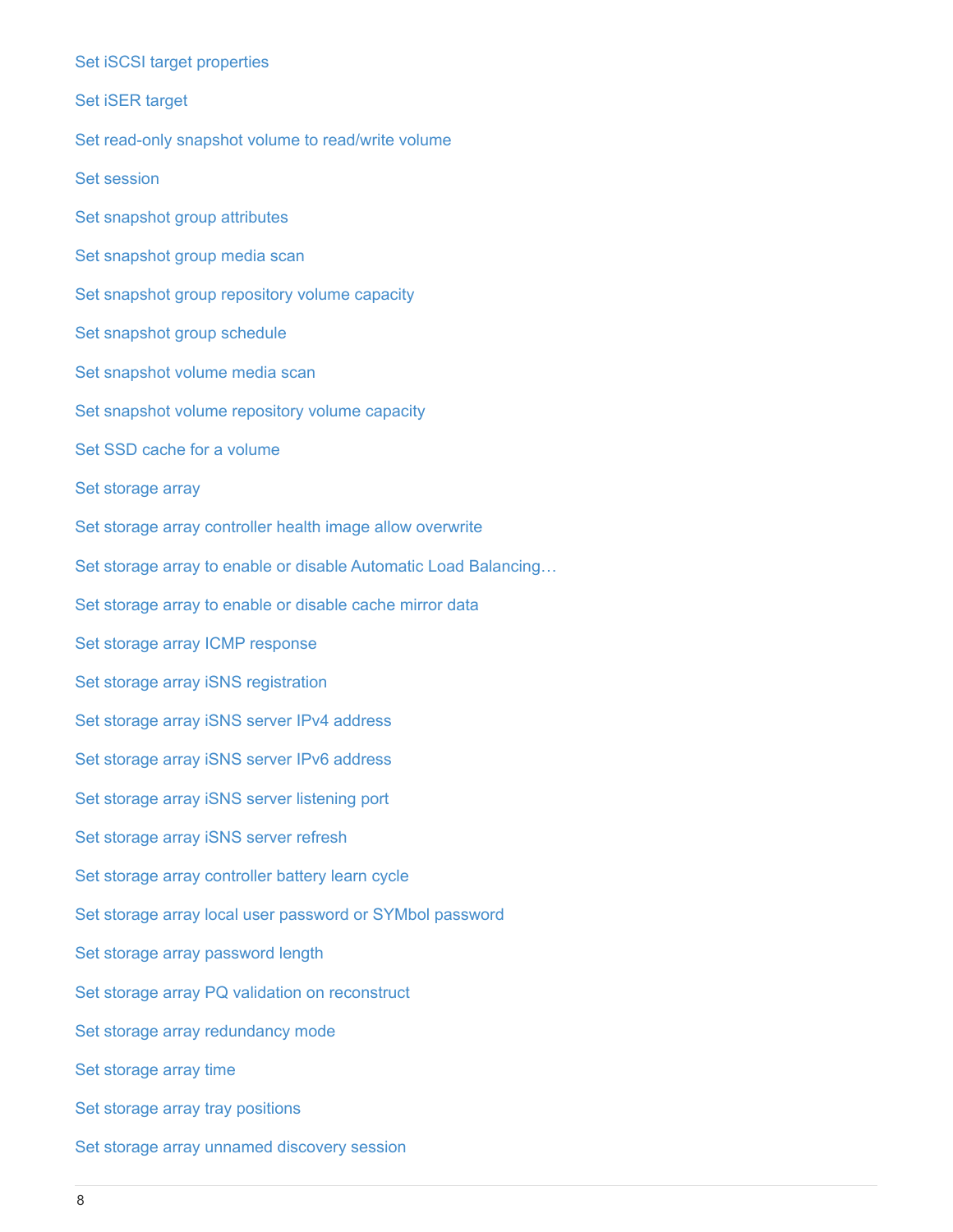[Set synchronous mirroring](https://docs.netapp.com/us-en/e-series-cli/commands-a-z/set-syncmirror.html) [Set target properties](https://docs.netapp.com/us-en/e-series-cli/commands-a-z/set-target.html) [Set thin volume attributes](https://docs.netapp.com/us-en/e-series-cli/commands-a-z/set-thin-volume-attributes.html) [Set tray identification](https://docs.netapp.com/us-en/e-series-cli/commands-a-z/set-tray-identification.html) [Set tray service action allowed indicator](https://docs.netapp.com/us-en/e-series-cli/commands-a-z/set-tray-serviceallowedindicator.html) [Set volume attributes for a volume in a disk pool…](https://docs.netapp.com/us-en/e-series-cli/commands-a-z/set-volumes.html) [Set volume attributes for a volume in a volume group…](https://docs.netapp.com/us-en/e-series-cli/commands-a-z/set-volume-group-attributes-for-volume-in-a-volume-group.html) [Set volume copy](https://docs.netapp.com/us-en/e-series-cli/commands-a-z/set-volumecopy-target.html) [Set volume group](https://docs.netapp.com/us-en/e-series-cli/commands-a-z/set-volumegroup.html) [Set volume group forced state](https://docs.netapp.com/us-en/e-series-cli/commands-a-z/set-volumegroup-forcedstate.html) [Set volume mapping](https://docs.netapp.com/us-en/e-series-cli/commands-a-z/set-volume-logicalunitnumber.html) [Show asynchronous mirror groups](https://docs.netapp.com/us-en/e-series-cli/commands-a-z/show-asyncmirrorgroup-summary.html) [Show asynchronous mirror group synchronization progress](https://docs.netapp.com/us-en/e-series-cli/commands-a-z/show-asyncmirrorgroup-synchronizationprogress.html) [Show AutoSupport configuration \(for E2800 or E5700 storage arrays\)](https://docs.netapp.com/us-en/e-series-cli/commands-a-z/show-storagearray-autosupport.html) [Show blocked events](https://docs.netapp.com/us-en/e-series-cli/commands-a-z/show-blockedeventalertlist.html) [Show consistency group](https://docs.netapp.com/us-en/e-series-cli/commands-a-z/show-consistencygroup.html) [Show consistency group snapshot image](https://docs.netapp.com/us-en/e-series-cli/commands-a-z/show-cgsnapimage.html) [Show controller](https://docs.netapp.com/us-en/e-series-cli/commands-a-z/show-controller.html) [Show controller NVSRAM](https://docs.netapp.com/us-en/e-series-cli/commands-a-z/show-controller-nvsram.html) [Show current iSCSI sessions](https://docs.netapp.com/us-en/e-series-cli/commands-a-z/show-iscsisessions.html) [Show disk pool](https://docs.netapp.com/us-en/e-series-cli/commands-a-z/show-diskpool.html) [Show drive](https://docs.netapp.com/us-en/e-series-cli/commands-a-z/show-alldrives.html) [Show drive channel statistics](https://docs.netapp.com/us-en/e-series-cli/commands-a-z/show-drivechannel-stats.html) [Show drive download progress](https://docs.netapp.com/us-en/e-series-cli/commands-a-z/show-alldrives-downloadprogress.html) [Show drive performance statistics](https://docs.netapp.com/us-en/e-series-cli/commands-a-z/show-alldrives-performancestats.html) [Show email alert configuration](https://docs.netapp.com/us-en/e-series-cli/commands-a-z/show-emailalert-summary.html) [Show host ports](https://docs.netapp.com/us-en/e-series-cli/commands-a-z/show-allhostports.html) [Show replaceable drives](https://docs.netapp.com/us-en/e-series-cli/commands-a-z/show-replaceabledrives.html)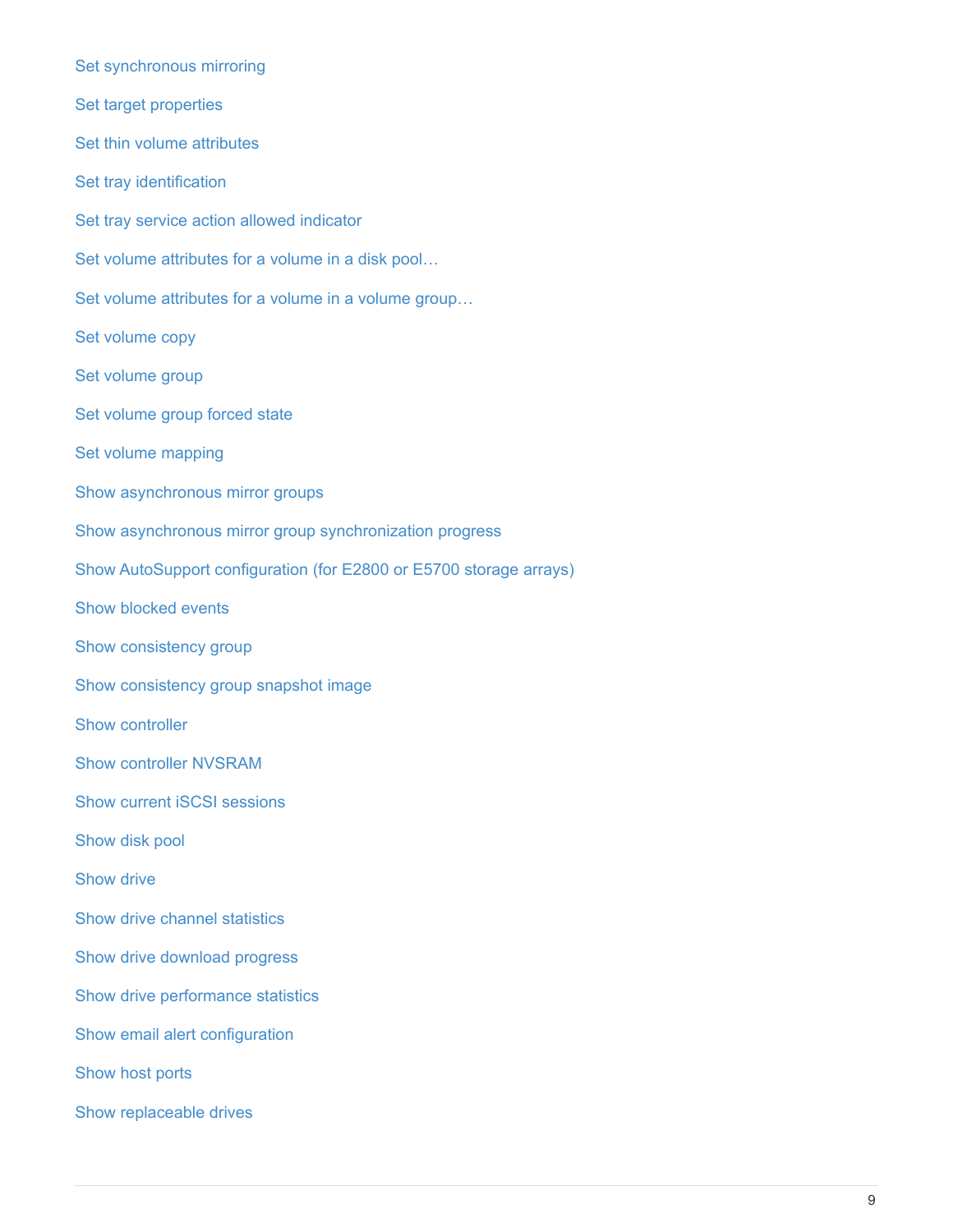[Show snapshot group](https://docs.netapp.com/us-en/e-series-cli/commands-a-z/show-snapgroup.html) [Show snapshot image](https://docs.netapp.com/us-en/e-series-cli/commands-a-z/show-snapimage.html) [Show snapshot volumes](https://docs.netapp.com/us-en/e-series-cli/commands-a-z/show-snapvolume.html) [Show SNMP communities](https://docs.netapp.com/us-en/e-series-cli/commands-a-z/show-allsnmpcommunities.html) [Show SNMP MIB II system group variables](https://docs.netapp.com/us-en/e-series-cli/commands-a-z/show-snmpsystemvariables.html) [Show SSD cache](https://docs.netapp.com/us-en/e-series-cli/commands-a-z/show-ssd-cache.html) [Show SSD cache statistics](https://docs.netapp.com/us-en/e-series-cli/commands-a-z/show-ssd-cache-statistics.html) [Show storage array](https://docs.netapp.com/us-en/e-series-cli/commands-a-z/show-storagearray.html) [Show storage array auto configuration](https://docs.netapp.com/us-en/e-series-cli/commands-a-z/show-storagearray-autoconfiguration.html) [Show storage array cache mirror data assurance check enable](https://docs.netapp.com/us-en/e-series-cli/commands-a-z/show-storagearray-cachemirrordataassurancecheckenable.html) [Show storage array controller health image](https://docs.netapp.com/us-en/e-series-cli/commands-a-z/show-storagearray-controllerhealthimage.html) [Show storage array DBM database](https://docs.netapp.com/us-en/e-series-cli/commands-a-z/show-storagearray-dbmdatabase.html) [Show storage array host connectivity reporting](https://docs.netapp.com/us-en/e-series-cli/commands-a-z/show-storagearray-hostconnectivityreporting.html) [Show storage array host topology](https://docs.netapp.com/us-en/e-series-cli/commands-a-z/show-storagearray-hosttopology.html) [Show storage array LUN mappings](https://docs.netapp.com/us-en/e-series-cli/commands-a-z/show-storagearray-lunmappings.html) [Show storage array negotiation defaults](https://docs.netapp.com/us-en/e-series-cli/commands-a-z/show-storagearray-iscsinegotiationdefaults.html) [Show storage array ODX setting](https://docs.netapp.com/us-en/e-series-cli/commands-a-z/show-storagearray-odxsetting.html) [Show storage array power information](https://docs.netapp.com/us-en/e-series-cli/commands-a-z/show-storagearray-powerinfo.html) [Show storage array unconfigured iSCSI initiators](https://docs.netapp.com/us-en/e-series-cli/commands-a-z/show-storagearray-unconfigurediscsiinitiators.html) [Show storage array unreadable sectors](https://docs.netapp.com/us-en/e-series-cli/commands-a-z/show-storagearray-unreadablesectors.html) [Show string](https://docs.netapp.com/us-en/e-series-cli/commands-a-z/show-textstring.html) [Show synchronous mirroring volume candidates](https://docs.netapp.com/us-en/e-series-cli/commands-a-z/show-syncmirror-candidates.html) [Show synchronous mirroring volume synchronization progress](https://docs.netapp.com/us-en/e-series-cli/commands-a-z/show-syncmirror-synchronizationprogress.html) [Show syslog configuration](https://docs.netapp.com/us-en/e-series-cli/commands-a-z/show-syslog-summary.html) [Show thin volume](https://docs.netapp.com/us-en/e-series-cli/commands-a-z/show-volume.html) [Show unconfigured initiators](https://docs.netapp.com/us-en/e-series-cli/commands-a-z/show-storagearray-unconfiguredinitiators.html) [Show volume](https://docs.netapp.com/us-en/e-series-cli/commands-a-z/show-volume-summary.html) [Show volume action progress](https://docs.netapp.com/us-en/e-series-cli/commands-a-z/show-volume-actionprogress.html) [Show volume copy](https://docs.netapp.com/us-en/e-series-cli/commands-a-z/show-volumecopy.html)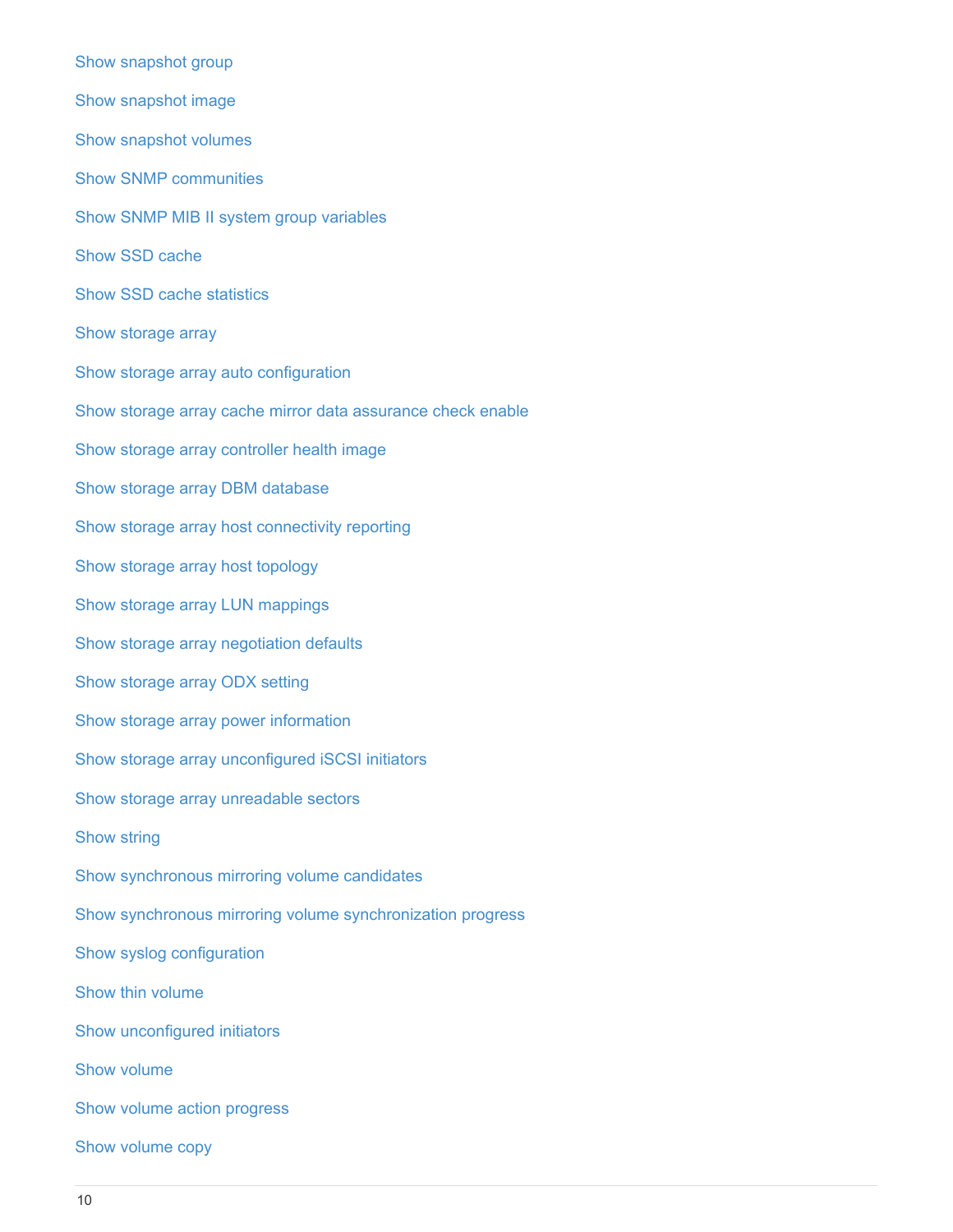[Show volume copy source candidates](https://docs.netapp.com/us-en/e-series-cli/commands-a-z/show-volumecopy-sourcecandidates.html) [Show volume copy target candidates](https://docs.netapp.com/us-en/e-series-cli/commands-a-z/show-volumecopy-source-targetcandidates.html) [Show volume group](https://docs.netapp.com/us-en/e-series-cli/commands-a-z/show-volumegroup.html) [Show volume group export dependencies](https://docs.netapp.com/us-en/e-series-cli/commands-a-z/show-volumegroup-exportdependencies.html) [Show volume group import dependencies](https://docs.netapp.com/us-en/e-series-cli/commands-a-z/show-volumegroup-importdependencies.html) [Show volume performance statistics](https://docs.netapp.com/us-en/e-series-cli/commands-a-z/show-volume-performancestats.html) [Show volume reservations](https://docs.netapp.com/us-en/e-series-cli/commands-a-z/show-volume-reservations.html) [Specify the AutoSupport delivery method](https://docs.netapp.com/us-en/e-series-cli/commands-a-z/smcli-autosupportconfig.html) [Start asynchronous mirroring synchronization](https://docs.netapp.com/us-en/e-series-cli/commands-a-z/start-asyncmirrorgroup-synchronize.html) [Specify the AutoSupport delivery method](https://docs.netapp.com/us-en/e-series-cli/commands-a-z/smcli-autosupportconfig.html) [Specify the Email \(SMTP\) delivery method \(for individual E2800 or E5700 arrays\)](https://docs.netapp.com/us-en/e-series-cli/commands-a-z/set-email-smtp-delivery-method-e2800-e5700.html) [Specify AutoSupport HTTP\(S\) delivery method \(for individual E2800 or E5700 arrays\)](https://docs.netapp.com/us-en/e-series-cli/commands-a-z/set-autosupport-https-delivery-method-e2800-e5700.html) [Start consistency group snapshot rollback](https://docs.netapp.com/us-en/e-series-cli/commands-a-z/start-cgsnapimage-rollback.html) [Start controller trace](https://docs.netapp.com/us-en/e-series-cli/commands-a-z/start-controller.html) [Start disk pool locate](https://docs.netapp.com/us-en/e-series-cli/commands-a-z/start-diskpool-locate.html) [Start drive channel fault isolation diagnostics](https://docs.netapp.com/us-en/e-series-cli/commands-a-z/start-drivechannel-faultdiagnostics.html) [Start drive channel locate](https://docs.netapp.com/us-en/e-series-cli/commands-a-z/start-drivechannel-locate.html) [Start drive initialize](https://docs.netapp.com/us-en/e-series-cli/commands-a-z/start-drive-initialize.html) [Start drive locate](https://docs.netapp.com/us-en/e-series-cli/commands-a-z/start-drive-locate.html) [Start drive reconstruction](https://docs.netapp.com/us-en/e-series-cli/commands-a-z/start-drive-reconstruct.html) [Start input output controller \(IOC\) dump](https://docs.netapp.com/us-en/e-series-cli/commands-a-z/start-ioclog.html) [Start iSCSI DHCP refresh](https://docs.netapp.com/us-en/e-series-cli/commands-a-z/start-controller-iscsihostport-dhcprefresh.html) [Start FDE secure drive erase](https://docs.netapp.com/us-en/e-series-cli/commands-a-z/start-secureerase-drive.html) [Start snapshot image rollback](https://docs.netapp.com/us-en/e-series-cli/commands-a-z/start-snapimage-rollback.html) [Start SSD cache locate](https://docs.netapp.com/us-en/e-series-cli/commands-a-z/start-ssdcache-locate.html) [Start SSD cache performance modeling](https://docs.netapp.com/us-en/e-series-cli/commands-a-z/start-ssdcache-performancemodeling.html) [Start storage array configuration database diagnostic](https://docs.netapp.com/us-en/e-series-cli/commands-a-z/start-storagearray-configdbdiagnostic.html) [Start storage array controller health image](https://docs.netapp.com/us-en/e-series-cli/commands-a-z/start-storagearray-controllerhealthimage-controller.html)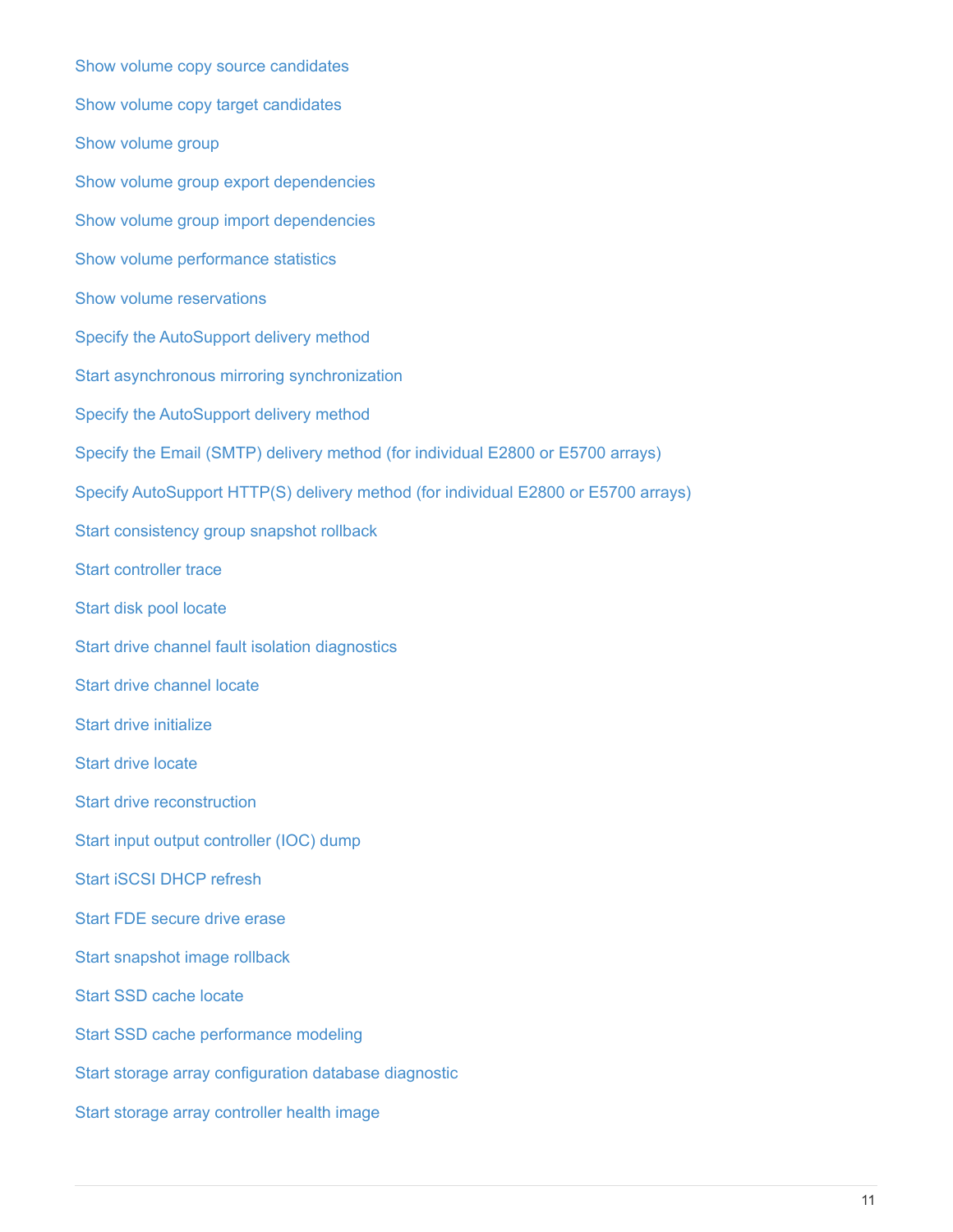[Start storage array iSNS server refresh](https://docs.netapp.com/us-en/e-series-cli/commands-a-z/start-storagearray-isnsserverrefresh.html) [Start storage array locate](https://docs.netapp.com/us-en/e-series-cli/commands-a-z/start-storagearray-locate.html) [Start synchronous mirroring synchronization](https://docs.netapp.com/us-en/e-series-cli/commands-a-z/start-syncmirror-primary-synchronize.html) [Start tray locate](https://docs.netapp.com/us-en/e-series-cli/commands-a-z/start-tray-locate.html) [Start volume group defragment](https://docs.netapp.com/us-en/e-series-cli/commands-a-z/start-volumegroup-defragment.html) [Start volume group export](https://docs.netapp.com/us-en/e-series-cli/commands-a-z/start-volumegroup-export.html) [Start volume group import](https://docs.netapp.com/us-en/e-series-cli/commands-a-z/start-volumegroup-import.html) [Start volume group locate](https://docs.netapp.com/us-en/e-series-cli/commands-a-z/start-volumegroup-locate.html) [Start volume initialization](https://docs.netapp.com/us-en/e-series-cli/commands-a-z/start-volume-initialization.html) [Stop consistency group snapshot rollback](https://docs.netapp.com/us-en/e-series-cli/commands-a-z/stop-cgsnapimage-rollback.html) [Stop consistency group snapshot volume](https://docs.netapp.com/us-en/e-series-cli/commands-a-z/stop-cgsnapvolume.html) [Stop disk pool locate](https://docs.netapp.com/us-en/e-series-cli/commands-a-z/stop-diskpool-locate.html) [Stop drive channel fault isolation diagnostics](https://docs.netapp.com/us-en/e-series-cli/commands-a-z/stop-drivechannel-faultdiagnostics.html) [Stop drive channel locate](https://docs.netapp.com/us-en/e-series-cli/commands-a-z/stop-drivechannel-locate.html) [Stop drive locate](https://docs.netapp.com/us-en/e-series-cli/commands-a-z/stop-drive-locate.html) [Stop drive replace](https://docs.netapp.com/us-en/e-series-cli/commands-a-z/stop-drive-replace.html) [Stop pending snapshot images on consistency group](https://docs.netapp.com/us-en/e-series-cli/commands-a-z/stop-consistencygroup-pendingsnapimagecreation.html) [Stop snapshot group pending snapshot images](https://docs.netapp.com/us-en/e-series-cli/commands-a-z/stop-pendingsnapimagecreation.html) [Stop snapshot image rollback](https://docs.netapp.com/us-en/e-series-cli/commands-a-z/stop-snapimage-rollback.html) [Stop snapshot volume](https://docs.netapp.com/us-en/e-series-cli/commands-a-z/stop-snapvolume.html) [Stop SSD cache locate](https://docs.netapp.com/us-en/e-series-cli/commands-a-z/stop-ssdcache-locate.html) [Stop SSD cache performance modeling](https://docs.netapp.com/us-en/e-series-cli/commands-a-z/stop-ssdcache-performancemodeling.html) [Stop storage array configuration database diagnostic](https://docs.netapp.com/us-en/e-series-cli/commands-a-z/stop-storagearray-configdbdiagnostic.html) [Stop storage array drive firmware download](https://docs.netapp.com/us-en/e-series-cli/commands-a-z/stop-storagearray-drivefirmwaredownload.html) [Stop storage array iSCSI session](https://docs.netapp.com/us-en/e-series-cli/commands-a-z/stop-storagearray-iscsisession.html) [Stop storage array locate](https://docs.netapp.com/us-en/e-series-cli/commands-a-z/stop-storagearray-locate.html) [Stop tray locate](https://docs.netapp.com/us-en/e-series-cli/commands-a-z/stop-tray-locate.html) [Stop volume copy](https://docs.netapp.com/us-en/e-series-cli/commands-a-z/stop-volumecopy-target-source.html) [Stop volume group locate](https://docs.netapp.com/us-en/e-series-cli/commands-a-z/stop-volumegroup-locate.html)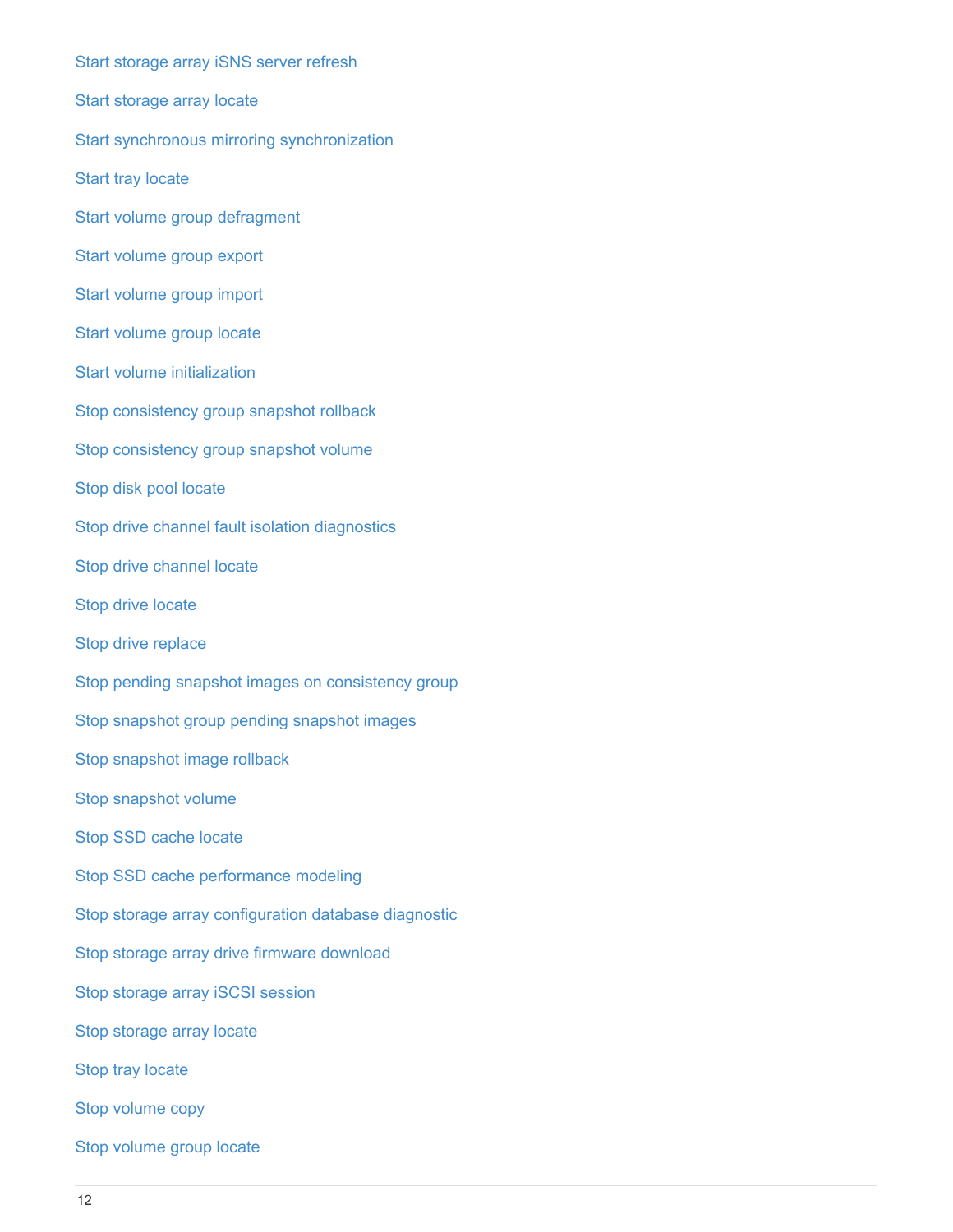[Suspend asynchronous mirror group](https://docs.netapp.com/us-en/e-series-cli/commands-a-z/suspend-asyncmirrorgroup.html) [Suspend SSD cache](https://docs.netapp.com/us-en/e-series-cli/commands-a-z/suspend-ssdcache.html) [Suspend synchronous mirroring](https://docs.netapp.com/us-en/e-series-cli/commands-a-z/suspend-syncmirror-primaries.html) [Test alerts](https://docs.netapp.com/us-en/e-series-cli/commands-a-z/smcli-alerttest.html) [Test asynchronous mirror group connectivity](https://docs.netapp.com/us-en/e-series-cli/commands-a-z/diagnose-asyncmirrorgroup.html) [Test the AutoSupport configuration](https://docs.netapp.com/us-en/e-series-cli/commands-a-z/smcli-autosupportconfig-test.html) [Test AutoSupport delivery settings \(for individual E2800 or E5700 arrays\)](https://docs.netapp.com/us-en/e-series-cli/commands-a-z/start-storagearray-autosupport-deliverytest.html) [Test email alert configuration](https://docs.netapp.com/us-en/e-series-cli/commands-a-z/start-emailalert-test.html) [Test SNMP trap destination](https://docs.netapp.com/us-en/e-series-cli/commands-a-z/start-snmptrapdestination.html) [Test syslog configuration](https://docs.netapp.com/us-en/e-series-cli/commands-a-z/start-syslog-test.html) [Unregister SNMP community](https://docs.netapp.com/us-en/e-series-cli/commands-a-z/delete-snmpcommunity.html) [Unregister SNMP trap destination](https://docs.netapp.com/us-en/e-series-cli/commands-a-z/delete-snmptrapdestination.html) [Update SNMP community](https://docs.netapp.com/us-en/e-series-cli/commands-a-z/set-snmpcommunity.html) [Update SNMP MIB II system group variables](https://docs.netapp.com/us-en/e-series-cli/commands-a-z/set-snmpsystemvariables.html) [Update SNMP trap destination](https://docs.netapp.com/us-en/e-series-cli/commands-a-z/set-snmptrapdestination-trapreceiverip.html) **Support administrators commands** [Activate asynchronous mirroring](https://docs.netapp.com/us-en/e-series-cli/commands-a-z/activate-asynchronous-mirroring.html) [Activate Synchronous Mirroring](https://docs.netapp.com/us-en/e-series-cli/commands-a-z/activate-synchronous-mirroring.html) [Clear drive channel statistics](https://docs.netapp.com/us-en/e-series-cli/commands-a-z/clear-alldrivechannels-stats.html) [Clear email alert configuration](https://docs.netapp.com/us-en/e-series-cli/commands-a-z/clear-emailalert-configuration.html) [Clear syslog configuration](https://docs.netapp.com/us-en/e-series-cli/commands-a-z/clear-syslog-configuration.html) [Configure syslog settings](https://docs.netapp.com/us-en/e-series-cli/commands-a-z/set-syslog.html) [Deactivate asynchronous mirroring](https://docs.netapp.com/us-en/e-series-cli/commands-a-z/deactivate-storagearray.html) [Deactivate synchronous mirroring](https://docs.netapp.com/us-en/e-series-cli/commands-a-z/deactivate-storagearray-feature.html) [Delete email alert recipient](https://docs.netapp.com/us-en/e-series-cli/commands-a-z/delete-emailalert.html) [Delete syslog server](https://docs.netapp.com/us-en/e-series-cli/commands-a-z/delete-syslog.html) [Disable storage array feature](https://docs.netapp.com/us-en/e-series-cli/commands-a-z/disable-storagearray.html)

[Download drive firmware](https://docs.netapp.com/us-en/e-series-cli/commands-a-z/download-drive-firmware.html)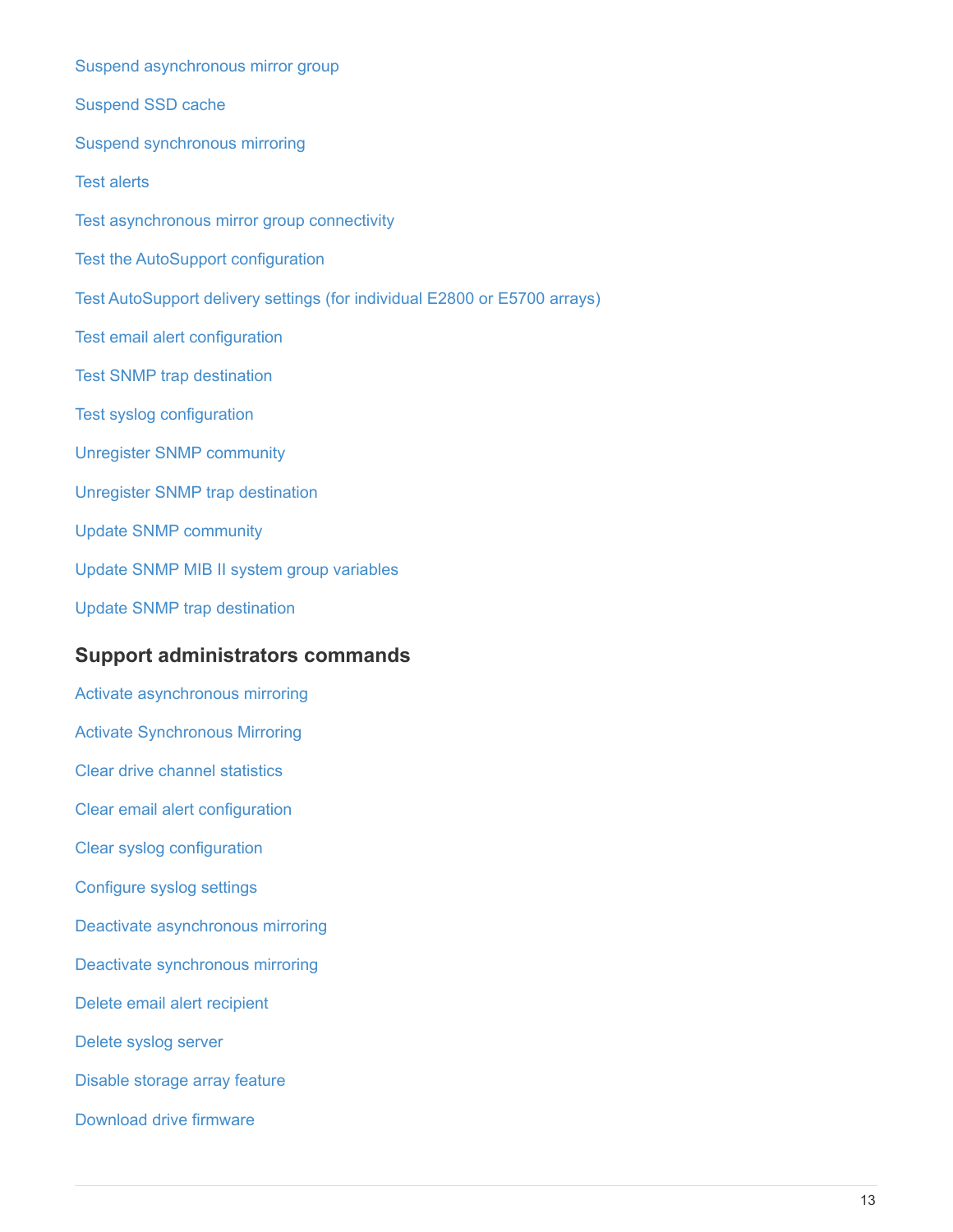[Download environmental card firmware](https://docs.netapp.com/us-en/e-series-cli/commands-a-z/download-tray-firmware-file.html) [Download storage array drive firmware](https://docs.netapp.com/us-en/e-series-cli/commands-a-z/download-storagearray-drivefirmware-file.html) [Download storage array firmware/NVSRAM](https://docs.netapp.com/us-en/e-series-cli/commands-a-z/download-storagearray-firmware.html) [Download storage array NVSRAM](https://docs.netapp.com/us-en/e-series-cli/commands-a-z/download-storagearray-nvsram.html) [Download tray configuration settings](https://docs.netapp.com/us-en/e-series-cli/commands-a-z/download-tray-configurationsettings.html) [Enable or disable ODX](https://docs.netapp.com/us-en/e-series-cli/commands-a-z/set-storagearray-odxenabled.html) [Enable or disable the AutoSupport OnDemand feature at the EMW…](https://docs.netapp.com/us-en/e-series-cli/commands-a-z/smcli-enable-disable-autosupportondemand.html) [Enable or disable the AutoSupport OnDemand feature \(for individual E2800 or E5700 arrays\)](https://docs.netapp.com/us-en/e-series-cli/commands-a-z/set-storagearray-autosupportondemand.html) [Enable or disable the AutoSupport OnDemand Remote Diagnostics feature at…](https://docs.netapp.com/us-en/e-series-cli/commands-a-z/smcli-enable-disable-autosupportremotediag.html) [Enable or disable the AutoSupport Remote Diagnostics feature \(for individual E2800 or E5700 arrays\)](https://docs.netapp.com/us-en/e-series-cli/commands-a-z/set-storagearray-autosupportremotediag.html) [Enable storage array feature](https://docs.netapp.com/us-en/e-series-cli/commands-a-z/enable-storagearray-feature-file.html) [Recover SAS port mis-wire](https://docs.netapp.com/us-en/e-series-cli/commands-a-z/recover-sasport-miswire.html) [Register SNMP community](https://docs.netapp.com/us-en/e-series-cli/commands-a-z/create-snmpcommunity.html) [Register SNMP trap destination](https://docs.netapp.com/us-en/e-series-cli/commands-a-z/create-snmptrapdestination.html) [Reset AutoSupport message collection schedule \(for individual E2800 or E5700 arrays\)](https://docs.netapp.com/us-en/e-series-cli/commands-a-z/reset-storagearray-autosupport-schedule.html) [Retrieve an AutoSupport log \(for individual E2800 or E5700 arrays\)](https://docs.netapp.com/us-en/e-series-cli/commands-a-z/save-storagearray-autosupport-log.html) [Revive drive](https://docs.netapp.com/us-en/e-series-cli/commands-a-z/revive-drive.html) [Revive snapshot group](https://docs.netapp.com/us-en/e-series-cli/commands-a-z/revive-snapgroup.html) [Revive snapshot volume](https://docs.netapp.com/us-en/e-series-cli/commands-a-z/revive-snapvolume.html) [Revive volume group](https://docs.netapp.com/us-en/e-series-cli/commands-a-z/revive-volumegroup.html) [Save controller NVSRAM](https://docs.netapp.com/us-en/e-series-cli/commands-a-z/save-controller-nvsram-file.html) [Set asynchronous mirror group](https://docs.netapp.com/us-en/e-series-cli/commands-a-z/set-asyncmirrorgroup.html) [Set AutoSupport message collection schedule \(for individual E2800 or E5700 arrays\)](https://docs.netapp.com/us-en/e-series-cli/commands-a-z/set-storagearray-autosupport-schedule.html) [Set controller NTP settings](https://docs.netapp.com/us-en/e-series-cli/commands-a-z/set-controller-ntpservers.html) [Set drive channel status](https://docs.netapp.com/us-en/e-series-cli/commands-a-z/set-drivechannel.html) [Set event alert filtering](https://docs.netapp.com/us-en/e-series-cli/commands-a-z/set-event-alert.html) [Set session](https://docs.netapp.com/us-en/e-series-cli/commands-a-z/set-session-erroraction.html) [Set storage array local user password or SYMbol password](https://docs.netapp.com/us-en/e-series-cli/commands-a-z/set-storagearray-localusername.html) [Set tray service action allowed indicator](https://docs.netapp.com/us-en/e-series-cli/commands-a-z/set-tray-serviceallowedindicator.html)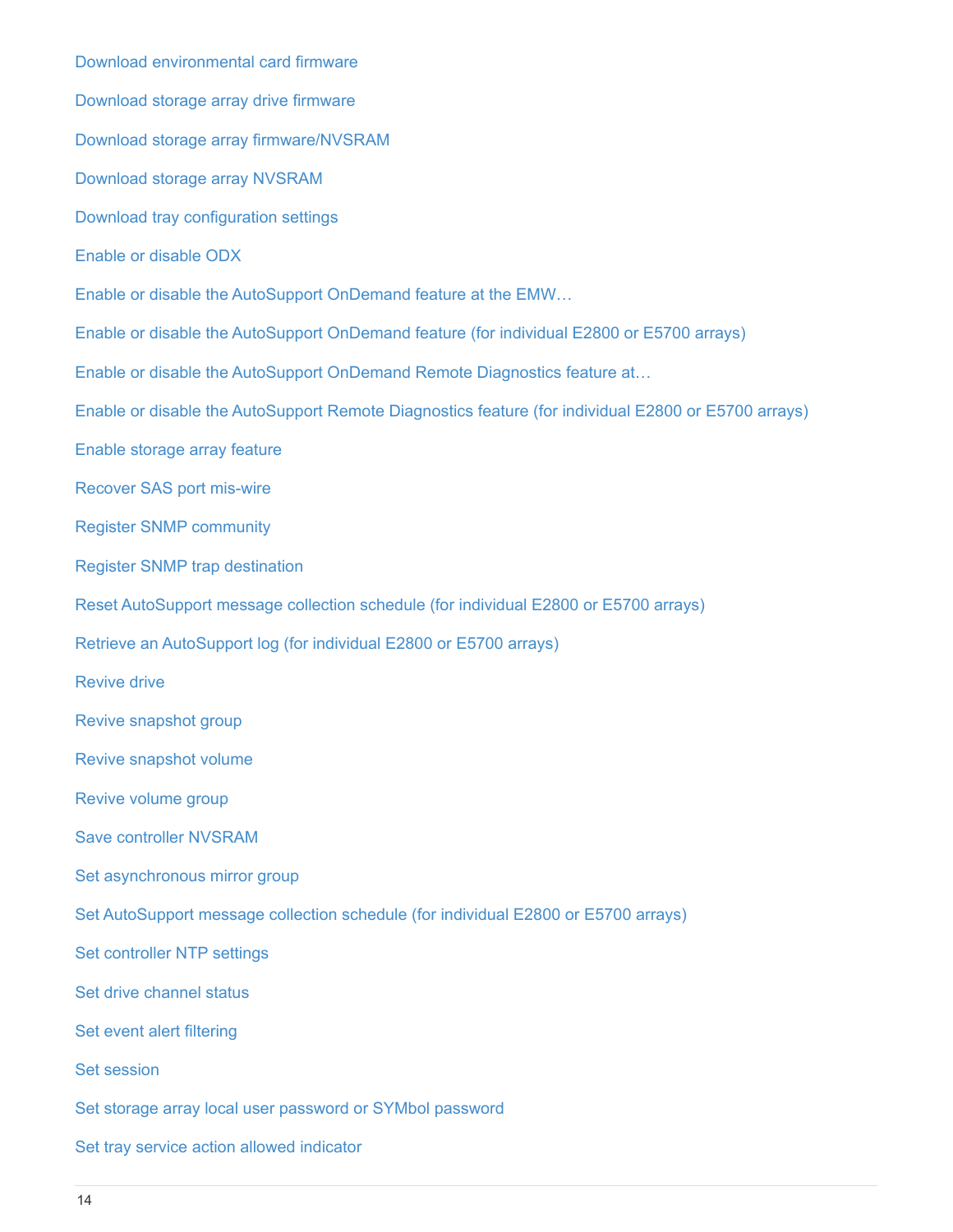[Show AutoSupport configuration \(for E2800 or E5700 storage arrays\)](https://docs.netapp.com/us-en/e-series-cli/commands-a-z/show-storagearray-autosupport.html) [Show blocked events](https://docs.netapp.com/us-en/e-series-cli/commands-a-z/show-blockedeventalertlist.html) [Show email alert configuration](https://docs.netapp.com/us-en/e-series-cli/commands-a-z/show-emailalert-summary.html) [Show SNMP communities](https://docs.netapp.com/us-en/e-series-cli/commands-a-z/show-allsnmpcommunities.html) [Show SNMP MIB II system group variables](https://docs.netapp.com/us-en/e-series-cli/commands-a-z/show-snmpsystemvariables.html) [Show syslog configuration](https://docs.netapp.com/us-en/e-series-cli/commands-a-z/show-syslog-summary.html) [Specify the Email \(SMTP\) delivery method \(for individual E2800 or E5700 arrays\)](https://docs.netapp.com/us-en/e-series-cli/commands-a-z/set-email-smtp-delivery-method-e2800-e5700.html) [Specify AutoSupport HTTP\(S\) delivery method \(for individual E2800 or E5700 arrays\)](https://docs.netapp.com/us-en/e-series-cli/commands-a-z/set-autosupport-https-delivery-method-e2800-e5700.html) [Test AutoSupport delivery settings \(for individual E2800 or E5700 arrays\)](https://docs.netapp.com/us-en/e-series-cli/commands-a-z/start-storagearray-autosupport-deliverytest.html) [Test email alert configuration](https://docs.netapp.com/us-en/e-series-cli/commands-a-z/start-emailalert-test.html) [Test SNMP trap destination](https://docs.netapp.com/us-en/e-series-cli/commands-a-z/start-snmptrapdestination.html) [Test syslog configuration](https://docs.netapp.com/us-en/e-series-cli/commands-a-z/start-syslog-test.html) [Update SNMP community](https://docs.netapp.com/us-en/e-series-cli/commands-a-z/set-snmpcommunity.html) [Update SNMP MIB II system group variables](https://docs.netapp.com/us-en/e-series-cli/commands-a-z/set-snmpsystemvariables.html) [Update SNMP trap destination](https://docs.netapp.com/us-en/e-series-cli/commands-a-z/set-snmptrapdestination-trapreceiverip.html)

#### **Security administrators commands**

[Create storage array directory server](https://docs.netapp.com/us-en/e-series-cli/commands-a-z/create-storagearray-directoryserver.html) [Create storage array security key](https://docs.netapp.com/us-en/e-series-cli/commands-a-z/create-storagearray-securitykey.html) [Create storage array syslog configuration](https://docs.netapp.com/us-en/e-series-cli/commands-a-z/create-storagearray-syslog.html) [Delete Audit Log records](https://docs.netapp.com/us-en/e-series-cli/commands-a-z/delete-auditlog.html) [Delete storage array directory server](https://docs.netapp.com/us-en/e-series-cli/commands-a-z/delete-storagearray-directoryservers.html) [Delete storage array login banner](https://docs.netapp.com/us-en/e-series-cli/commands-a-z/delete-storagearray-loginbanner.html) [Delete storage array syslog configuration](https://docs.netapp.com/us-en/e-series-cli/commands-a-z/delete-storagearray-syslog.html) [Disable external security key management](https://docs.netapp.com/us-en/e-series-cli/commands-a-z/disable-storagearray-externalkeymanagement-file.html) [Display storage array syslog configuration](https://docs.netapp.com/us-en/e-series-cli/commands-a-z/show-storagearray-syslog.html) [Enable external security key management](https://docs.netapp.com/us-en/e-series-cli/commands-a-z/enable-storagearray-externalkeymanagement-file.html) [Export storage array security key](https://docs.netapp.com/us-en/e-series-cli/commands-a-z/export-storagearray-securitykey.html) [Generate Key Management Certificate Signing Request \(CSR\)](https://docs.netapp.com/us-en/e-series-cli/commands-a-z/save-storagearray-keymanagementclientcsr.html)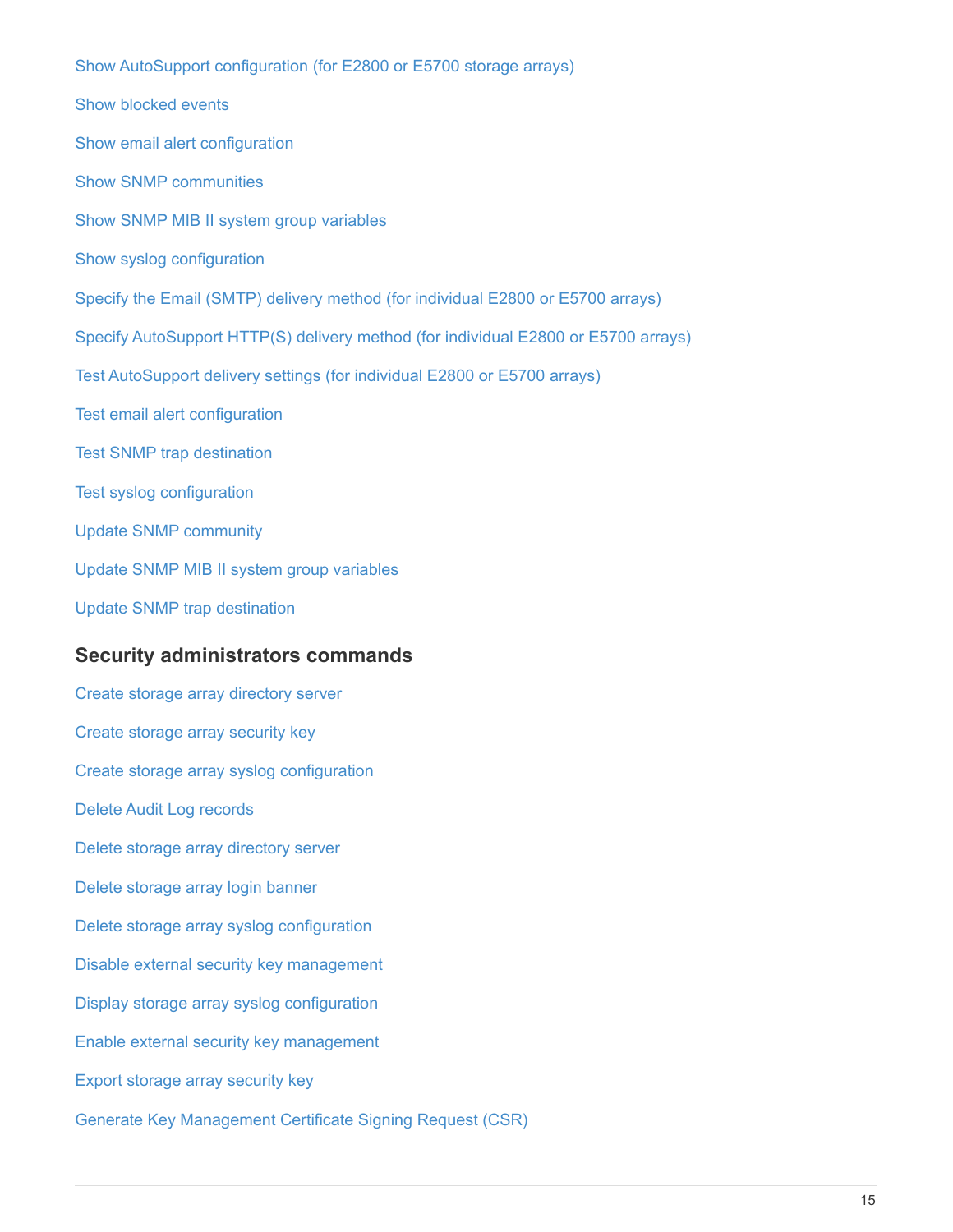[Generate web server Certificate Signing Request \(CSR\)](https://docs.netapp.com/us-en/e-series-cli/commands-a-z/save-controller-arraymanagementcsr.html) [Import storage array security key](https://docs.netapp.com/us-en/e-series-cli/commands-a-z/import-storagearray-securitykey-file.html) [Install root/intermediate CA certificates](https://docs.netapp.com/us-en/e-series-cli/commands-a-z/download-controller-cacertificate.html) [Install server signed certificate](https://docs.netapp.com/us-en/e-series-cli/commands-a-z/download-controller-arraymanagementservercertificate.html) [Install storage array external key management certificate](https://docs.netapp.com/us-en/e-series-cli/commands-a-z/download-storagearray-keymanagementcertificate.html) [Install trusted CA certificates](https://docs.netapp.com/us-en/e-series-cli/commands-a-z/download-controller-trustedcertificate.html) [Load storage array DBM database](https://docs.netapp.com/us-en/e-series-cli/commands-a-z/load-storagearray-dbmdatabase.html) [Remove installed trusted CA certificates](https://docs.netapp.com/us-en/e-series-cli/commands-a-z/delete-storagearray-trustedcertificate.html) [Remove installed external key management certificate](https://docs.netapp.com/us-en/e-series-cli/commands-a-z/delete-storagearray-keymanagementcertificate.html) [Remove installed root/intermediate CA certificates](https://docs.netapp.com/us-en/e-series-cli/commands-a-z/delete-controller-cacertificate.html) [Remove storage array directory server role mapping](https://docs.netapp.com/us-en/e-series-cli/commands-a-z/remove-storagearray-directoryserver.html) [Reset installed signed certificate](https://docs.netapp.com/us-en/e-series-cli/commands-a-z/reset-controller-arraymanagementsignedcertificate.html) [Retrieve installed external key management certificate](https://docs.netapp.com/us-en/e-series-cli/commands-a-z/save-storagearray-keymanagementcertificate.html) [Retrieve installed CA certificates](https://docs.netapp.com/us-en/e-series-cli/commands-a-z/save-controller-cacertificate.html) [Retrieve installed server certificate](https://docs.netapp.com/us-en/e-series-cli/commands-a-z/save-controller-arraymanagementsignedcertificate.html) [Retrieve installed trusted CA certificates](https://docs.netapp.com/us-en/e-series-cli/commands-a-z/save-storagearray-trustedcertificate.html) [Save Audit Log records](https://docs.netapp.com/us-en/e-series-cli/commands-a-z/save-auditlog.html) [Save storage array configuration](https://docs.netapp.com/us-en/e-series-cli/commands-a-z/save-storagearray-configuration.html) [Save storage array DBM database](https://docs.netapp.com/us-en/e-series-cli/commands-a-z/save-storagearray-dbmdatabase.html) [Save storage array DBM validator information file](https://docs.netapp.com/us-en/e-series-cli/commands-a-z/save-storagearray-dbmvalidatorinfo.html) [Save storage array host port statistics](https://docs.netapp.com/us-en/e-series-cli/commands-a-z/save-storagearray-hostportstatistics.html) [Save storage array login banner](https://docs.netapp.com/us-en/e-series-cli/commands-a-z/save-storagearray-loginbanner.html) [Set Audit Log settings](https://docs.netapp.com/us-en/e-series-cli/commands-a-z/set-auditlog.html) [Set certificate revocation check settings](https://docs.netapp.com/us-en/e-series-cli/commands-a-z/set-storagearray-revocationchecksettings.html) [Set external key management settings](https://docs.netapp.com/us-en/e-series-cli/commands-a-z/set-storagearray-externalkeymanagement.html) [Set internal storage array security key](https://docs.netapp.com/us-en/e-series-cli/commands-a-z/set-storagearray-securitykey.html) [Set session](https://docs.netapp.com/us-en/e-series-cli/commands-a-z/set-session-erroraction.html) [Set storage array directory server](https://docs.netapp.com/us-en/e-series-cli/commands-a-z/set-storagearray-directoryserver.html) [Set storage array directory server role mapping](https://docs.netapp.com/us-en/e-series-cli/commands-a-z/set-storagearray-directoryserver-roles.html)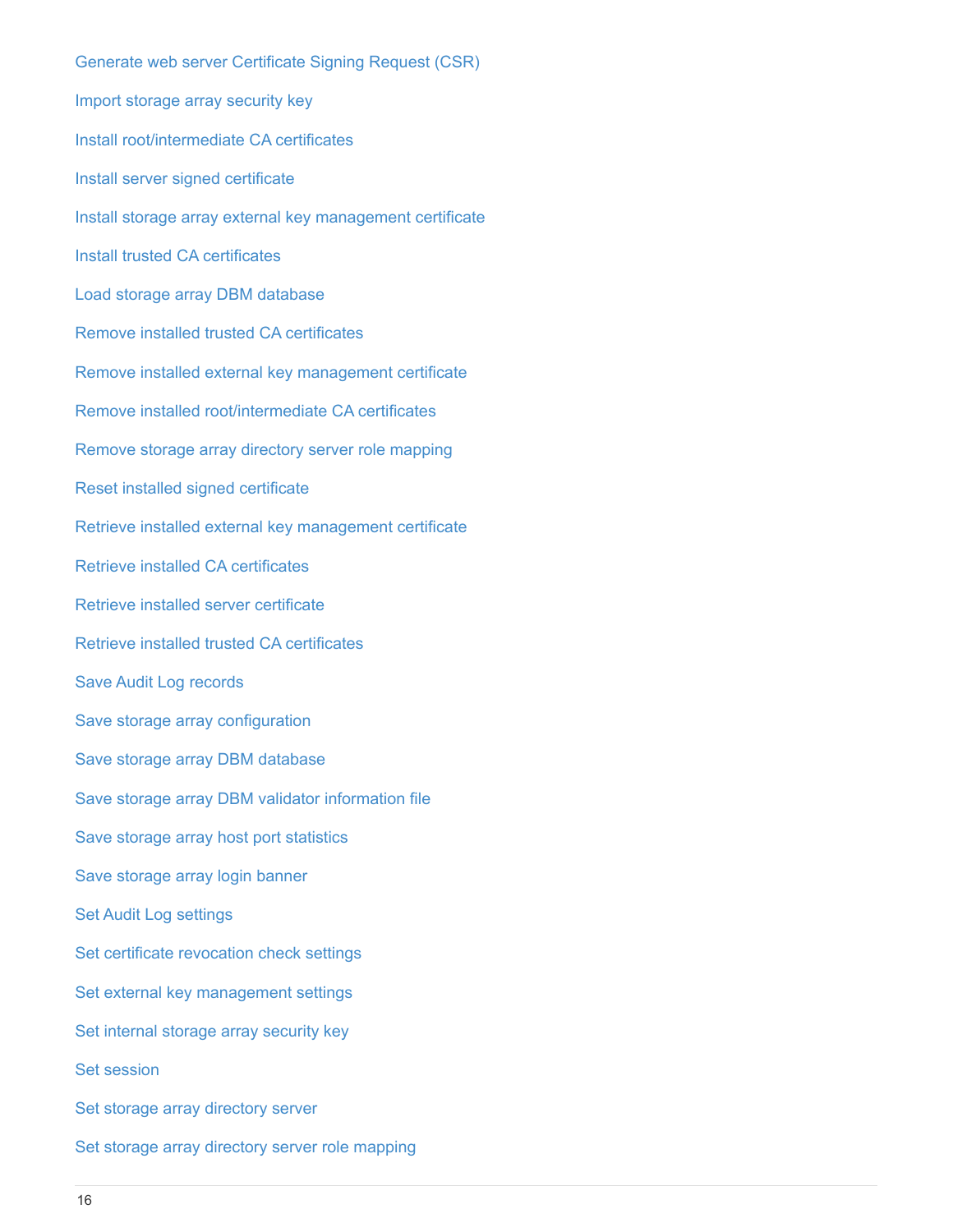[Set storage array local user password or SYMbol password](https://docs.netapp.com/us-en/e-series-cli/commands-a-z/set-storagearray-localusername.html) [Set storage array login banner](https://docs.netapp.com/us-en/e-series-cli/commands-a-z/set-storagearray-loginbanner.html) [Set storage array management interface](https://docs.netapp.com/us-en/e-series-cli/commands-a-z/set-storagearray-managementinterface.html) [Set storage array user session](https://docs.netapp.com/us-en/e-series-cli/commands-a-z/set-storagearray-usersession.html) [Show Audit Log configuration](https://docs.netapp.com/us-en/e-series-cli/commands-a-z/show-auditlog-configuration.html) [Show Audit Log summary](https://docs.netapp.com/us-en/e-series-cli/commands-a-z/show-auditlog-summary.html) [Show certificate revocation check settings](https://docs.netapp.com/us-en/e-series-cli/commands-a-z/show-storagearray-revocationchecksettings.html) [Show installed root/intermediate CA certificates summary](https://docs.netapp.com/us-en/e-series-cli/commands-a-z/show-controller-cacertificate.html) [Show installed trusted CA certificates summary](https://docs.netapp.com/us-en/e-series-cli/commands-a-z/show-storagearray-trustedcertificate-summary.html) [Show signed certificate](https://docs.netapp.com/us-en/e-series-cli/commands-a-z/show-controller-arraymanagementsignedcertificate-summary.html) [Show storage array directory services summary](https://docs.netapp.com/us-en/e-series-cli/commands-a-z/show-storagearray-directoryservices-summary.html) [Start OCSP server URL test](https://docs.netapp.com/us-en/e-series-cli/commands-a-z/start-storagearray-ocspresponderurl-test.html) [Start storage array syslog test](https://docs.netapp.com/us-en/e-series-cli/commands-a-z/start-storagearray-syslog-test.html) [Test external key management communication](https://docs.netapp.com/us-en/e-series-cli/commands-a-z/start-storagearray-externalkeymanagement-test.html) [Test storage array directory server](https://docs.netapp.com/us-en/e-series-cli/commands-a-z/start-storagearray-directoryservices-test.html) [Update storage array syslog configuration](https://docs.netapp.com/us-en/e-series-cli/commands-a-z/set-storagearray-syslog.html) [Validate storage array security key](https://docs.netapp.com/us-en/e-series-cli/commands-a-z/validate-storagearray-securitykey.html)

# <span id="page-18-0"></span>**Alert configuration commands**

# **Embedded SNMP configuration**

[Register SNMP community](https://docs.netapp.com/us-en/e-series-cli/commands-a-z/create-snmpcommunity.html) [Register SNMP trap destination](https://docs.netapp.com/us-en/e-series-cli/commands-a-z/create-snmptrapdestination.html) [Show SNMP communities](https://docs.netapp.com/us-en/e-series-cli/commands-a-z/show-allsnmpcommunities.html) [Show SNMP MIB II system group variables](https://docs.netapp.com/us-en/e-series-cli/commands-a-z/show-snmpsystemvariables.html) [Test SNMP trap destination](https://docs.netapp.com/us-en/e-series-cli/commands-a-z/start-snmptrapdestination.html) [Unregister SNMP community](https://docs.netapp.com/us-en/e-series-cli/commands-a-z/delete-snmpcommunity.html) [Unregister SNMP trap destination](https://docs.netapp.com/us-en/e-series-cli/commands-a-z/delete-snmptrapdestination.html) [Update SNMP community](https://docs.netapp.com/us-en/e-series-cli/commands-a-z/set-snmpcommunity.html) [Update SNMP MIB II system group variables](https://docs.netapp.com/us-en/e-series-cli/commands-a-z/set-snmpsystemvariables.html)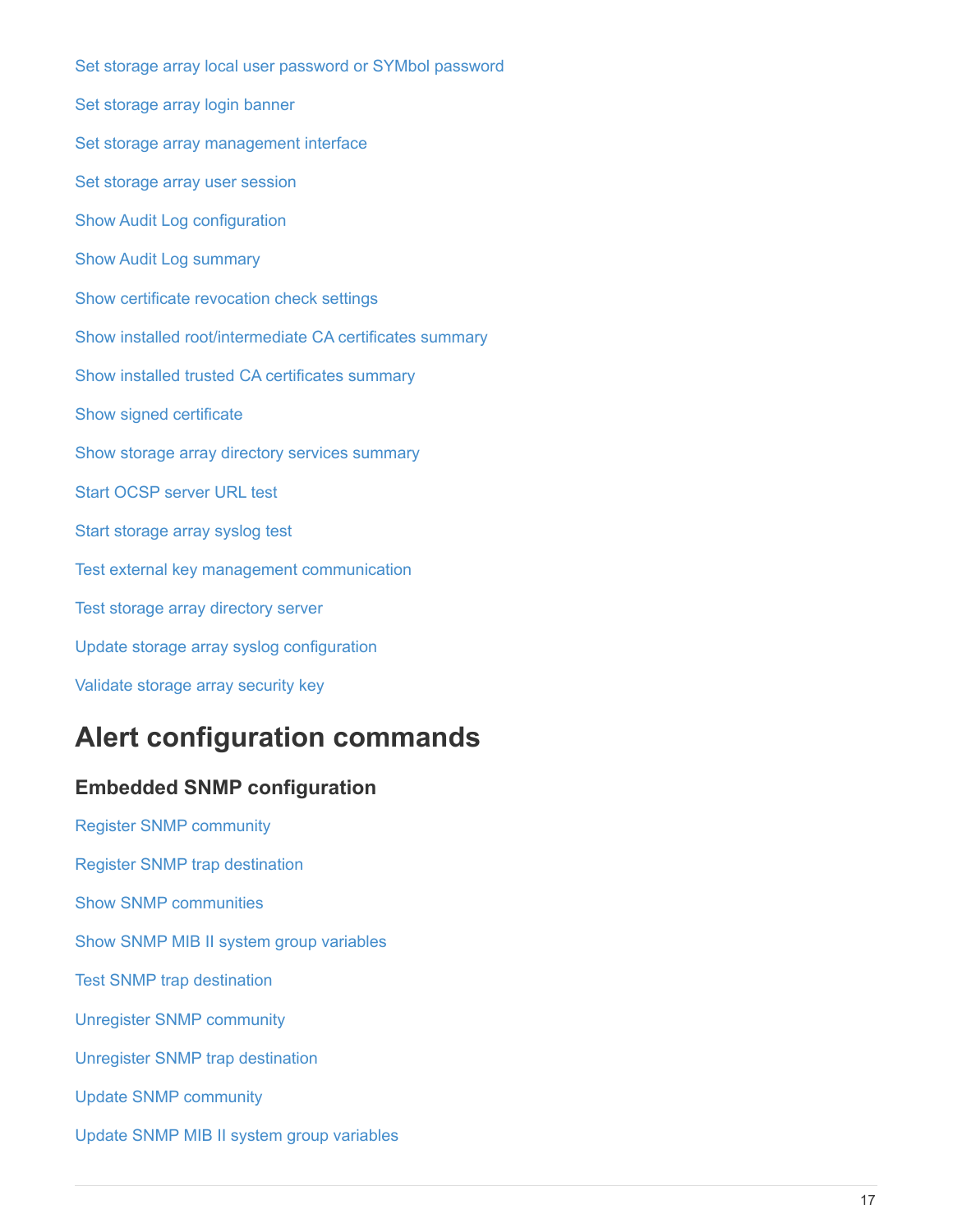### **Email alert configuration - E2700 or E5600 arrays**

[Configure email alert settings](https://docs.netapp.com/us-en/e-series-cli/commands-a-z/set-emailalert.html) [Set event alert filtering](https://docs.netapp.com/us-en/e-series-cli/commands-a-z/set-event-alert.html) [Show blocked events](https://docs.netapp.com/us-en/e-series-cli/commands-a-z/show-blockedeventalertlist.html) [Test alerts](https://docs.netapp.com/us-en/e-series-cli/commands-a-z/smcli-alerttest.html)

### **SSD cache commands**

[Clear email alert configuration](https://docs.netapp.com/us-en/e-series-cli/commands-a-z/clear-emailalert-configuration.html)

[Configure email alert settings](https://docs.netapp.com/us-en/e-series-cli/commands-a-z/set-emailalert.html)

[Delete email alert recipient](https://docs.netapp.com/us-en/e-series-cli/commands-a-z/delete-emailalert.html)

[Show email alert configuration](https://docs.netapp.com/us-en/e-series-cli/commands-a-z/show-emailalert-summary.html)

[Test email alert configuration](https://docs.netapp.com/us-en/e-series-cli/commands-a-z/start-emailalert-test.html)

# **Syslog configuration**

[Clear syslog configuration](https://docs.netapp.com/us-en/e-series-cli/commands-a-z/clear-syslog-configuration.html) [Configure syslog settings](https://docs.netapp.com/us-en/e-series-cli/commands-a-z/set-syslog.html) [Create storage array syslog configuration](https://docs.netapp.com/us-en/e-series-cli/commands-a-z/create-storagearray-syslog.html) [Delete storage array syslog configuration](https://docs.netapp.com/us-en/e-series-cli/commands-a-z/delete-storagearray-syslog.html) [Delete syslog server](https://docs.netapp.com/us-en/e-series-cli/commands-a-z/delete-syslog.html) [Display storage array syslog configuration](https://docs.netapp.com/us-en/e-series-cli/commands-a-z/show-storagearray-syslog.html) [Show syslog configuration](https://docs.netapp.com/us-en/e-series-cli/commands-a-z/show-syslog-summary.html) [Start storage array syslog test](https://docs.netapp.com/us-en/e-series-cli/commands-a-z/start-storagearray-syslog-test.html) [Test syslog configuration](https://docs.netapp.com/us-en/e-series-cli/commands-a-z/start-syslog-test.html) [Update storage array syslog configuration](https://docs.netapp.com/us-en/e-series-cli/commands-a-z/set-storagearray-syslog.html)

# <span id="page-19-0"></span>**Array configuration commands**

### **Cache mirror data assurance commands**

[Set storage array to enable or disable cache mirror data](https://docs.netapp.com/us-en/e-series-cli/commands-a-z/set-storagearray-cachemirrordataassurancecheckenable.html)

[Show storage array cache mirror data assurance check enable](https://docs.netapp.com/us-en/e-series-cli/commands-a-z/show-storagearray-cachemirrordataassurancecheckenable.html)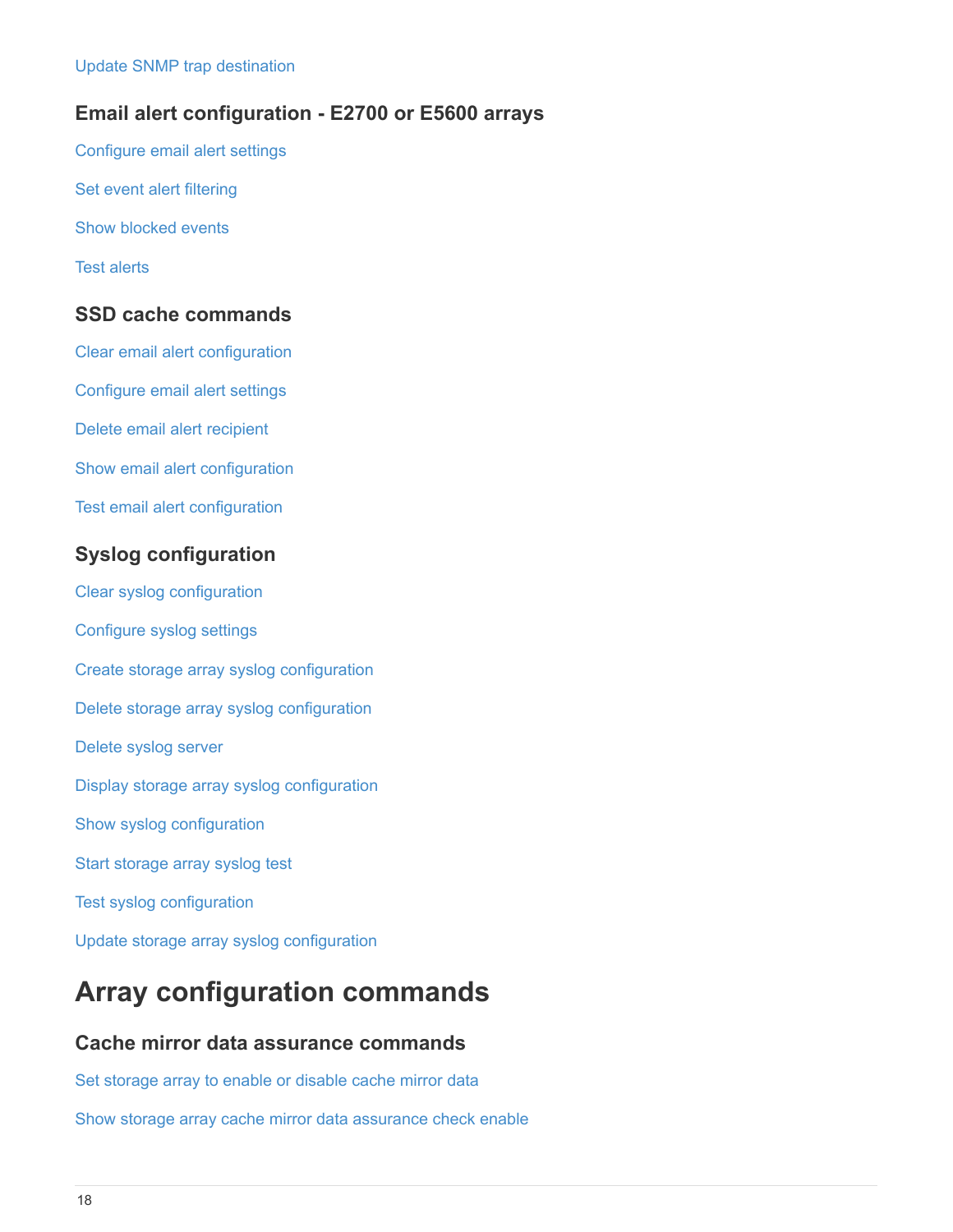### **Controller commands**

- [Clear drive channel statistics](https://docs.netapp.com/us-en/e-series-cli/commands-a-z/clear-alldrivechannels-stats.html)
- [Diagnose controller](https://docs.netapp.com/us-en/e-series-cli/commands-a-z/diagnose-controller.html)
- [Diagnose controller iSCSI host cable](https://docs.netapp.com/us-en/e-series-cli/commands-a-z/diagnose-controller-iscsihostport.html)
- [Enable controller data transfer](https://docs.netapp.com/us-en/e-series-cli/commands-a-z/enable-controller-datatransfer.html)
- [Reset controller](https://docs.netapp.com/us-en/e-series-cli/commands-a-z/reset-controller.html)
- [Save controller NVSRAM](https://docs.netapp.com/us-en/e-series-cli/commands-a-z/save-controller-nvsram-file.html)
- [Save drive channel fault isolation diagnostic status](https://docs.netapp.com/us-en/e-series-cli/commands-a-z/save-drivechannel-faultdiagnostics-file.html)
- [Set controller](https://docs.netapp.com/us-en/e-series-cli/commands-a-z/set-controller.html)
- [Set controller DNS settings](https://docs.netapp.com/us-en/e-series-cli/commands-a-z/set-controller-dnsservers.html)
- [Set controller NTP settings](https://docs.netapp.com/us-en/e-series-cli/commands-a-z/set-controller-ntpservers.html)
- [Set controller service action allowed indicator](https://docs.netapp.com/us-en/e-series-cli/commands-a-z/set-controller-service-action-allowed-indicator.html)
- [Set drive channel status](https://docs.netapp.com/us-en/e-series-cli/commands-a-z/set-drivechannel.html)
- [Set host channel](https://docs.netapp.com/us-en/e-series-cli/commands-a-z/set-hostchannel.html)
- [Show controller](https://docs.netapp.com/us-en/e-series-cli/commands-a-z/show-controller.html)
- [Show controller diagnostic status](https://docs.netapp.com/us-en/e-series-cli/commands-a-z/show-controller-diagnostic-status.html)
- [Show controller NVSRAM](https://docs.netapp.com/us-en/e-series-cli/commands-a-z/show-controller-nvsram.html)
- [Show drive channel statistics](https://docs.netapp.com/us-en/e-series-cli/commands-a-z/show-drivechannel-stats.html)
- [Start controller trace](https://docs.netapp.com/us-en/e-series-cli/commands-a-z/start-controller.html)
- [Start drive channel fault isolation diagnostics](https://docs.netapp.com/us-en/e-series-cli/commands-a-z/start-drivechannel-faultdiagnostics.html)
- [Start drive channel locate](https://docs.netapp.com/us-en/e-series-cli/commands-a-z/start-drivechannel-locate.html)
- [Start iSCSI DHCP refresh](https://docs.netapp.com/us-en/e-series-cli/commands-a-z/start-controller-iscsihostport-dhcprefresh.html)
- [Stop drive channel fault isolation diagnostics](https://docs.netapp.com/us-en/e-series-cli/commands-a-z/stop-drivechannel-faultdiagnostics.html)
- [Stop drive channel locate](https://docs.netapp.com/us-en/e-series-cli/commands-a-z/stop-drivechannel-locate.html)

# **Controller health image commands**

[Save storage array controller health image](https://docs.netapp.com/us-en/e-series-cli/commands-a-z/save-storagearray-controllerhealthimage.html) [Set storage array controller health image allow overwrite](https://docs.netapp.com/us-en/e-series-cli/commands-a-z/set-storagearray-controllerhealthimageallowoverwrite.html) [Show storage array controller health image](https://docs.netapp.com/us-en/e-series-cli/commands-a-z/show-storagearray-controllerhealthimage.html)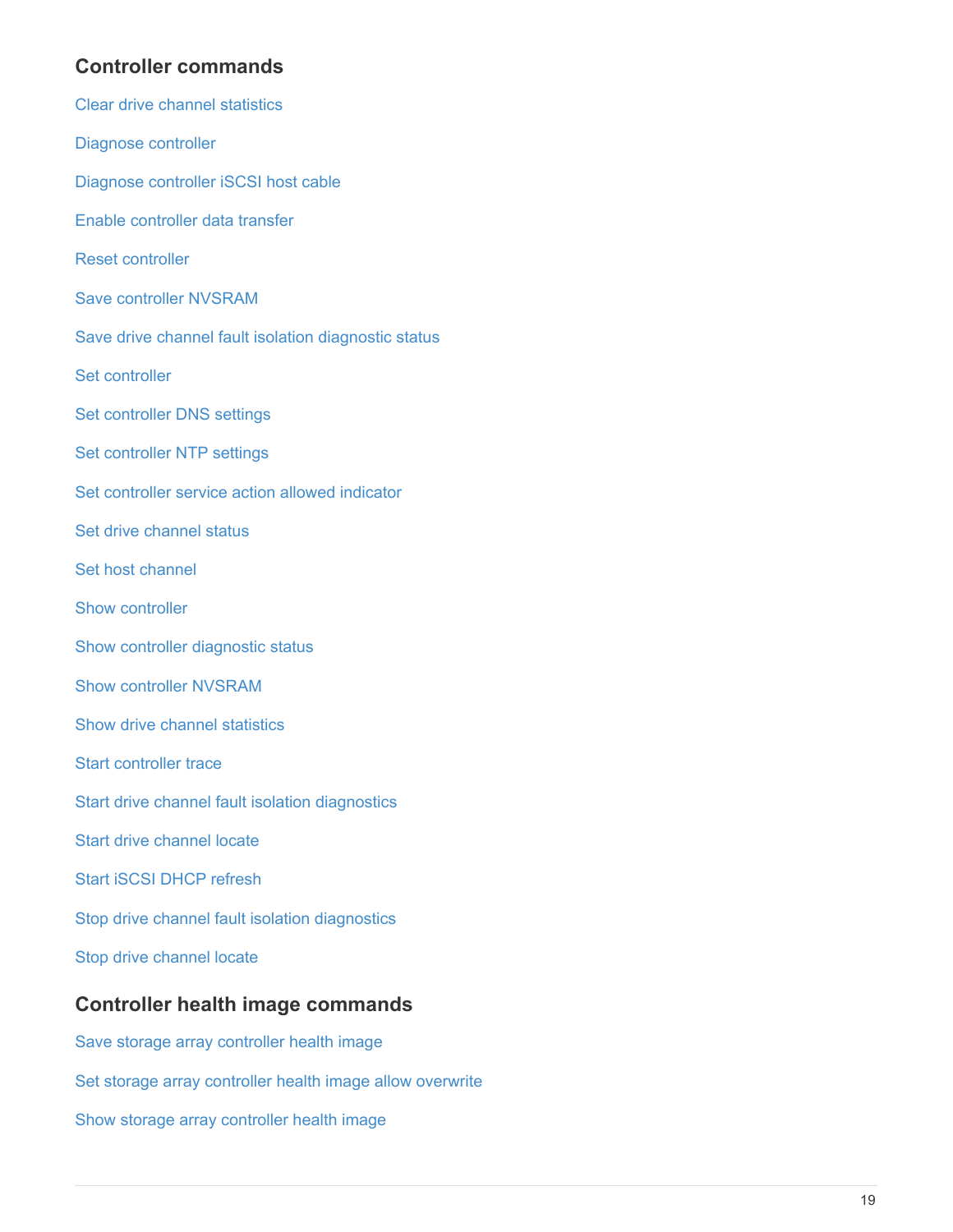### **Controller host port configuration commands**

[Create host port](https://docs.netapp.com/us-en/e-series-cli/commands-a-z/create-hostport.html) [Create initiator](https://docs.netapp.com/us-en/e-series-cli/commands-a-z/create-initiator.html) [Delete initiator](https://docs.netapp.com/us-en/e-series-cli/commands-a-z/delete-initiator.html) [Set initiator](https://docs.netapp.com/us-en/e-series-cli/commands-a-z/set-initiator.html) [Reset storage array host port statistics baseline](https://docs.netapp.com/us-en/e-series-cli/commands-a-z/reset-storagearray-hostportstatisticsbaseline.html) [Save storage array host port statistics](https://docs.netapp.com/us-en/e-series-cli/commands-a-z/save-storagearray-hostportstatistics.html) [Set controller host port properties](https://docs.netapp.com/us-en/e-series-cli/commands-a-z/set-controller-hostport.html) [Set target properties](https://docs.netapp.com/us-en/e-series-cli/commands-a-z/set-target.html) [Set iSCSI host port networking properties](https://docs.netapp.com/us-en/e-series-cli/commands-a-z/set-controller-iscsihostport.html) [Set iSCSI initiator](https://docs.netapp.com/us-en/e-series-cli/commands-a-z/set-iscsiinitiator.html) [Show storage array unconfigured iSCSI initiators](https://docs.netapp.com/us-en/e-series-cli/commands-a-z/show-storagearray-unconfigurediscsiinitiators.html) [Show unconfigured initiators](https://docs.netapp.com/us-en/e-series-cli/commands-a-z/show-storagearray-unconfiguredinitiators.html)

### **Drive commands**

[Download drive firmware](https://docs.netapp.com/us-en/e-series-cli/commands-a-z/download-drive-firmware.html) [Recover disabled drive ports](https://docs.netapp.com/us-en/e-series-cli/commands-a-z/recover-disabled-driveports.html) [Replace drive](https://docs.netapp.com/us-en/e-series-cli/commands-a-z/replace-drive-replacementdrive.html) [Revive drive](https://docs.netapp.com/us-en/e-series-cli/commands-a-z/revive-drive.html) [Save drive channel fault isolation diagnostic status](https://docs.netapp.com/us-en/e-series-cli/commands-a-z/save-drivechannel-faultdiagnostics-file.html) [Save drive log](https://docs.netapp.com/us-en/e-series-cli/commands-a-z/save-alldrives-logfile.html) [Set drive hot spare](https://docs.netapp.com/us-en/e-series-cli/commands-a-z/set-drive-hotspare.html) [Set drive service action allowed indicator](https://docs.netapp.com/us-en/e-series-cli/commands-a-z/set-drive-serviceallowedindicator.html) [Set drive state](https://docs.netapp.com/us-en/e-series-cli/commands-a-z/set-drive-operationalstate.html) [Set FIPS drive security identifier](https://docs.netapp.com/us-en/e-series-cli/commands-a-z/set-drive-securityid.html) [Set foreign drive to native](https://docs.netapp.com/us-en/e-series-cli/commands-a-z/set-drive-nativestate.html) [Show drive](https://docs.netapp.com/us-en/e-series-cli/commands-a-z/show-alldrives.html) [Show drive download progress](https://docs.netapp.com/us-en/e-series-cli/commands-a-z/show-alldrives-downloadprogress.html)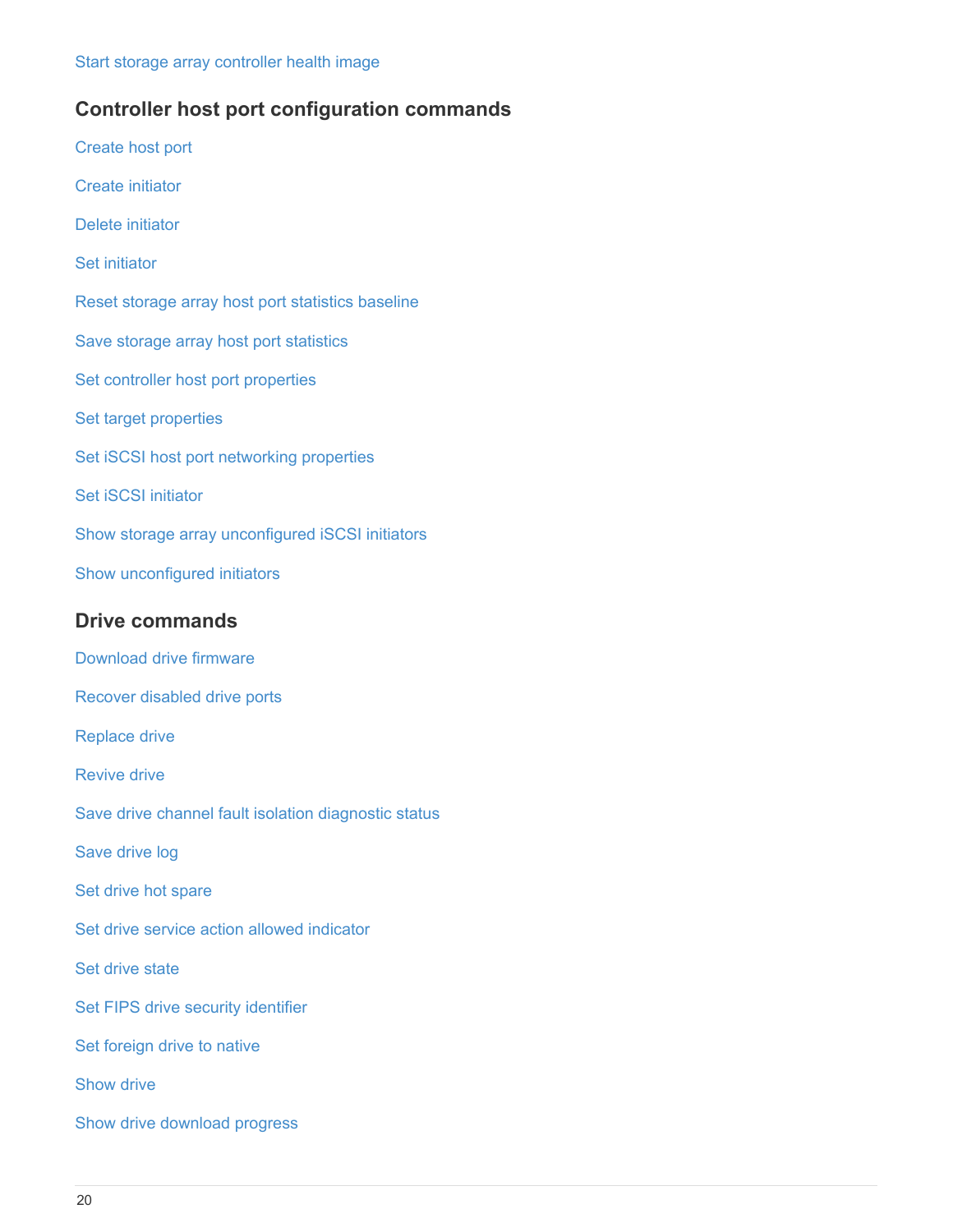[Show drive performance statistics](https://docs.netapp.com/us-en/e-series-cli/commands-a-z/show-alldrives-performancestats.html) [Show replaceable drives](https://docs.netapp.com/us-en/e-series-cli/commands-a-z/show-replaceabledrives.html) [Start drive channel fault isolation diagnostics](https://docs.netapp.com/us-en/e-series-cli/commands-a-z/start-drivechannel-faultdiagnostics.html) [Start drive initialize](https://docs.netapp.com/us-en/e-series-cli/commands-a-z/start-drive-initialize.html) [Start drive locate](https://docs.netapp.com/us-en/e-series-cli/commands-a-z/start-drive-locate.html) [Start drive reconstruction](https://docs.netapp.com/us-en/e-series-cli/commands-a-z/start-drive-reconstruct.html) [Start secure drive erase](https://docs.netapp.com/us-en/e-series-cli/commands-a-z/start-secureerase-drive.html) [Stop drive channel fault isolation diagnostics](https://docs.netapp.com/us-en/e-series-cli/commands-a-z/stop-drivechannel-faultdiagnostics.html) [Stop drive locate](https://docs.netapp.com/us-en/e-series-cli/commands-a-z/stop-drive-locate.html)

#### **Feature management commands**

[Disable storage array feature](https://docs.netapp.com/us-en/e-series-cli/commands-a-z/disable-storagearray.html)

[Enable storage array feature](https://docs.netapp.com/us-en/e-series-cli/commands-a-z/enable-storagearray-feature-file.html)

[Set storage array to enable or disable Automatic Load Balancing…](https://docs.netapp.com/us-en/e-series-cli/commands-a-z/set-storagearray-autoloadbalancingenable.html)

[Show storage array](https://docs.netapp.com/us-en/e-series-cli/commands-a-z/show-storagearray.html)

### **Input output controller (IOC) dump commands**

[Save input output controller \(IOC\) dump](https://docs.netapp.com/us-en/e-series-cli/commands-a-z/save-ioclog.html)

[Start input output controller \(IOC\) dump](https://docs.netapp.com/us-en/e-series-cli/commands-a-z/start-ioclog.html)

### **Misbehaving drive (MBD) commands**

[Replace drive](https://docs.netapp.com/us-en/e-series-cli/commands-a-z/replace-drive-replacementdrive.html)

[Reset drive](https://docs.netapp.com/us-en/e-series-cli/commands-a-z/reset-drive.html)

[Set drive state](https://docs.netapp.com/us-en/e-series-cli/commands-a-z/set-drive-operationalstate.html)

[Stop drive replace](https://docs.netapp.com/us-en/e-series-cli/commands-a-z/stop-drive-replace.html)

### **Offloaded data transfer (ODX) commands**

[Enable or disable ODX](https://docs.netapp.com/us-en/e-series-cli/commands-a-z/set-storagearray-odxenabled.html)

[Enable or disable VAAI](https://docs.netapp.com/us-en/e-series-cli/commands-a-z/set-storagearray-vaaienabled.html)

[Show storage array ODX setting](https://docs.netapp.com/us-en/e-series-cli/commands-a-z/show-storagearray-odxsetting.html)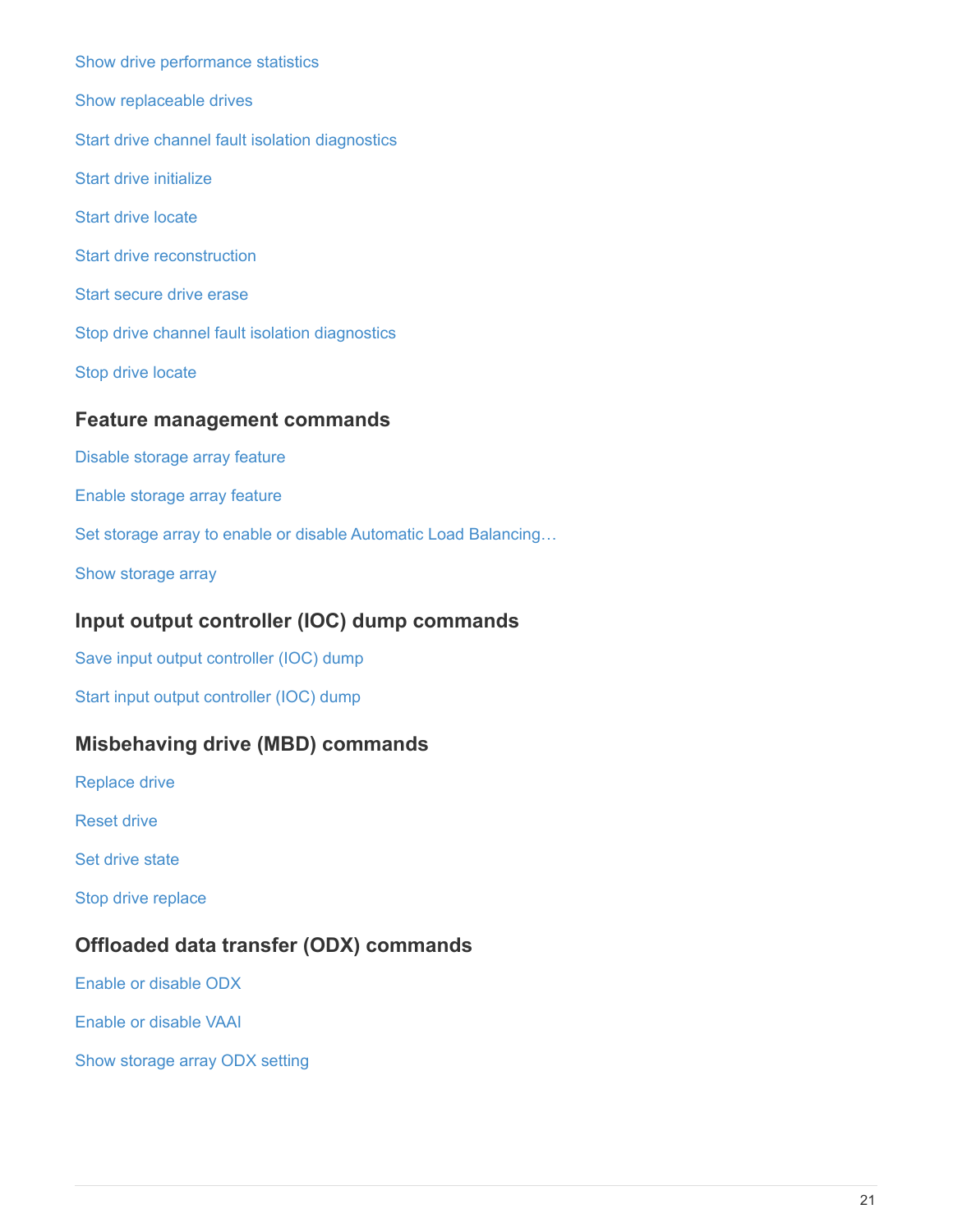# **Repository volume analysis commands**

[Check repository consistency](https://docs.netapp.com/us-en/e-series-cli/commands-a-z/check-repositoryconsistency.html)

### **Session commands**

[Set session](https://docs.netapp.com/us-en/e-series-cli/commands-a-z/set-session-erroraction.html)

#### **Storage array commands**

[Activate storage array firmware](https://docs.netapp.com/us-en/e-series-cli/commands-a-z/activate-storagearray-firmware.html) [Add certificate from array](https://docs.netapp.com/us-en/e-series-cli/commands-a-z/add-certificate-from-array.html) [Add certificate from file](https://docs.netapp.com/us-en/e-series-cli/commands-a-z/add-certificate-from-file.html) [Autoconfigure storage array](https://docs.netapp.com/us-en/e-series-cli/commands-a-z/autoconfigure-storagearray.html) [Autoconfigure storage array hot spares](https://docs.netapp.com/us-en/e-series-cli/commands-a-z/autoconfigure-storagearray-hotspares.html) [Clear storage array configuration](https://docs.netapp.com/us-en/e-series-cli/commands-a-z/clear-storagearray-configuration.html) [Clear storage array event log](https://docs.netapp.com/us-en/e-series-cli/commands-a-z/clear-storagearray-eventlog.html) [Clear storage array firmware pending area](https://docs.netapp.com/us-en/e-series-cli/commands-a-z/clear-storagearray-firmwarependingarea.html) [Clear storage array recovery mode](https://docs.netapp.com/us-en/e-series-cli/commands-a-z/clear-storagearray-recoverymode.html) [Create storage array security key](https://docs.netapp.com/us-en/e-series-cli/commands-a-z/create-storagearray-securitykey.html) [Delete certificates](https://docs.netapp.com/us-en/e-series-cli/commands-a-z/delete-certificates.html) [Disable external security key management](https://docs.netapp.com/us-en/e-series-cli/commands-a-z/disable-storagearray-externalkeymanagement-file.html) [Disable storage array feature](https://docs.netapp.com/us-en/e-series-cli/commands-a-z/disable-storagearray.html) [Download storage array drive firmware](https://docs.netapp.com/us-en/e-series-cli/commands-a-z/download-storagearray-drivefirmware-file.html) [Download storage array firmware/NVSRAM](https://docs.netapp.com/us-en/e-series-cli/commands-a-z/download-storagearray-firmware.html) [Download storage array NVSRAM](https://docs.netapp.com/us-en/e-series-cli/commands-a-z/download-storagearray-nvsram.html) [Enable external security key management](https://docs.netapp.com/us-en/e-series-cli/commands-a-z/enable-storagearray-externalkeymanagement-file.html) [Enable or disable host connectivity reporting](https://docs.netapp.com/us-en/e-series-cli/commands-a-z/set-storagearray-hostconnectivityreporting.html) [Enable storage array feature](https://docs.netapp.com/us-en/e-series-cli/commands-a-z/enable-storagearray-feature-file.html) [Export storage array security key](https://docs.netapp.com/us-en/e-series-cli/commands-a-z/export-storagearray-securitykey.html) [Import storage array security key](https://docs.netapp.com/us-en/e-series-cli/commands-a-z/import-storagearray-securitykey-file.html) [Load storage array DBM database](https://docs.netapp.com/us-en/e-series-cli/commands-a-z/load-storagearray-dbmdatabase.html) [Re-create external security key](https://docs.netapp.com/us-en/e-series-cli/commands-a-z/recreate-storagearray-securitykey.html)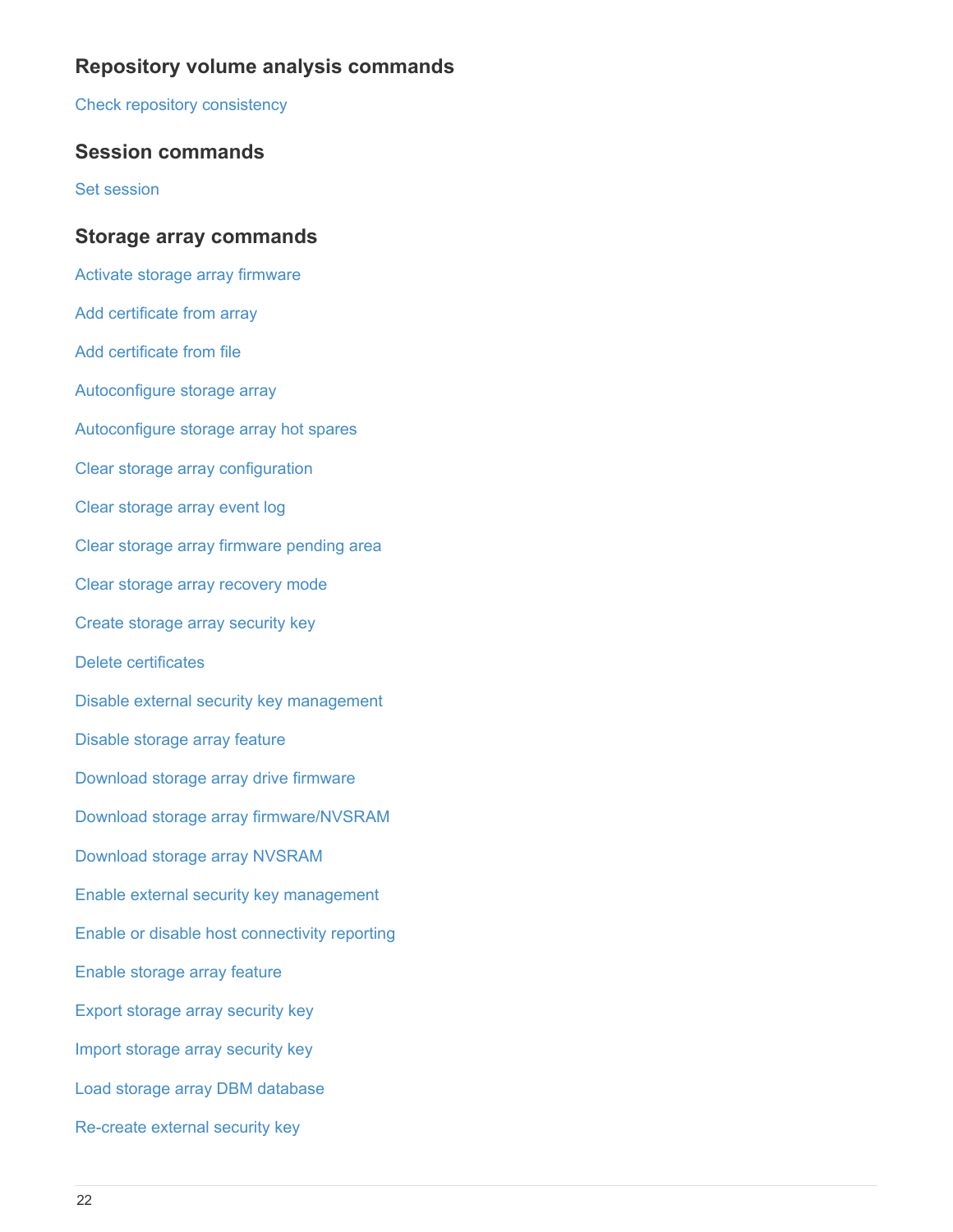[Reset storage array diagnostic data](https://docs.netapp.com/us-en/e-series-cli/commands-a-z/reset-storagearray-diagnosticdata.html) [Reset storage array InfiniBand statistics baseline](https://docs.netapp.com/us-en/e-series-cli/commands-a-z/reset-storagearray-ibstatsbaseline.html) [Reset storage array iSCSI baseline](https://docs.netapp.com/us-en/e-series-cli/commands-a-z/reset-storagearray-iscsistatsbaseline.html) [Reset storage array RLS baseline](https://docs.netapp.com/us-en/e-series-cli/commands-a-z/reset-storagearray-rlsbaseline.html) [Reset storage array SAS PHY baseline](https://docs.netapp.com/us-en/e-series-cli/commands-a-z/reset-storagearray-sasphybaseline.html) [Reset storage array SOC baseline](https://docs.netapp.com/us-en/e-series-cli/commands-a-z/reset-storagearray-socbaseline.html) [Reset storage array volume distribution](https://docs.netapp.com/us-en/e-series-cli/commands-a-z/reset-storagearray-volumedistribution.html) [Save storage array configuration](https://docs.netapp.com/us-en/e-series-cli/commands-a-z/save-storagearray-configuration.html) [Save storage array DBM database](https://docs.netapp.com/us-en/e-series-cli/commands-a-z/save-storagearray-dbmdatabase.html) [Save storage array DBM validator information file](https://docs.netapp.com/us-en/e-series-cli/commands-a-z/save-storagearray-dbmvalidatorinfo.html) [Save storage array diagnostic data](https://docs.netapp.com/us-en/e-series-cli/commands-a-z/save-storage-array-diagnostic-data.html) [Save storage array events](https://docs.netapp.com/us-en/e-series-cli/commands-a-z/save-storagearray-warningevents.html) [Save storage array firmware inventory](https://docs.netapp.com/us-en/e-series-cli/commands-a-z/save-storagearray-firmwareinventory.html) [Save storage array InfiniBand statistics](https://docs.netapp.com/us-en/e-series-cli/commands-a-z/save-storagearray-ibstats.html) [Save storage array iSCSI statistics](https://docs.netapp.com/us-en/e-series-cli/commands-a-z/save-storagearray-iscsistatistics.html) [Save storage array performance statistics](https://docs.netapp.com/us-en/e-series-cli/commands-a-z/save-storagearray-performancestats.html) [Save storage array RLS counts](https://docs.netapp.com/us-en/e-series-cli/commands-a-z/save-storagearray-rlscounts.html) [Save storage array SAS PHY counts](https://docs.netapp.com/us-en/e-series-cli/commands-a-z/save-storagearray-sasphycounts.html) [Save storage array SOC counts](https://docs.netapp.com/us-en/e-series-cli/commands-a-z/save-storagearray-soccounts.html) [Save storage array state capture](https://docs.netapp.com/us-en/e-series-cli/commands-a-z/save-storagearray-statecapture.html) [Save storage array support data](https://docs.netapp.com/us-en/e-series-cli/commands-a-z/save-storagearray-supportdata.html) [Set storage array](https://docs.netapp.com/us-en/e-series-cli/commands-a-z/set-storagearray.html) [Set storage array ICMP response](https://docs.netapp.com/us-en/e-series-cli/commands-a-z/set-storagearray-icmppingresponse.html) [Set storage array iSNS server IPv4 address](https://docs.netapp.com/us-en/e-series-cli/commands-a-z/set-storagearray-isnsipv4configurationmethod.html) [Set storage array iSNS server IPv6 address](https://docs.netapp.com/us-en/e-series-cli/commands-a-z/set-storagearray-isnsipv6address.html) [Set storage array iSNS server listening port](https://docs.netapp.com/us-en/e-series-cli/commands-a-z/set-storagearray-isnslisteningport.html) [Set storage array iSNS server refresh](https://docs.netapp.com/us-en/e-series-cli/commands-a-z/set-storagearray-isnsserverrefresh.html) [Set storage array learn cycle](https://docs.netapp.com/us-en/e-series-cli/commands-a-z/set-storagearray-learncycledate-controller.html) [Set storage array PQ validation on reconstruct](https://docs.netapp.com/us-en/e-series-cli/commands-a-z/set-storagearray-pqvalidateonreconstruct.html)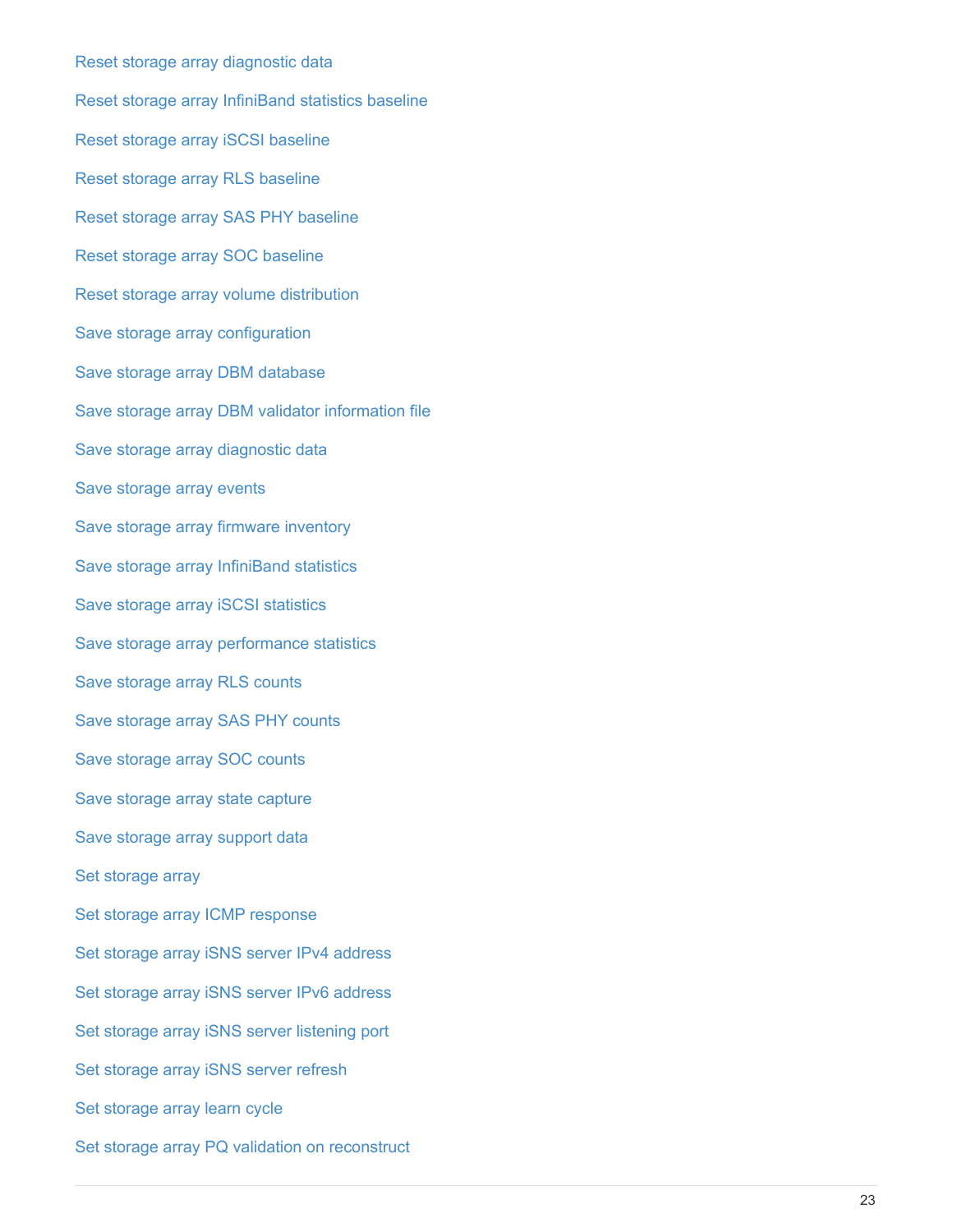[Set storage array redundancy mode](https://docs.netapp.com/us-en/e-series-cli/commands-a-z/set-storagearray-redundancymode.html) [Set Storage Array Resource Provisioned Volumes](https://docs.netapp.com/us-en/e-series-cli/commands-a-z/set-storagearray-resourceprovisionedvolumes.html) [Set storage array security key](https://docs.netapp.com/us-en/e-series-cli/commands-a-z/set-storagearray-securitykey.html) [Set storage array time](https://docs.netapp.com/us-en/e-series-cli/commands-a-z/set-storagearray-time.html) [Set storage array tray positions](https://docs.netapp.com/us-en/e-series-cli/commands-a-z/set-storagearray-traypositions.html) [Set storage array unnamed discovery session](https://docs.netapp.com/us-en/e-series-cli/commands-a-z/set-storagearray-unnameddiscoverysession.html) [Show certificates](https://docs.netapp.com/us-en/e-series-cli/commands-a-z/show-certificates.html) [Show storage array](https://docs.netapp.com/us-en/e-series-cli/commands-a-z/show-storagearray.html) [Show storage array auto configuration](https://docs.netapp.com/us-en/e-series-cli/commands-a-z/show-storagearray-autoconfiguration.html) [Show storage array DBM database](https://docs.netapp.com/us-en/e-series-cli/commands-a-z/show-storagearray-dbmdatabase.html) [Show storage array host connectivity reporting](https://docs.netapp.com/us-en/e-series-cli/commands-a-z/show-storagearray-hostconnectivityreporting.html) [Show storage array host topology](https://docs.netapp.com/us-en/e-series-cli/commands-a-z/show-storagearray-hosttopology.html) [Show storage array LUN mappings](https://docs.netapp.com/us-en/e-series-cli/commands-a-z/show-storagearray-lunmappings.html) [Show storage array negotiation defaults](https://docs.netapp.com/us-en/e-series-cli/commands-a-z/show-storagearray-iscsinegotiationdefaults.html) [Show storage array ODX setting](https://docs.netapp.com/us-en/e-series-cli/commands-a-z/show-storagearray-odxsetting.html) [Show storage array power information](https://docs.netapp.com/us-en/e-series-cli/commands-a-z/show-storagearray-powerinfo.html) [Show storage array unconfigured iSCSI initiators](https://docs.netapp.com/us-en/e-series-cli/commands-a-z/show-storagearray-unconfigurediscsiinitiators.html) [Show storage array unreadable sectors](https://docs.netapp.com/us-en/e-series-cli/commands-a-z/show-storagearray-unreadablesectors.html) [Show string](https://docs.netapp.com/us-en/e-series-cli/commands-a-z/show-textstring.html) [Start Storage Array AutoSupport Manual Dispatch](https://docs.netapp.com/us-en/e-series-cli/commands-a-z/start-storagearray-autosupport-manualdispatch.html) [Start storage array configuration database diagnostic](https://docs.netapp.com/us-en/e-series-cli/commands-a-z/start-storagearray-configdbdiagnostic.html) [Start storage array iSNS server refresh](https://docs.netapp.com/us-en/e-series-cli/commands-a-z/start-storagearray-isnsserverrefresh.html) [Start storage array locate](https://docs.netapp.com/us-en/e-series-cli/commands-a-z/start-storagearray-locate.html) [Stop storage array configuration database diagnostic](https://docs.netapp.com/us-en/e-series-cli/commands-a-z/stop-storagearray-configdbdiagnostic.html) [Stop storage array drive firmware download](https://docs.netapp.com/us-en/e-series-cli/commands-a-z/stop-storagearray-drivefirmwaredownload.html) [Stop storage array iSCSI session](https://docs.netapp.com/us-en/e-series-cli/commands-a-z/stop-storagearray-iscsisession.html) [Stop storage array locate](https://docs.netapp.com/us-en/e-series-cli/commands-a-z/stop-storagearray-locate.html) [Validate storage array security key](https://docs.netapp.com/us-en/e-series-cli/commands-a-z/validate-storagearray-securitykey.html)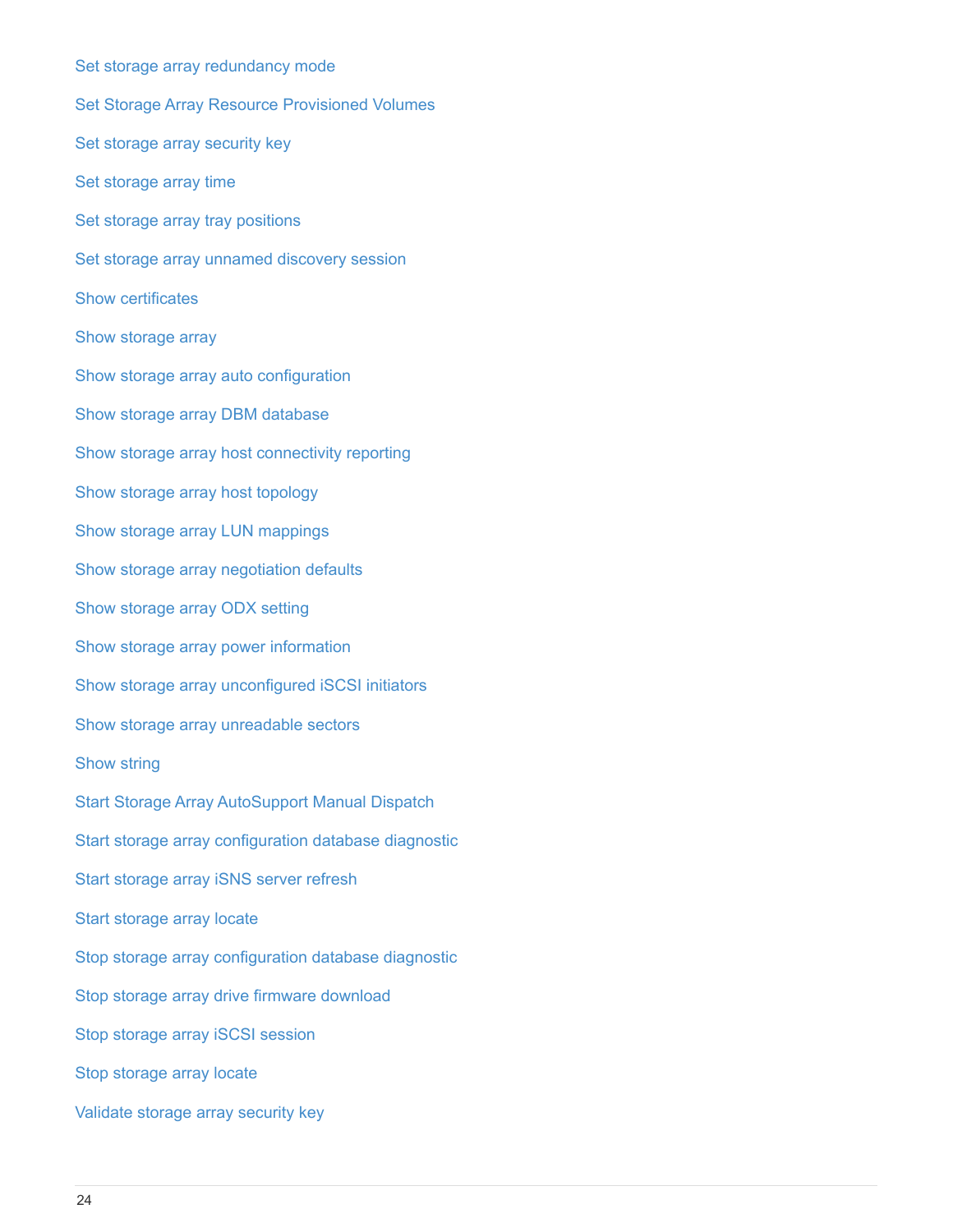# **Tray commands**

[Download environmental card firmware](https://docs.netapp.com/us-en/e-series-cli/commands-a-z/download-tray-firmware-file.html) [Download tray configuration settings](https://docs.netapp.com/us-en/e-series-cli/commands-a-z/download-tray-configurationsettings.html) [Save tray log](https://docs.netapp.com/us-en/e-series-cli/commands-a-z/save-alltrays-logfile.html) [Set drawer service action allowed indicator](https://docs.netapp.com/us-en/e-series-cli/commands-a-z/set-tray-drawer.html) [Set tray attribute](https://docs.netapp.com/us-en/e-series-cli/commands-a-z/set-tray-attribute.html) [Set tray identification](https://docs.netapp.com/us-en/e-series-cli/commands-a-z/set-tray-identification.html) [Set tray service action allowed indicator](https://docs.netapp.com/us-en/e-series-cli/commands-a-z/set-tray-serviceallowedindicator.html) [Start tray locate](https://docs.netapp.com/us-en/e-series-cli/commands-a-z/start-tray-locate.html) [Stop tray locate](https://docs.netapp.com/us-en/e-series-cli/commands-a-z/stop-tray-locate.html) **Uncategorized commands** [Recover SAS port mis-wire](https://docs.netapp.com/us-en/e-series-cli/commands-a-z/recover-sasport-miswire.html)

[Show string](https://docs.netapp.com/us-en/e-series-cli/commands-a-z/show-textstring.html)

# <span id="page-26-0"></span>**Auto support commands**

# **AutoSupport bundle collection commands for the E2700 and E5600**

[Capture or view an AutoSupport log](https://docs.netapp.com/us-en/e-series-cli/commands-a-z/smcli-autosupportlog.html) [Display AutoSupport bundle collection settings](https://docs.netapp.com/us-en/e-series-cli/commands-a-z/smcli-autosupportconfig-show.html) [Display AutoSupport message collection schedule](https://docs.netapp.com/us-en/e-series-cli/commands-a-z/smcli-autosupportschedule-show.html) [Enable or disable AutoSupport at the EMW management domain level…](https://docs.netapp.com/us-en/e-series-cli/commands-a-z/smcli-enable-autosupportfeature.html) [Enable or disable the AutoSupport OnDemand feature at the EMW management domain level \(SMcli only\)](https://docs.netapp.com/us-en/e-series-cli/commands-a-z/smcli-enable-disable-autosupportondemand.html) [Enable or disable the AutoSupport OnDemand remote diagnostics feature at…](https://docs.netapp.com/us-en/e-series-cli/commands-a-z/smcli-enable-disable-autosupportremotediag.html) [Reset AutoSupport message collection schedule](https://docs.netapp.com/us-en/e-series-cli/commands-a-z/smcli-autosupportschedule-reset.html) [Schedule automatic support bundle collection configuration](https://docs.netapp.com/us-en/e-series-cli/commands-a-z/smcli-supportbundle-schedule.html) [Specify the AutoSupport delivery method](https://docs.netapp.com/us-en/e-series-cli/commands-a-z/smcli-autosupportconfig.html) [Test the AutoSupport configuration](https://docs.netapp.com/us-en/e-series-cli/commands-a-z/smcli-autosupportconfig-test.html)

# **AutoSupport commands for all storage arrays**

[Enable or disable AutoSupport \(individual arrays, for E2800, E5700 arrays only\)](https://docs.netapp.com/us-en/e-series-cli/commands-a-z/enable-or-disable-autosupport-individual-arrays.html)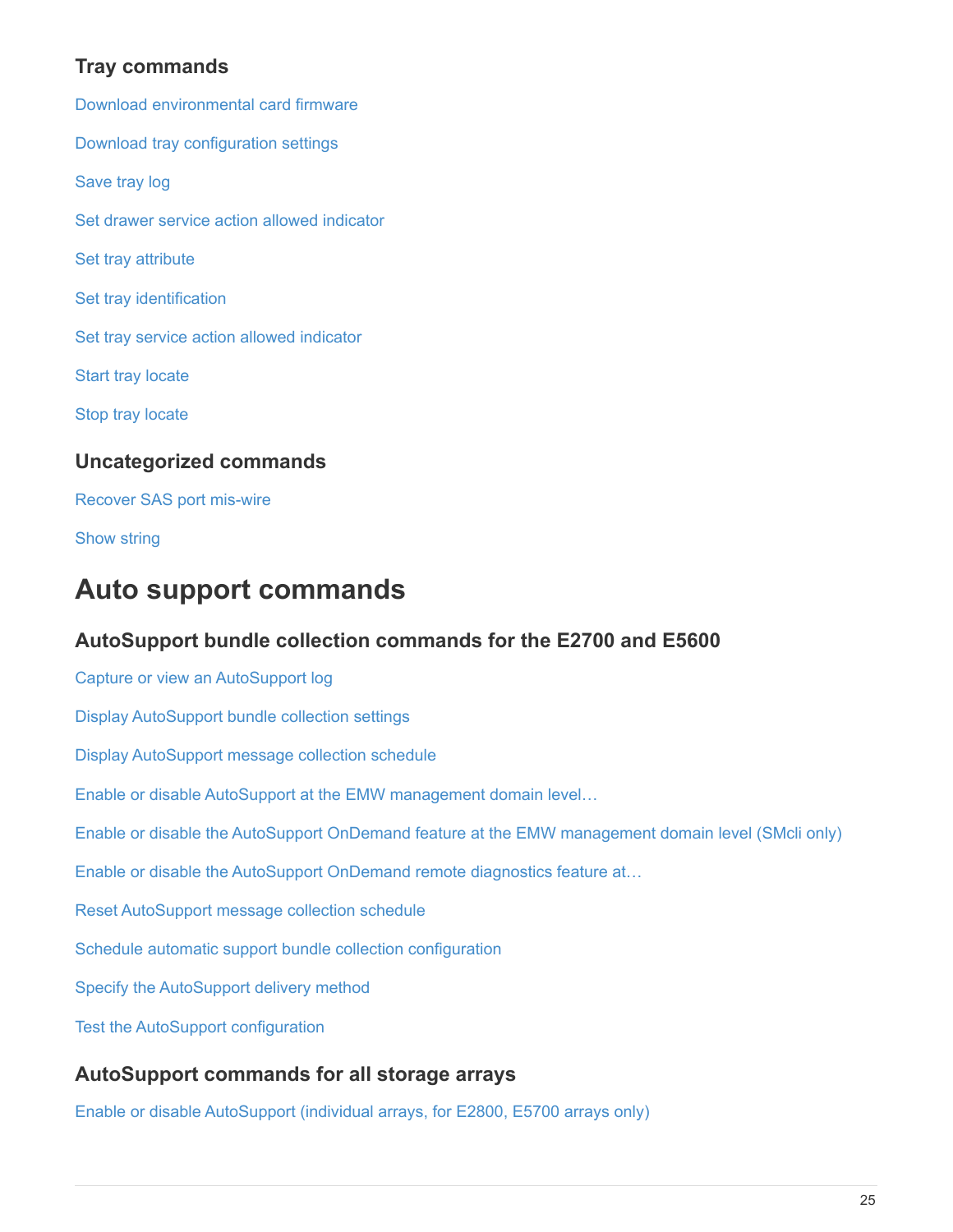### **AutoSupport Commands for the E2800, E5700**

[Enable or disable AutoSupport maintenance window \(for individual E2800 or E5700 arrays\)](https://docs.netapp.com/us-en/e-series-cli/commands-a-z/set-storagearray-autosupportmaintenancewindow.html) [Enable or disable the AutoSupport OnDemand feature \(for individual E2800 or E5700 arrays\)](https://docs.netapp.com/us-en/e-series-cli/commands-a-z/set-storagearray-autosupportondemand.html) [Enable or disable the AutoSupport Remote Diagnostics feature \(for individual E2800 or E5700 arrays\)](https://docs.netapp.com/us-en/e-series-cli/commands-a-z/set-storagearray-autosupportremotediag.html) [Retrieve an AutoSupport log \(for individual E2800 or E5700 arrays\)](https://docs.netapp.com/us-en/e-series-cli/commands-a-z/save-storagearray-autosupport-log.html) [Reset AutoSupport message collection schedule \(for individual E2800 or E5700 arrays\)](https://docs.netapp.com/us-en/e-series-cli/commands-a-z/reset-storagearray-autosupport-schedule.html) [Show AutoSupport configuration \(for E2800 or E5700 storage arrays\)](https://docs.netapp.com/us-en/e-series-cli/commands-a-z/show-storagearray-autosupport.html) [Set AutoSupport message collection schedule \(for individual E2800 or E5700 arrays\)](https://docs.netapp.com/us-en/e-series-cli/commands-a-z/set-storagearray-autosupport-schedule.html) [Specify AutoSupport HTTP\(S\) delivery method \(for individual E2800 or E5700 arrays\)](https://docs.netapp.com/us-en/e-series-cli/commands-a-z/set-autosupport-https-delivery-method-e2800-e5700.html) [Specify the Email \(SMTP\) delivery method \(for individual E2800 or E5700 arrays\)](https://docs.netapp.com/us-en/e-series-cli/commands-a-z/set-email-smtp-delivery-method-e2800-e5700.html) [Test AutoSupport delivery settings \(for individual E2800 or E5700 arrays\)](https://docs.netapp.com/us-en/e-series-cli/commands-a-z/start-storagearray-autosupport-deliverytest.html)

# <span id="page-27-0"></span>**Mirroring commands**

#### **Asynchronous mirroring commands**

[Activate asynchronous mirroring](https://docs.netapp.com/us-en/e-series-cli/commands-a-z/activate-asynchronous-mirroring.html) [Add volume to asynchronous mirror group](https://docs.netapp.com/us-en/e-series-cli/commands-a-z/add-volume-asyncmirrorgroup.html) [Cancel asynchronous mirror group role reversal](https://docs.netapp.com/us-en/e-series-cli/commands-a-z/stop-asyncmirrorgroup-rolechange.html) [Check asynchronous mirror group consistency](https://docs.netapp.com/us-en/e-series-cli/commands-a-z/check-asyncmirrorgroup-repositoryconsistency.html) [Clear asynchronous mirroring fault](https://docs.netapp.com/us-en/e-series-cli/commands-a-z/clear-asyncmirrorfault.html) [Create asynchronous mirror group](https://docs.netapp.com/us-en/e-series-cli/commands-a-z/create-asyncmirrorgroup.html) [Deactivate asynchronous mirroring](https://docs.netapp.com/us-en/e-series-cli/commands-a-z/deactivate-storagearray.html) [Delete asynchronous mirror group](https://docs.netapp.com/us-en/e-series-cli/commands-a-z/delete-asyncmirrorgroup.html) [Establish asynchronous mirrored pair](https://docs.netapp.com/us-en/e-series-cli/commands-a-z/establish-asyncmirror-volume.html) [Remove incomplete asynchronous mirrored pair from asynchronous mirror group](https://docs.netapp.com/us-en/e-series-cli/commands-a-z/remove-asyncmirrorgroup.html) [Remove volume from asynchronous mirror group](https://docs.netapp.com/us-en/e-series-cli/commands-a-z/remove-volume-asyncmirrorgroup.html) [Reset asynchronous mirror group statistics](https://docs.netapp.com/us-en/e-series-cli/commands-a-z/reset-storagearray-arvmstats-asyncmirrorgroup.html) [Reset iSCSI IP address](https://docs.netapp.com/us-en/e-series-cli/commands-a-z/reset-iscsiipaddress.html) [Resume asynchronous mirror group](https://docs.netapp.com/us-en/e-series-cli/commands-a-z/resume-asyncmirrorgroup.html)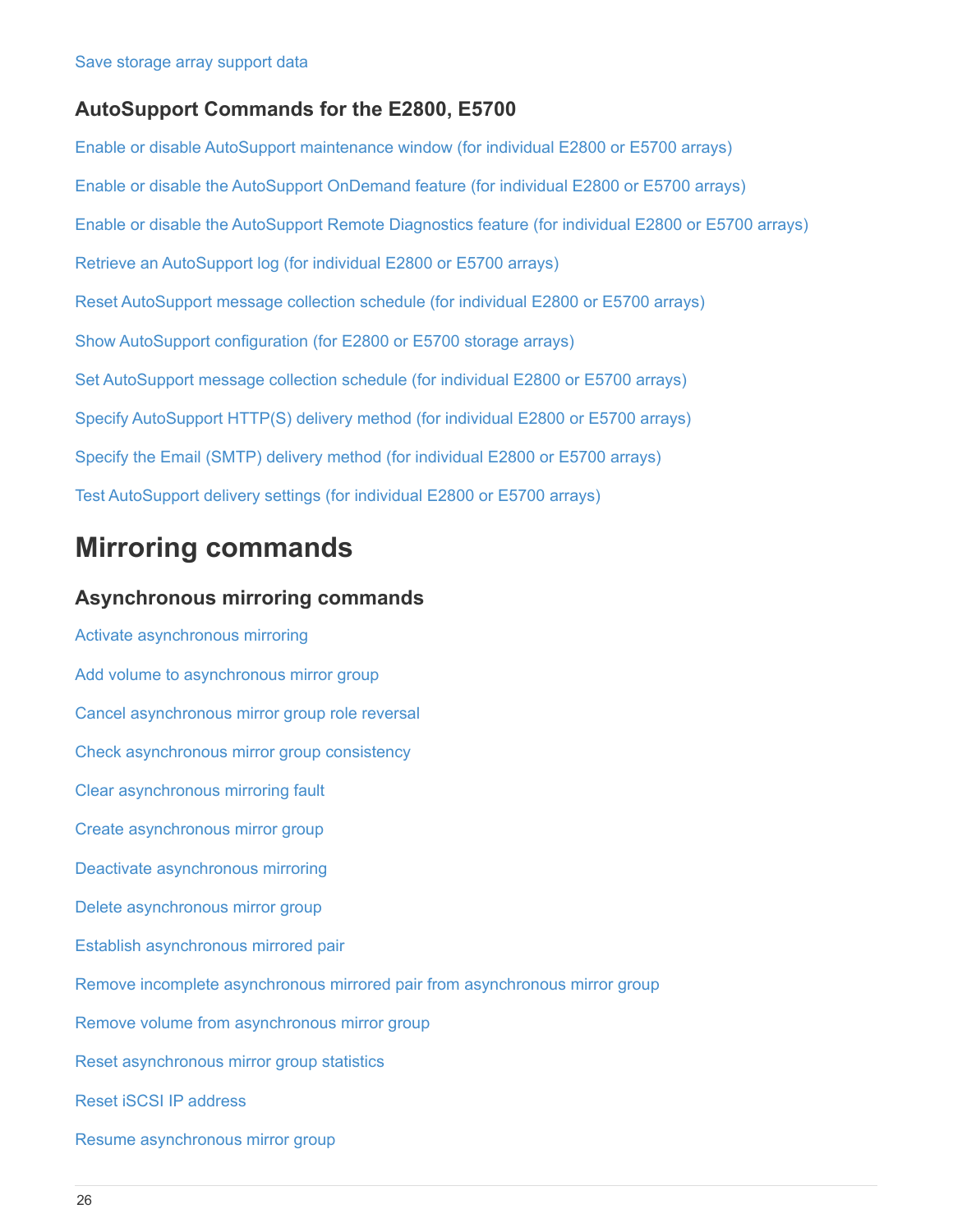[Save asynchronous mirror group statistics](https://docs.netapp.com/us-en/e-series-cli/commands-a-z/save-storagearray-arvmstats-asyncmirrorgroup.html) [Set asynchronous mirror group](https://docs.netapp.com/us-en/e-series-cli/commands-a-z/set-asyncmirrorgroup.html) [Show asynchronous mirror groups](https://docs.netapp.com/us-en/e-series-cli/commands-a-z/show-asyncmirrorgroup-summary.html) [Show asynchronous mirror group synchronization progress](https://docs.netapp.com/us-en/e-series-cli/commands-a-z/show-asyncmirrorgroup-synchronizationprogress.html) [Start asynchronous mirroring synchronization](https://docs.netapp.com/us-en/e-series-cli/commands-a-z/start-asyncmirrorgroup-synchronize.html) [Suspend asynchronous mirror group](https://docs.netapp.com/us-en/e-series-cli/commands-a-z/suspend-asyncmirrorgroup.html) [Test asynchronous mirror group connectivity](https://docs.netapp.com/us-en/e-series-cli/commands-a-z/diagnose-asyncmirrorgroup.html)

### **Synchronous mirroring commands**

[Activate Synchronous Mirroring](https://docs.netapp.com/us-en/e-series-cli/commands-a-z/activate-synchronous-mirroring.html) [Check synchronous mirroring status](https://docs.netapp.com/us-en/e-series-cli/commands-a-z/check-syncmirror.html) [Create synchronous mirroring](https://docs.netapp.com/us-en/e-series-cli/commands-a-z/create-syncmirror.html) [Deactivate synchronous mirroring](https://docs.netapp.com/us-en/e-series-cli/commands-a-z/deactivate-storagearray-feature.html) [Diagnose synchronous mirroring](https://docs.netapp.com/us-en/e-series-cli/commands-a-z/diagnose-syncmirror.html) [Re-create synchronous mirroring repository volume](https://docs.netapp.com/us-en/e-series-cli/commands-a-z/recreate-storagearray-mirrorrepository.html) [Remove synchronous mirroring](https://docs.netapp.com/us-en/e-series-cli/commands-a-z/remove-syncmirror.html) [Resume synchronous mirroring](https://docs.netapp.com/us-en/e-series-cli/commands-a-z/resume-syncmirror.html) [Set synchronous mirroring](https://docs.netapp.com/us-en/e-series-cli/commands-a-z/set-syncmirror.html) [Show synchronous mirroring volume candidates](https://docs.netapp.com/us-en/e-series-cli/commands-a-z/show-syncmirror-candidates.html) [Show synchronous mirroring volume synchronization progress](https://docs.netapp.com/us-en/e-series-cli/commands-a-z/show-syncmirror-synchronizationprogress.html) [Start synchronous mirroring synchronization](https://docs.netapp.com/us-en/e-series-cli/commands-a-z/start-syncmirror-primary-synchronize.html) [Suspend synchronous mirroring](https://docs.netapp.com/us-en/e-series-cli/commands-a-z/suspend-syncmirror-primaries.html)

# <span id="page-28-0"></span>**Performance tuning commands**

# **Automatic load balancing commands**

[Save auto-load balancing statistics](https://docs.netapp.com/us-en/e-series-cli/commands-a-z/save-storagearray-autoloadbalancestatistics-file.html)

[Set storage array to enable or disable auto-load balancing](https://docs.netapp.com/us-en/e-series-cli/commands-a-z/set-storagearray-autoloadbalancingenable.html)

# **SSD cache commands**

[Add drives to SSD cache](https://docs.netapp.com/us-en/e-series-cli/commands-a-z/add-drives-to-ssd-cache.html)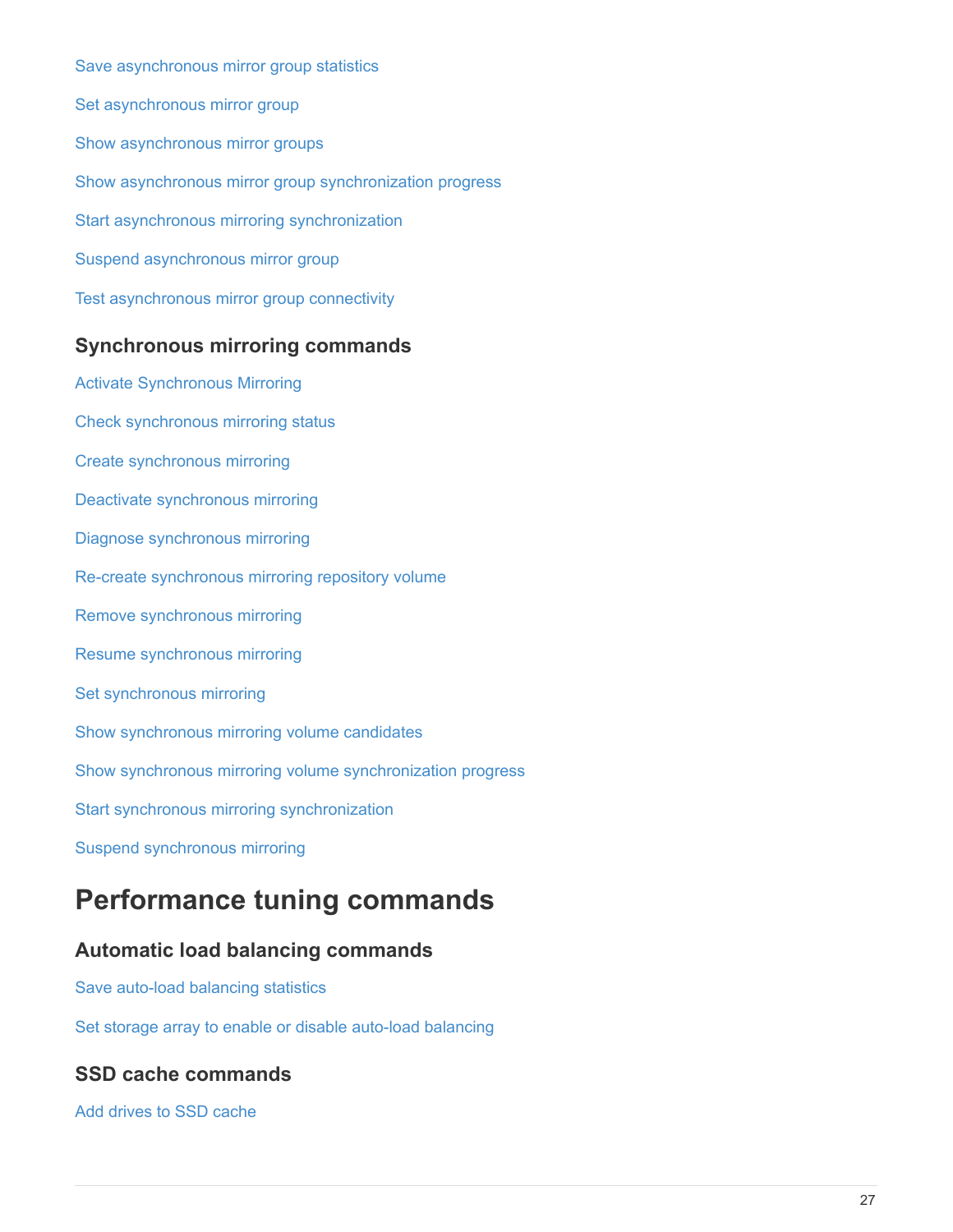[Change SSD cache application type](https://docs.netapp.com/us-en/e-series-cli/commands-a-z/change-ssd-cache-application-type.html) [Create SSD cache](https://docs.netapp.com/us-en/e-series-cli/commands-a-z/create-ssdcache.html) [Delete SSD cache](https://docs.netapp.com/us-en/e-series-cli/commands-a-z/delete-ssdcache.html) [Remove drives from SSD cache](https://docs.netapp.com/us-en/e-series-cli/commands-a-z/remove-drives-from-ssd-cache.html) [Rename SSD cache](https://docs.netapp.com/us-en/e-series-cli/commands-a-z/rename-ssd-cache.html) [Resume SSD cache](https://docs.netapp.com/us-en/e-series-cli/commands-a-z/resume-ssdcache.html) [Set SSD cache for a volume](https://docs.netapp.com/us-en/e-series-cli/commands-a-z/set-volume-ssdcacheenabled.html) [Show SSD cache](https://docs.netapp.com/us-en/e-series-cli/commands-a-z/show-ssd-cache.html) [Show SSD cache statistics](https://docs.netapp.com/us-en/e-series-cli/commands-a-z/show-ssd-cache-statistics.html) [Start SSD cache locate](https://docs.netapp.com/us-en/e-series-cli/commands-a-z/start-ssdcache-locate.html) [Start SSD cache performance modeling](https://docs.netapp.com/us-en/e-series-cli/commands-a-z/start-ssdcache-performancemodeling.html) [Stop SSD cache locate](https://docs.netapp.com/us-en/e-series-cli/commands-a-z/stop-ssdcache-locate.html) [Stop SSD cache performance modeling](https://docs.netapp.com/us-en/e-series-cli/commands-a-z/stop-ssdcache-performancemodeling.html) [Suspend SSD cache](https://docs.netapp.com/us-en/e-series-cli/commands-a-z/suspend-ssdcache.html)

# <span id="page-29-0"></span>**Replication commands**

# **Consistency group commands**

[Add member to consistency group](https://docs.netapp.com/us-en/e-series-cli/commands-a-z/set-consistencygroup-addcgmembervolume.html) [Create consistency group](https://docs.netapp.com/us-en/e-series-cli/commands-a-z/create-consistencygroup.html) [Create consistency group snapshot image](https://docs.netapp.com/us-en/e-series-cli/commands-a-z/create-cgsnapimage-consistencygroup.html) [Create consistency group snapshot volume](https://docs.netapp.com/us-en/e-series-cli/commands-a-z/create-cgsnapvolume.html) [Create consistency group snapshot volume mapping](https://docs.netapp.com/us-en/e-series-cli/commands-a-z/create-mapping-cgsnapvolume.html) [Delete consistency group](https://docs.netapp.com/us-en/e-series-cli/commands-a-z/delete-consistencygroup.html) [Delete consistency group snapshot image](https://docs.netapp.com/us-en/e-series-cli/commands-a-z/delete-cgsnapimage-consistencygroup.html) [Delete consistency group snapshot volume](https://docs.netapp.com/us-en/e-series-cli/commands-a-z/delete-sgsnapvolume.html) [Remove member volume from consistency group](https://docs.netapp.com/us-en/e-series-cli/commands-a-z/remove-member-volume-from-consistency-group.html) [Resume consistency group snapshot volume](https://docs.netapp.com/us-en/e-series-cli/commands-a-z/resume-cgsnapvolume.html) [Set consistency group attributes](https://docs.netapp.com/us-en/e-series-cli/commands-a-z/set-consistency-group-attributes.html) [Set consistency group snapshot volume](https://docs.netapp.com/us-en/e-series-cli/commands-a-z/set-cgsnapvolume.html)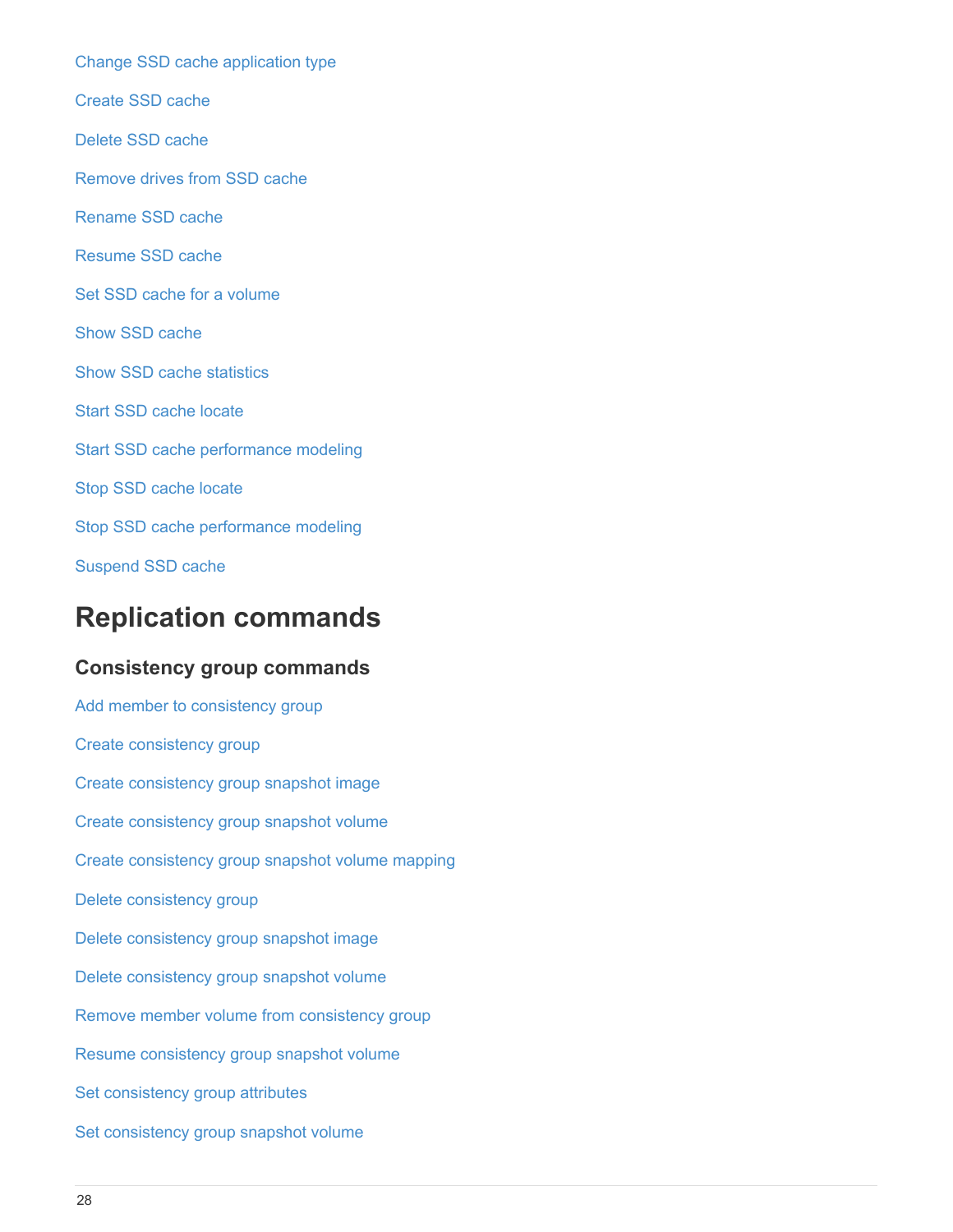#### [Show consistency group](https://docs.netapp.com/us-en/e-series-cli/commands-a-z/show-consistencygroup.html)

[Show consistency group snapshot image](https://docs.netapp.com/us-en/e-series-cli/commands-a-z/show-cgsnapimage.html) [Start consistency group snapshot rollback](https://docs.netapp.com/us-en/e-series-cli/commands-a-z/start-cgsnapimage-rollback.html) [Stop consistency group snapshot rollback](https://docs.netapp.com/us-en/e-series-cli/commands-a-z/stop-cgsnapimage-rollback.html) [Stop consistency group snapshot volume](https://docs.netapp.com/us-en/e-series-cli/commands-a-z/stop-cgsnapvolume.html) [Stop pending snapshot images on consistency group](https://docs.netapp.com/us-en/e-series-cli/commands-a-z/stop-consistencygroup-pendingsnapimagecreation.html)

### **Repository volume analysis commands**

[Check repository consistency](https://docs.netapp.com/us-en/e-series-cli/commands-a-z/check-repositoryconsistency.html)

#### **Snapshot group commands**

- [Create snapshot group](https://docs.netapp.com/us-en/e-series-cli/commands-a-z/create-snapgroup.html) [Delete snapshot volume](https://docs.netapp.com/us-en/e-series-cli/commands-a-z/delete-snapvolume.html) [Revive snapshot group](https://docs.netapp.com/us-en/e-series-cli/commands-a-z/revive-snapgroup.html) [Set snapshot group attributes](https://docs.netapp.com/us-en/e-series-cli/commands-a-z/set-snapgroup.html) [Set snapshot group media scan](https://docs.netapp.com/us-en/e-series-cli/commands-a-z/set-snapgroup-mediascanenabled.html) [Set snapshot group repository volume capacity](https://docs.netapp.com/us-en/e-series-cli/commands-a-z/set-snapgroup-increase-decreaserepositorycapacity.html) [Set snapshot group schedule](https://docs.netapp.com/us-en/e-series-cli/commands-a-z/set-snapgroup-enableschedule.html) [Set SSD cache for a volume](https://docs.netapp.com/us-en/e-series-cli/commands-a-z/set-volume-ssdcacheenabled.html) [Show snapshot group](https://docs.netapp.com/us-en/e-series-cli/commands-a-z/show-snapgroup.html) [Stop snapshot group pending snapshot images](https://docs.netapp.com/us-en/e-series-cli/commands-a-z/stop-pendingsnapimagecreation.html) **Snapshot image commands** [Create snapshot image](https://docs.netapp.com/us-en/e-series-cli/commands-a-z/create-snapimage.html) [Delete snapshot image](https://docs.netapp.com/us-en/e-series-cli/commands-a-z/delete-snapimage.html) [Resume snapshot image rollback](https://docs.netapp.com/us-en/e-series-cli/commands-a-z/resume-snapimage-rollback.html) [Show snapshot image](https://docs.netapp.com/us-en/e-series-cli/commands-a-z/show-snapimage.html)
- [Start snapshot image rollback](https://docs.netapp.com/us-en/e-series-cli/commands-a-z/start-snapimage-rollback.html)
- [Stop snapshot image rollback](https://docs.netapp.com/us-en/e-series-cli/commands-a-z/stop-snapimage-rollback.html)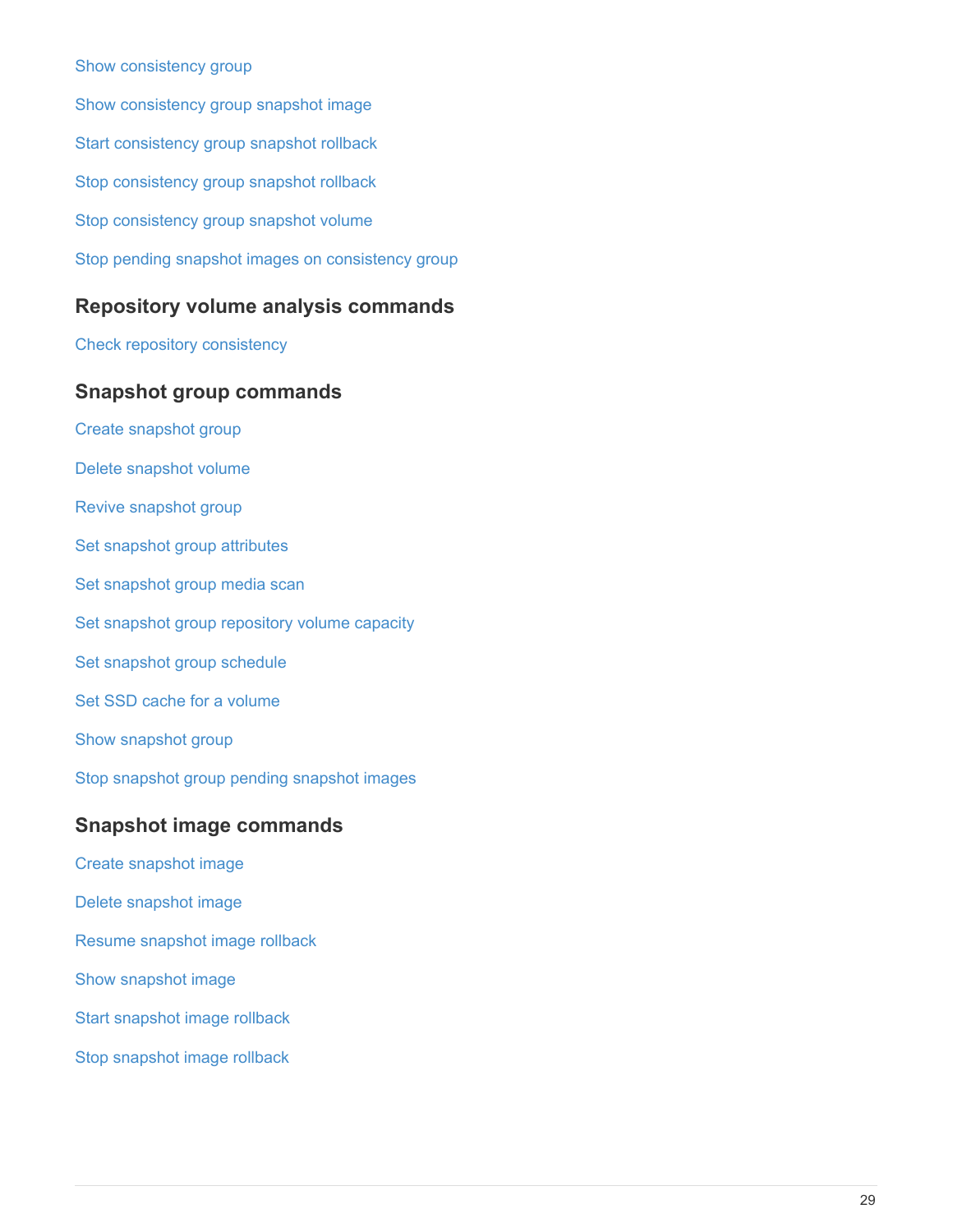# **Snapshot volume commands**

- [Create read-only snapshot volume](https://docs.netapp.com/us-en/e-series-cli/commands-a-z/create-read-only-snapshot-volume.html)
- [Create snapshot volume](https://docs.netapp.com/us-en/e-series-cli/commands-a-z/create-snapshot-volume.html)
- [Delete snapshot group](https://docs.netapp.com/us-en/e-series-cli/commands-a-z/delete-snapgroup.html)
- [Rename snapshot volume](https://docs.netapp.com/us-en/e-series-cli/commands-a-z/set-snapvolume.html)
- [Resume snapshot volume](https://docs.netapp.com/us-en/e-series-cli/commands-a-z/resume-snapvolume.html)
- [Revive snapshot volume](https://docs.netapp.com/us-en/e-series-cli/commands-a-z/revive-snapvolume.html)
- [Set read-only snapshot volume to read/write volume](https://docs.netapp.com/us-en/e-series-cli/commands-a-z/set-snapvolume-converttoreadwrite.html)
- [Set snapshot volume media scan](https://docs.netapp.com/us-en/e-series-cli/commands-a-z/set-snapvolume-mediascanenabled.html)
- [Set snapshot volume repository volume capacity](https://docs.netapp.com/us-en/e-series-cli/commands-a-z/set-snapvolume-increase-decreaserepositorycapacity.html)
- [Set SSD cache for a volume](https://docs.netapp.com/us-en/e-series-cli/commands-a-z/set-volume-ssdcacheenabled.html)
- [Show snapshot volumes](https://docs.netapp.com/us-en/e-series-cli/commands-a-z/show-snapvolume.html)
- [Stop snapshot volume](https://docs.netapp.com/us-en/e-series-cli/commands-a-z/stop-snapvolume.html)

### **Volume copy commands**

- [Create volume copy](https://docs.netapp.com/us-en/e-series-cli/commands-a-z/create-volumecopy.html)
- [Recopy volume copy](https://docs.netapp.com/us-en/e-series-cli/commands-a-z/recopy-volumecopy-target.html)
- [Remove volume copy](https://docs.netapp.com/us-en/e-series-cli/commands-a-z/remove-volumecopy-target.html)
- [Set volume copy](https://docs.netapp.com/us-en/e-series-cli/commands-a-z/set-volumecopy-target.html)
- [Show volume copy](https://docs.netapp.com/us-en/e-series-cli/commands-a-z/show-volumecopy.html)
- [Show volume copy source candidates](https://docs.netapp.com/us-en/e-series-cli/commands-a-z/show-volumecopy-sourcecandidates.html)
- [Show volume copy target candidates](https://docs.netapp.com/us-en/e-series-cli/commands-a-z/show-volumecopy-source-targetcandidates.html)
- [Stop volume copy](https://docs.netapp.com/us-en/e-series-cli/commands-a-z/stop-volumecopy-target-source.html)

# <span id="page-31-0"></span>**Security commands**

# **Audit log management commands**

- [Delete audit log records](https://docs.netapp.com/us-en/e-series-cli/commands-a-z/delete-auditlog.html)
- [Save audit log records](https://docs.netapp.com/us-en/e-series-cli/commands-a-z/save-auditlog.html)
- [Set audit log settings](https://docs.netapp.com/us-en/e-series-cli/commands-a-z/set-auditlog.html)
- [Show audit log configuration](https://docs.netapp.com/us-en/e-series-cli/commands-a-z/show-auditlog-configuration.html)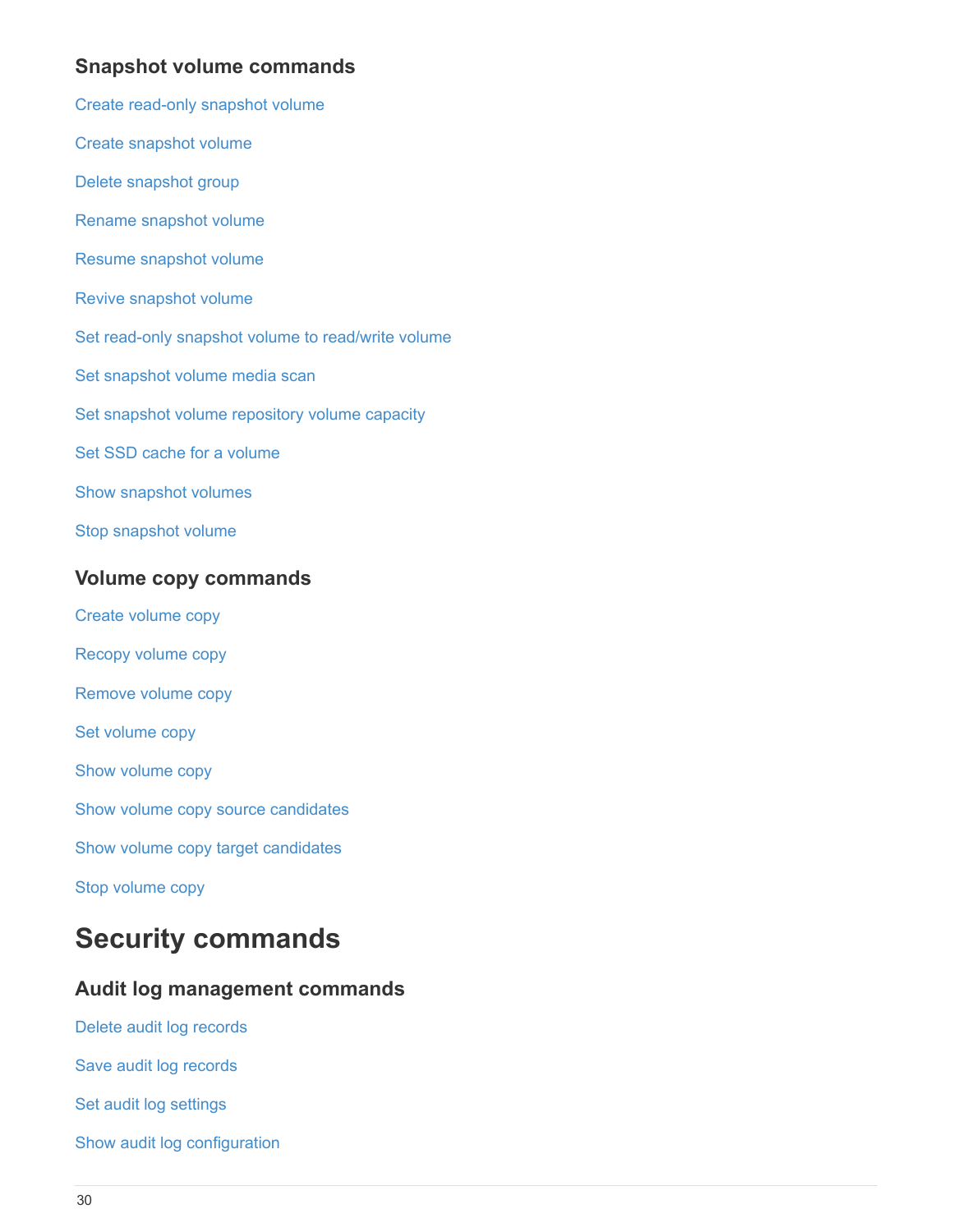### **Authentication commands**

[Getting started with authentication](https://docs.netapp.com/us-en/e-series-cli/commands-a-z/getting-started-with-authentication.html) [Create storage array directory server](https://docs.netapp.com/us-en/e-series-cli/commands-a-z/create-storagearray-directoryserver.html) [Delete storage array directory server](https://docs.netapp.com/us-en/e-series-cli/commands-a-z/delete-storagearray-directoryservers.html) [Delete storage array login banner](https://docs.netapp.com/us-en/e-series-cli/commands-a-z/delete-storagearray-loginbanner.html) [Display storage array user session](https://docs.netapp.com/us-en/e-series-cli/commands-a-z/show-storagearray-usersession.html) [Remove storage array directory server role mapping](https://docs.netapp.com/us-en/e-series-cli/commands-a-z/remove-storagearray-directoryserver.html) [Save storage array login banner](https://docs.netapp.com/us-en/e-series-cli/commands-a-z/save-storagearray-loginbanner.html) [Set storage array directory server](https://docs.netapp.com/us-en/e-series-cli/commands-a-z/set-storagearray-directoryserver.html) [Set storage array directory server role mapping](https://docs.netapp.com/us-en/e-series-cli/commands-a-z/set-storagearray-directoryserver-roles.html) [Set storage array local user password or SYMbol password](https://docs.netapp.com/us-en/e-series-cli/commands-a-z/set-storagearray-localusername.html) [Set storage array login banner](https://docs.netapp.com/us-en/e-series-cli/commands-a-z/set-storagearray-loginbanner.html) [Set storage array management interface](https://docs.netapp.com/us-en/e-series-cli/commands-a-z/set-storagearray-managementinterface.html) [Set storage array password length](https://docs.netapp.com/us-en/e-series-cli/commands-a-z/set-storagearray-passwordlength.html) [Set storage array user session](https://docs.netapp.com/us-en/e-series-cli/commands-a-z/set-storagearray-usersession.html) [Show storage array directory services summary](https://docs.netapp.com/us-en/e-series-cli/commands-a-z/show-storagearray-directoryservices-summary.html) [Test storage array directory server](https://docs.netapp.com/us-en/e-series-cli/commands-a-z/start-storagearray-directoryservices-test.html)

### **Certificate management commands for E2800 and E5700 controllers**

[Generate web server Certificate Signing Request \(CSR\)](https://docs.netapp.com/us-en/e-series-cli/commands-a-z/save-controller-arraymanagementcsr.html) [Install server signed certificate](https://docs.netapp.com/us-en/e-series-cli/commands-a-z/download-controller-arraymanagementservercertificate.html) [Install root/intermediate CA certificates](https://docs.netapp.com/us-en/e-series-cli/commands-a-z/download-controller-cacertificate.html) [Install trusted CA certificates](https://docs.netapp.com/us-en/e-series-cli/commands-a-z/download-controller-trustedcertificate.html) [Remove installed trusted CA certificates](https://docs.netapp.com/us-en/e-series-cli/commands-a-z/delete-storagearray-trustedcertificate.html) [Remove installed signed certificate](https://docs.netapp.com/us-en/e-series-cli/commands-a-z/delete-controller-cacertificate.html) [Reset installed signed certificate](https://docs.netapp.com/us-en/e-series-cli/commands-a-z/reset-controller-arraymanagementsignedcertificate.html) [Retrieve installed CA certificates](https://docs.netapp.com/us-en/e-series-cli/commands-a-z/save-controller-cacertificate.html) [Retrieve installed server certificate](https://docs.netapp.com/us-en/e-series-cli/commands-a-z/save-controller-arraymanagementsignedcertificate.html)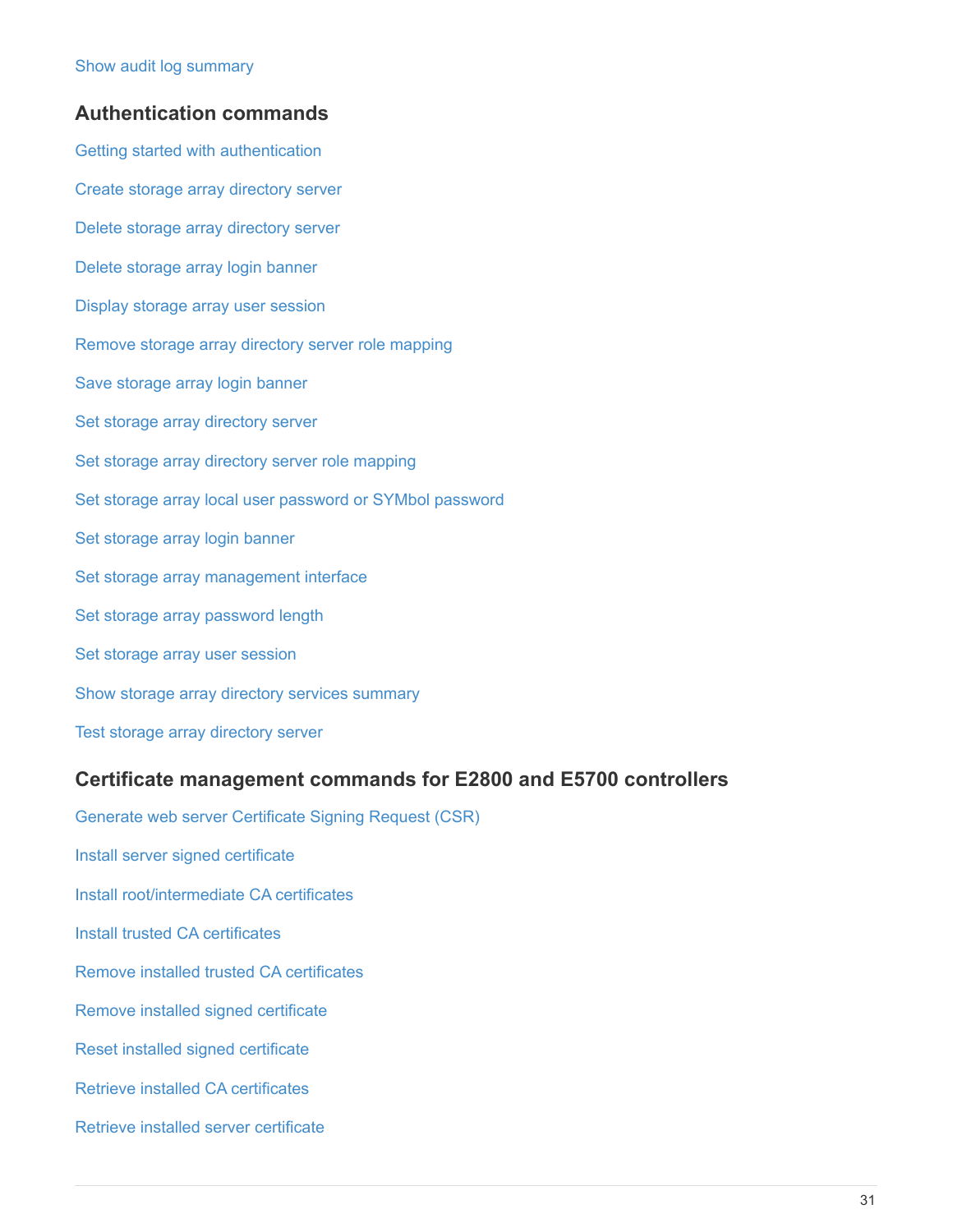[Retrieve installed trusted CA certificates](https://docs.netapp.com/us-en/e-series-cli/commands-a-z/save-storagearray-trustedcertificate.html) [Set certificate revocation check settings](https://docs.netapp.com/us-en/e-series-cli/commands-a-z/set-storagearray-revocationchecksettings.html) [Show certificate revocation check settings](https://docs.netapp.com/us-en/e-series-cli/commands-a-z/show-storagearray-revocationchecksettings.html) [Show installed root/intermediate CA certificates summary](https://docs.netapp.com/us-en/e-series-cli/commands-a-z/show-controller-cacertificate.html) [Show installed trusted CA certificates summary](https://docs.netapp.com/us-en/e-series-cli/commands-a-z/show-storagearray-trustedcertificate-summary.html) [Show signed certificate](https://docs.netapp.com/us-en/e-series-cli/commands-a-z/show-controller-arraymanagementsignedcertificate-summary.html) [Start certificate revocation OCSP server test](https://docs.netapp.com/us-en/e-series-cli/commands-a-z/start-storagearray-ocspresponderurl-test.html)

### **Certificate management commands for EF600**

[Add array label](https://docs.netapp.com/us-en/e-series-cli/commands-a-z/add-array-label.html) [Remove array label](https://docs.netapp.com/us-en/e-series-cli/commands-a-z/remove-array-label.html) [Show array label](https://docs.netapp.com/us-en/e-series-cli/commands-a-z/show-array-label.html)

### **Database commands**

[Clear storage array configuration](https://docs.netapp.com/us-en/e-series-cli/commands-a-z/clear-storagearray-configuration.html) [Clear storage array recovery mode](https://docs.netapp.com/us-en/e-series-cli/commands-a-z/clear-storagearray-recoverymode.html) [Load storage array DBM database](https://docs.netapp.com/us-en/e-series-cli/commands-a-z/load-storagearray-dbmdatabase.html) [Save storage array DBM database](https://docs.netapp.com/us-en/e-series-cli/commands-a-z/save-storagearray-dbmdatabase.html) [Save storage array DBM validator information file](https://docs.netapp.com/us-en/e-series-cli/commands-a-z/save-storagearray-dbmvalidatorinfo.html) [Show storage array DBM database](https://docs.netapp.com/us-en/e-series-cli/commands-a-z/show-storagearray-dbmdatabase.html) [Start storage array configuration database diagnostic](https://docs.netapp.com/us-en/e-series-cli/commands-a-z/start-storagearray-configdbdiagnostic.html) [Stop storage array configuration diagnostic](https://docs.netapp.com/us-en/e-series-cli/commands-a-z/stop-storagearray-configdbdiagnostic.html)

# **Embedded External Key Management commands**

[Getting started with external key management](https://docs.netapp.com/us-en/e-series-cli/commands-a-z/set-storagearray-externalkeymanagement.html) [Getting started with internal key management](https://docs.netapp.com/us-en/e-series-cli/commands-a-z/getting-started-with-internal-key-management.html) [Create storage array security key](https://docs.netapp.com/us-en/e-series-cli/commands-a-z/create-storagearray-securitykey.html) [Disable external security key management](https://docs.netapp.com/us-en/e-series-cli/commands-a-z/disable-storagearray-externalkeymanagement-file.html) [Enable external security key management](https://docs.netapp.com/us-en/e-series-cli/commands-a-z/enable-storagearray-externalkeymanagement-file.html) [Export storage array security key](https://docs.netapp.com/us-en/e-series-cli/commands-a-z/export-storagearray-securitykey.html) [Import storage array security key](https://docs.netapp.com/us-en/e-series-cli/commands-a-z/import-storagearray-securitykey-file.html)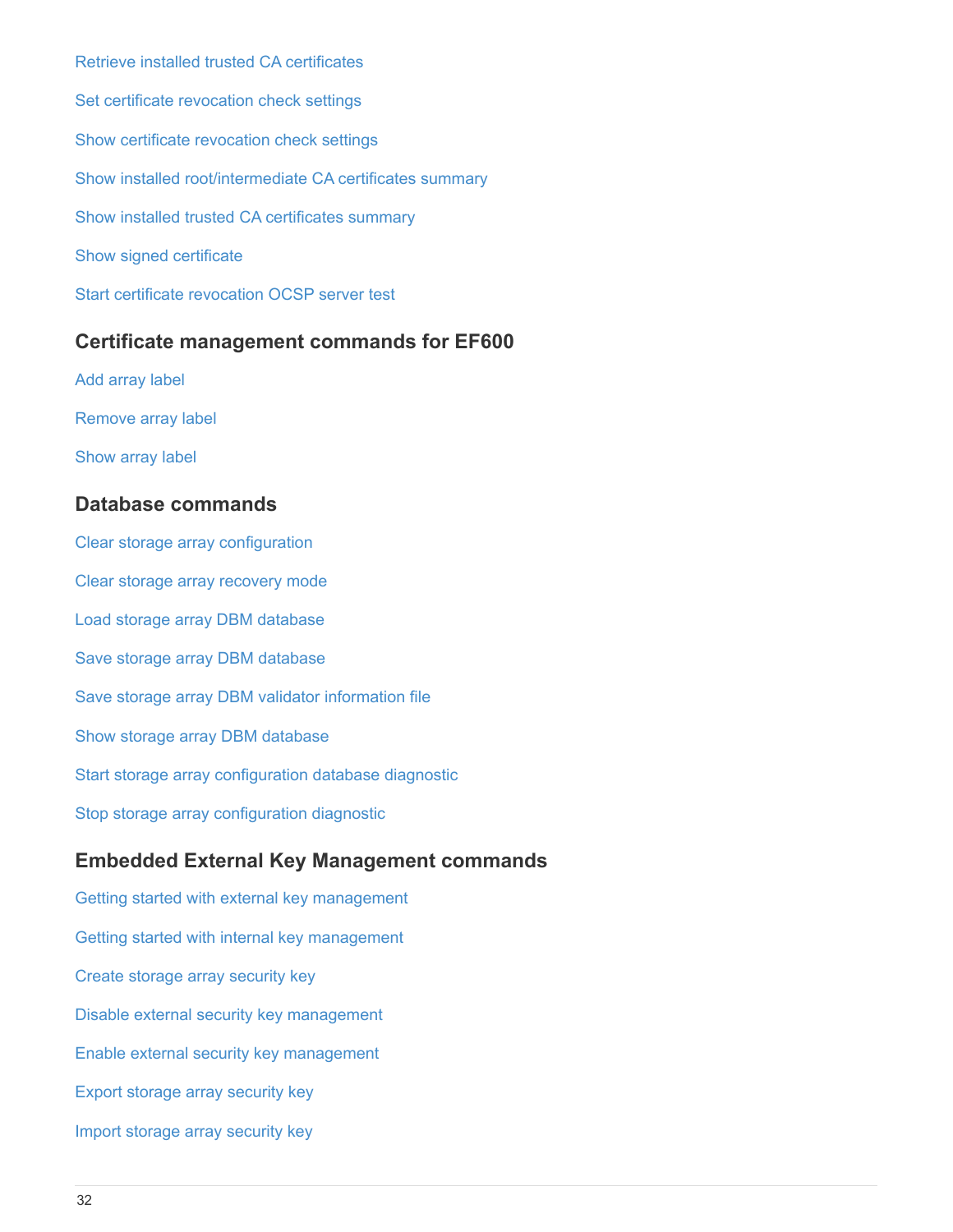[Set FIPS drive security identifier](https://docs.netapp.com/us-en/e-series-cli/commands-a-z/set-storagearray-externalkeymanagement.html) [Set external key management settings](https://docs.netapp.com/us-en/e-series-cli/commands-a-z/set-storagearray-externalkeymanagement.html) [Set storage array security key](https://docs.netapp.com/us-en/e-series-cli/commands-a-z/set-storagearray-externalkeymanagement.html) [Start FDE secure drive erase](https://docs.netapp.com/us-en/e-series-cli/commands-a-z/start-secureerase-drive.html) [Test external key management communication](https://docs.netapp.com/us-en/e-series-cli/commands-a-z/start-storagearray-externalkeymanagement-test.html) [Validate storage array security key](https://docs.netapp.com/us-en/e-series-cli/commands-a-z/validate-storagearray-securitykey.html)

### **External Key Management commands related to certificates**

[Retrieve installed key management CSR request](https://docs.netapp.com/us-en/e-series-cli/commands-a-z/save-storagearray-keymanagementclientcsr.html) [Install storage array external key management certificate](https://docs.netapp.com/us-en/e-series-cli/commands-a-z/download-storagearray-keymanagementcertificate.html) [Remove installed external key management certificate](https://docs.netapp.com/us-en/e-series-cli/commands-a-z/delete-storagearray-keymanagementcertificate.html) [Retrieve installed external key management certificate](https://docs.netapp.com/us-en/e-series-cli/commands-a-z/save-storagearray-keymanagementcertificate.html)

# <span id="page-34-0"></span>**Storage monitor personnel commands**

[Display storage array user session](https://docs.netapp.com/us-en/e-series-cli/commands-a-z/show-storagearray-usersession.html) [Save storage array login banner](https://docs.netapp.com/us-en/e-series-cli/commands-a-z/save-storagearray-loginbanner.html) [Set session](https://docs.netapp.com/us-en/e-series-cli/commands-a-z/set-session-erroraction.html) [Set storage array local user password or SYMbol password](https://docs.netapp.com/us-en/e-series-cli/commands-a-z/set-storagearray-localusername.html) [Show asynchronous mirror group synchronization progress](https://docs.netapp.com/us-en/e-series-cli/commands-a-z/show-asyncmirrorgroup-synchronizationprogress.html) [Show asynchronous mirror groups](https://docs.netapp.com/us-en/e-series-cli/commands-a-z/show-asyncmirrorgroup-summary.html) [Show AutoSupport configuration \(for E2800 or E5700 storage arrays\)](https://docs.netapp.com/us-en/e-series-cli/commands-a-z/show-storagearray-autosupport.html) [Show consistency group](https://docs.netapp.com/us-en/e-series-cli/commands-a-z/show-consistencygroup.html) [Show consistency group snapshot image](https://docs.netapp.com/us-en/e-series-cli/commands-a-z/show-cgsnapimage.html) [Show controller](https://docs.netapp.com/us-en/e-series-cli/commands-a-z/show-controller.html) [Show controller NVSRAM](https://docs.netapp.com/us-en/e-series-cli/commands-a-z/show-controller-nvsram.html) [Show current iSCSI sessions](https://docs.netapp.com/us-en/e-series-cli/commands-a-z/show-iscsisessions.html) [Show disk pool](https://docs.netapp.com/us-en/e-series-cli/commands-a-z/show-diskpool.html) [Show drive](https://docs.netapp.com/us-en/e-series-cli/commands-a-z/show-alldrives.html) [Show drive channel statistics](https://docs.netapp.com/us-en/e-series-cli/commands-a-z/show-drivechannel-stats.html) [Show drive download progress](https://docs.netapp.com/us-en/e-series-cli/commands-a-z/show-alldrives-downloadprogress.html)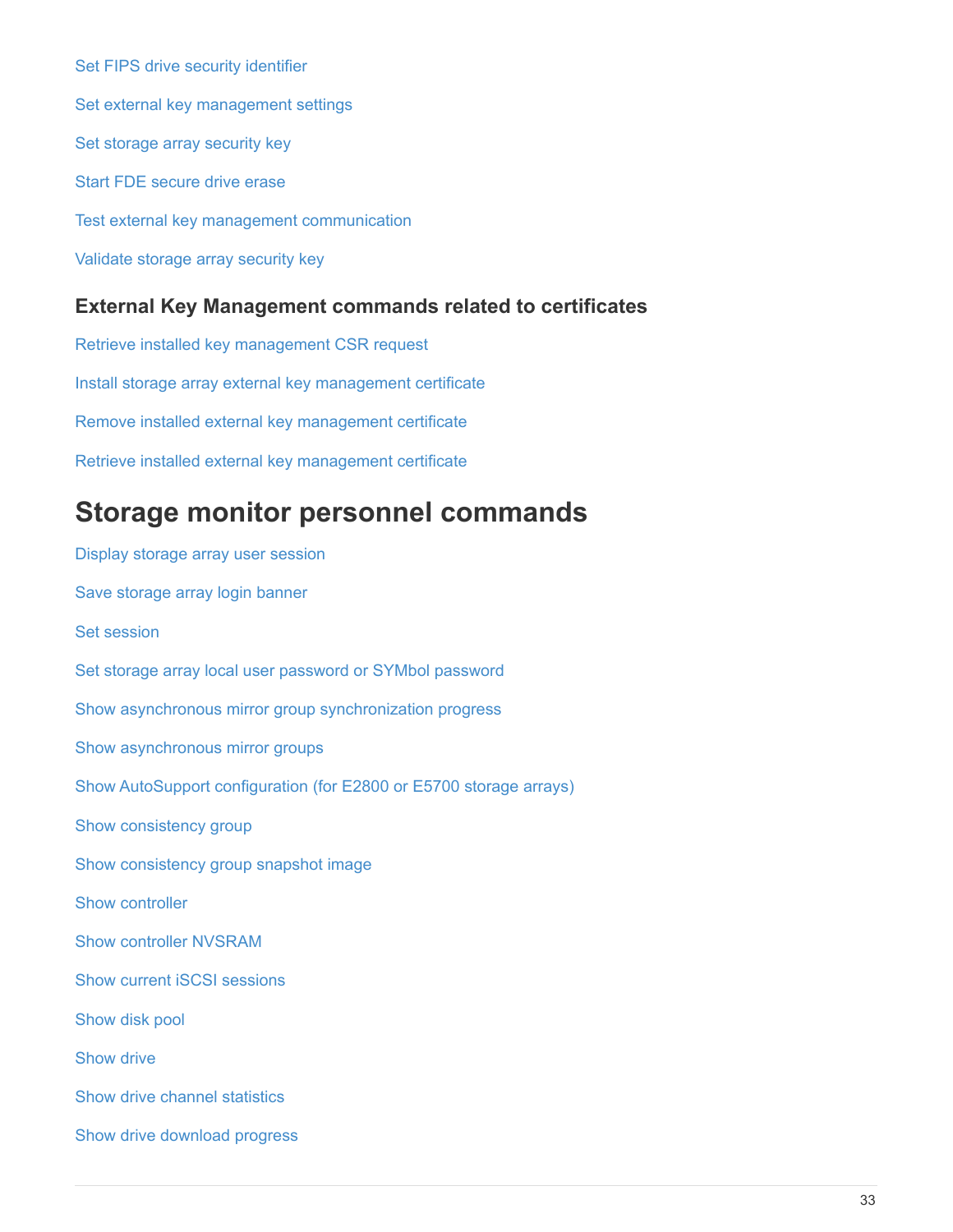[Show drive performance statistics](https://docs.netapp.com/us-en/e-series-cli/commands-a-z/show-alldrives-performancestats.html) [Show email alert configuration](https://docs.netapp.com/us-en/e-series-cli/commands-a-z/show-emailalert-summary.html) [Show host ports](https://docs.netapp.com/us-en/e-series-cli/commands-a-z/show-allhostports.html) [Show replaceable drives](https://docs.netapp.com/us-en/e-series-cli/commands-a-z/show-replaceabledrives.html) [Show snapshot group](https://docs.netapp.com/us-en/e-series-cli/commands-a-z/show-snapgroup.html) [Show snapshot image](https://docs.netapp.com/us-en/e-series-cli/commands-a-z/show-snapimage.html) [Show snapshot volumes](https://docs.netapp.com/us-en/e-series-cli/commands-a-z/show-snapvolume.html) [Show SNMP communities](https://docs.netapp.com/us-en/e-series-cli/commands-a-z/show-allsnmpcommunities.html) [Show SNMP MIB II system group variables](https://docs.netapp.com/us-en/e-series-cli/commands-a-z/show-snmpsystemvariables.html) [Show SSD cache](https://docs.netapp.com/us-en/e-series-cli/commands-a-z/show-ssd-cache.html) [Show SSD cache statistics](https://docs.netapp.com/us-en/e-series-cli/commands-a-z/show-ssd-cache-statistics.html) [Show storage array](https://docs.netapp.com/us-en/e-series-cli/commands-a-z/show-storagearray.html) [Show storage array auto configuration](https://docs.netapp.com/us-en/e-series-cli/commands-a-z/show-storagearray-autoconfiguration.html) [Show storage array controller health image](https://docs.netapp.com/us-en/e-series-cli/commands-a-z/show-storagearray-controllerhealthimage.html) [Show storage array DBM database](https://docs.netapp.com/us-en/e-series-cli/commands-a-z/show-storagearray-dbmdatabase.html) [Show storage array host connectivity reporting](https://docs.netapp.com/us-en/e-series-cli/commands-a-z/show-storagearray-hostconnectivityreporting.html) [Show storage array host topology](https://docs.netapp.com/us-en/e-series-cli/commands-a-z/show-storagearray-hosttopology.html) [Show storage array LUN mappings](https://docs.netapp.com/us-en/e-series-cli/commands-a-z/show-storagearray-lunmappings.html) [Show storage array negotiation defaults](https://docs.netapp.com/us-en/e-series-cli/commands-a-z/show-storagearray-iscsinegotiationdefaults.html) [Show storage array ODX setting](https://docs.netapp.com/us-en/e-series-cli/commands-a-z/show-storagearray-odxsetting.html) [Show storage array power information](https://docs.netapp.com/us-en/e-series-cli/commands-a-z/show-storagearray-powerinfo.html) [Show storage array unconfigured iSCSI initiators](https://docs.netapp.com/us-en/e-series-cli/commands-a-z/show-storagearray-unconfigurediscsiinitiators.html) [Show storage array unreadable sectors](https://docs.netapp.com/us-en/e-series-cli/commands-a-z/show-storagearray-unreadablesectors.html) [Show string](https://docs.netapp.com/us-en/e-series-cli/commands-a-z/show-textstring.html) [Show synchronous mirroring volume candidates](https://docs.netapp.com/us-en/e-series-cli/commands-a-z/show-syncmirror-candidates.html) [Show synchronous mirroring volume synchronization progress](https://docs.netapp.com/us-en/e-series-cli/commands-a-z/show-syncmirror-synchronizationprogress.html) [Show syslog configuration](https://docs.netapp.com/us-en/e-series-cli/commands-a-z/show-syslog-summary.html) [Show thin volume](https://docs.netapp.com/us-en/e-series-cli/commands-a-z/show-volume.html)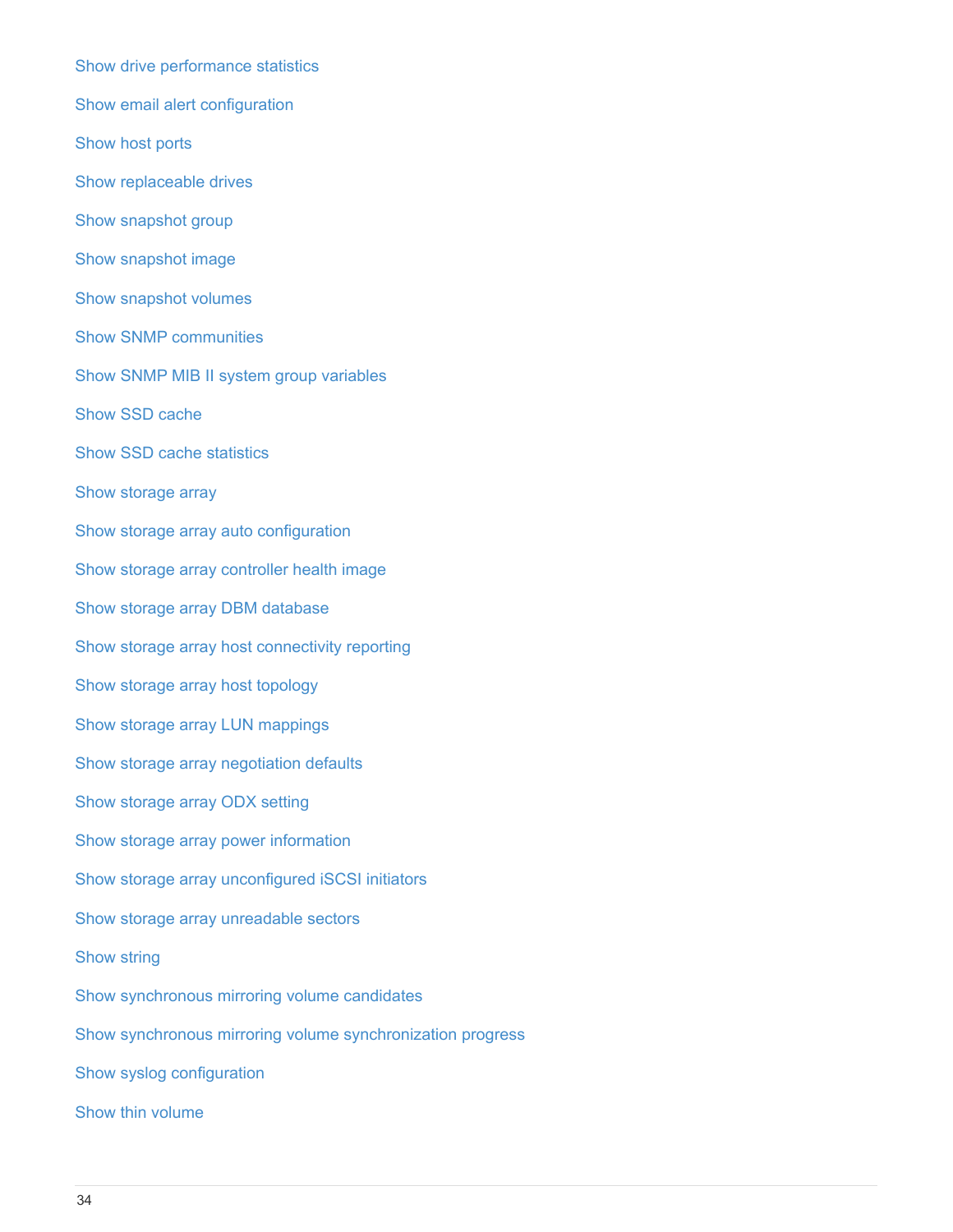[Show unconfigured initiators](https://docs.netapp.com/us-en/e-series-cli/commands-a-z/show-storagearray-unconfiguredinitiators.html) [Show volume](https://docs.netapp.com/us-en/e-series-cli/commands-a-z/show-volume-summary.html) [Show volume action progress](https://docs.netapp.com/us-en/e-series-cli/commands-a-z/show-volume-actionprogress.html) [Show volume copy](https://docs.netapp.com/us-en/e-series-cli/commands-a-z/show-volumecopy.html) [Show volume copy source candidates](https://docs.netapp.com/us-en/e-series-cli/commands-a-z/show-volumecopy-sourcecandidates.html) [Show volume copy target candidates](https://docs.netapp.com/us-en/e-series-cli/commands-a-z/show-volumecopy-source-targetcandidates.html) [Show volume group](https://docs.netapp.com/us-en/e-series-cli/commands-a-z/show-volumegroup.html) [Show volume group export dependencies](https://docs.netapp.com/us-en/e-series-cli/commands-a-z/show-volumegroup-exportdependencies.html) [Show volume group import dependencies](https://docs.netapp.com/us-en/e-series-cli/commands-a-z/show-volumegroup-importdependencies.html) [Show volume performance statistics](https://docs.netapp.com/us-en/e-series-cli/commands-a-z/show-volume-performancestats.html) [Show volume reservations](https://docs.netapp.com/us-en/e-series-cli/commands-a-z/show-volume-reservations.html)

# <span id="page-36-0"></span>**Volume configuration commands**

# **Disk pool commands**

[Create disk pool](https://docs.netapp.com/us-en/e-series-cli/commands-a-z/create-diskpool.html) [Delete disk pool](https://docs.netapp.com/us-en/e-series-cli/commands-a-z/delete-diskpool.html) [Enable disk pool security](https://docs.netapp.com/us-en/e-series-cli/commands-a-z/enable-diskpool-security.html) [Reduce disk pool capacity](https://docs.netapp.com/us-en/e-series-cli/commands-a-z/reduce-disk-pool-capacity.html) [Set disk pool](https://docs.netapp.com/us-en/e-series-cli/commands-a-z/set-disk-pool.html) [Set disk pool \(modify disk pool\)](https://docs.netapp.com/us-en/e-series-cli/commands-a-z/set-disk-pool-modify-disk-pool.html) [Show disk pool](https://docs.netapp.com/us-en/e-series-cli/commands-a-z/show-diskpool.html) [Start Disk Pool Full Provisioning](https://docs.netapp.com/us-en/e-series-cli/commands-a-z/start-diskpool-fullprovisioning.html) [Start disk pool locate](https://docs.netapp.com/us-en/e-series-cli/commands-a-z/start-diskpool-locate.html) [Stop disk pool locate](https://docs.netapp.com/us-en/e-series-cli/commands-a-z/stop-diskpool-locate.html)

# **Host topology commands**

[Create host](https://docs.netapp.com/us-en/e-series-cli/commands-a-z/create-host.html)

[Create host group](https://docs.netapp.com/us-en/e-series-cli/commands-a-z/create-hostgroup.html)

[Create host port](https://docs.netapp.com/us-en/e-series-cli/commands-a-z/create-hostport.html)

[Delete host](https://docs.netapp.com/us-en/e-series-cli/commands-a-z/delete-host.html)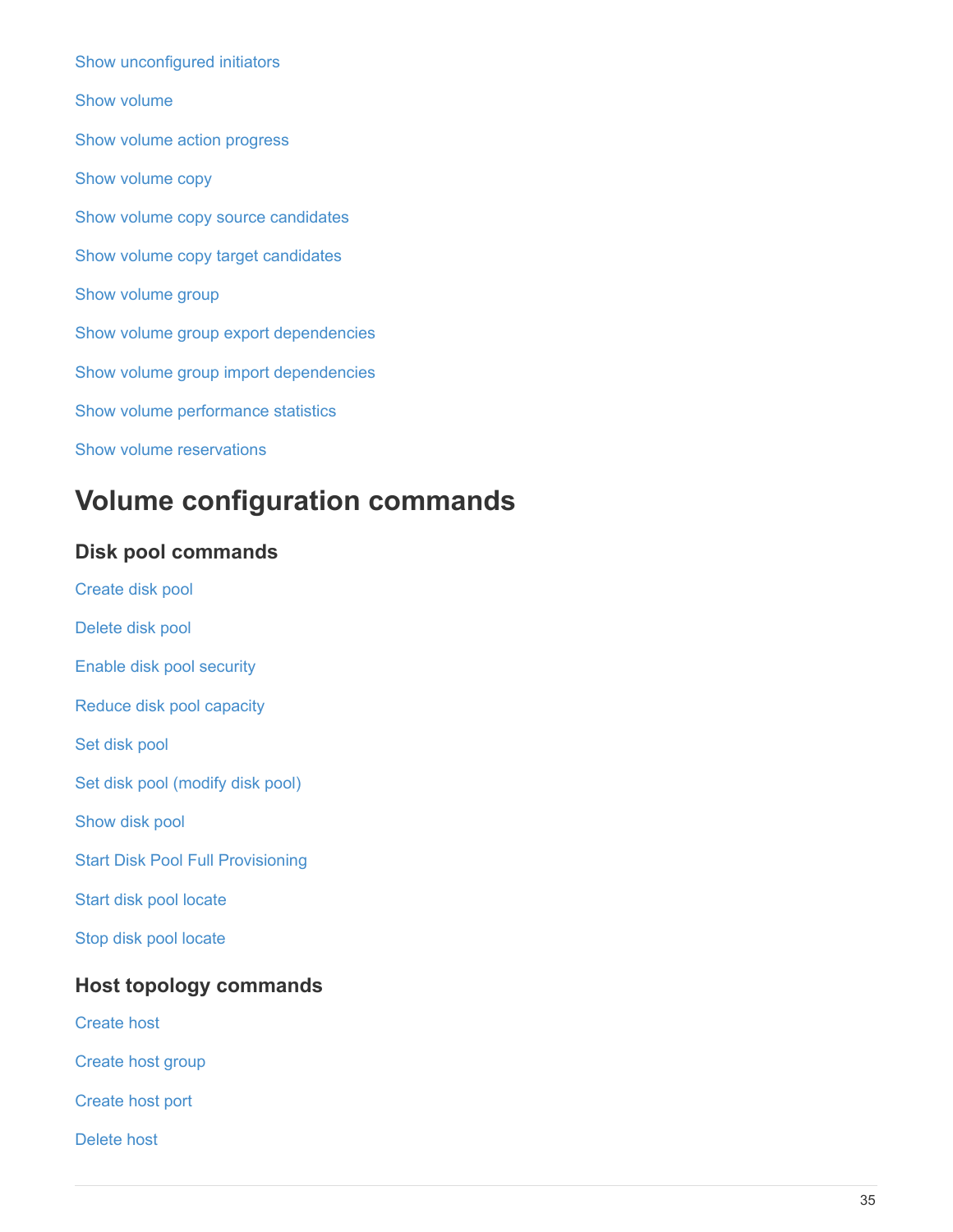[Delete host group](https://docs.netapp.com/us-en/e-series-cli/commands-a-z/delete-hostgroup.html) [Delete host port](https://docs.netapp.com/us-en/e-series-cli/commands-a-z/delete-hostport.html) [Set host](https://docs.netapp.com/us-en/e-series-cli/commands-a-z/set-host.html) [Set host channel](https://docs.netapp.com/us-en/e-series-cli/commands-a-z/set-hostchannel.html) [Set host group](https://docs.netapp.com/us-en/e-series-cli/commands-a-z/set-hostgroup.html) [Set host port](https://docs.netapp.com/us-en/e-series-cli/commands-a-z/set-hostport.html) [Show host ports](https://docs.netapp.com/us-en/e-series-cli/commands-a-z/show-allhostports.html) [Show storage array host topology](https://docs.netapp.com/us-en/e-series-cli/commands-a-z/show-storagearray-hosttopology.html)

### **Internet storage name service (iSNS) commands**

[Set storage array](https://docs.netapp.com/us-en/e-series-cli/commands-a-z/set-storagearray.html) [Set storage array iSNS registration](https://docs.netapp.com/us-en/e-series-cli/commands-a-z/set-storagearray-isnsregistration.html) [Set storage array iSNS server IPv4 address](https://docs.netapp.com/us-en/e-series-cli/commands-a-z/set-storagearray-isnsipv4configurationmethod.html) [Set storage array iSNS server IPv6 address](https://docs.netapp.com/us-en/e-series-cli/commands-a-z/set-storagearray-isnsipv6address.html) [Set storage array iSNS server listening port](https://docs.netapp.com/us-en/e-series-cli/commands-a-z/set-storagearray-isnslisteningport.html) [Set storage array iSNS server refresh](https://docs.netapp.com/us-en/e-series-cli/commands-a-z/set-storagearray-isnsserverrefresh.html) [Start storage array iSNS server refresh](https://docs.netapp.com/us-en/e-series-cli/commands-a-z/start-storagearray-isnsserverrefresh.html)

# **ISCSI extension for RDMA (iSER) commands**

[Reset storage array iSER baseline](https://docs.netapp.com/us-en/e-series-cli/commands-a-z/reset-storagearray-iserstatsbaseline.html) [Save storage array iSER statistics](https://docs.netapp.com/us-en/e-series-cli/commands-a-z/save-storagearray-iserstatistics.html) [Set iSER target](https://docs.netapp.com/us-en/e-series-cli/commands-a-z/set-isertarget.html)

#### **ISCSI commands**

[Create iSCSI initiator](https://docs.netapp.com/us-en/e-series-cli/commands-a-z/create-iscsiinitiator.html)

[Delete iSCSI initiator](https://docs.netapp.com/us-en/e-series-cli/commands-a-z/delete-iscsiinitiator.html)

[Diagnose controller iSCSI host cable](https://docs.netapp.com/us-en/e-series-cli/commands-a-z/diagnose-controller-iscsihostport.html)

[Reset storage array iSCSI baseline](https://docs.netapp.com/us-en/e-series-cli/commands-a-z/reset-storagearray-iscsistatsbaseline.html)

[Save storage array iSCSI statistics](https://docs.netapp.com/us-en/e-series-cli/commands-a-z/diagnose-controller-iscsihostport.html)

[Set iSCSI initiator](https://docs.netapp.com/us-en/e-series-cli/commands-a-z/set-iscsiinitiator.html)

[Set iSCSI target properties](https://docs.netapp.com/us-en/e-series-cli/commands-a-z/set-iscsitarget.html)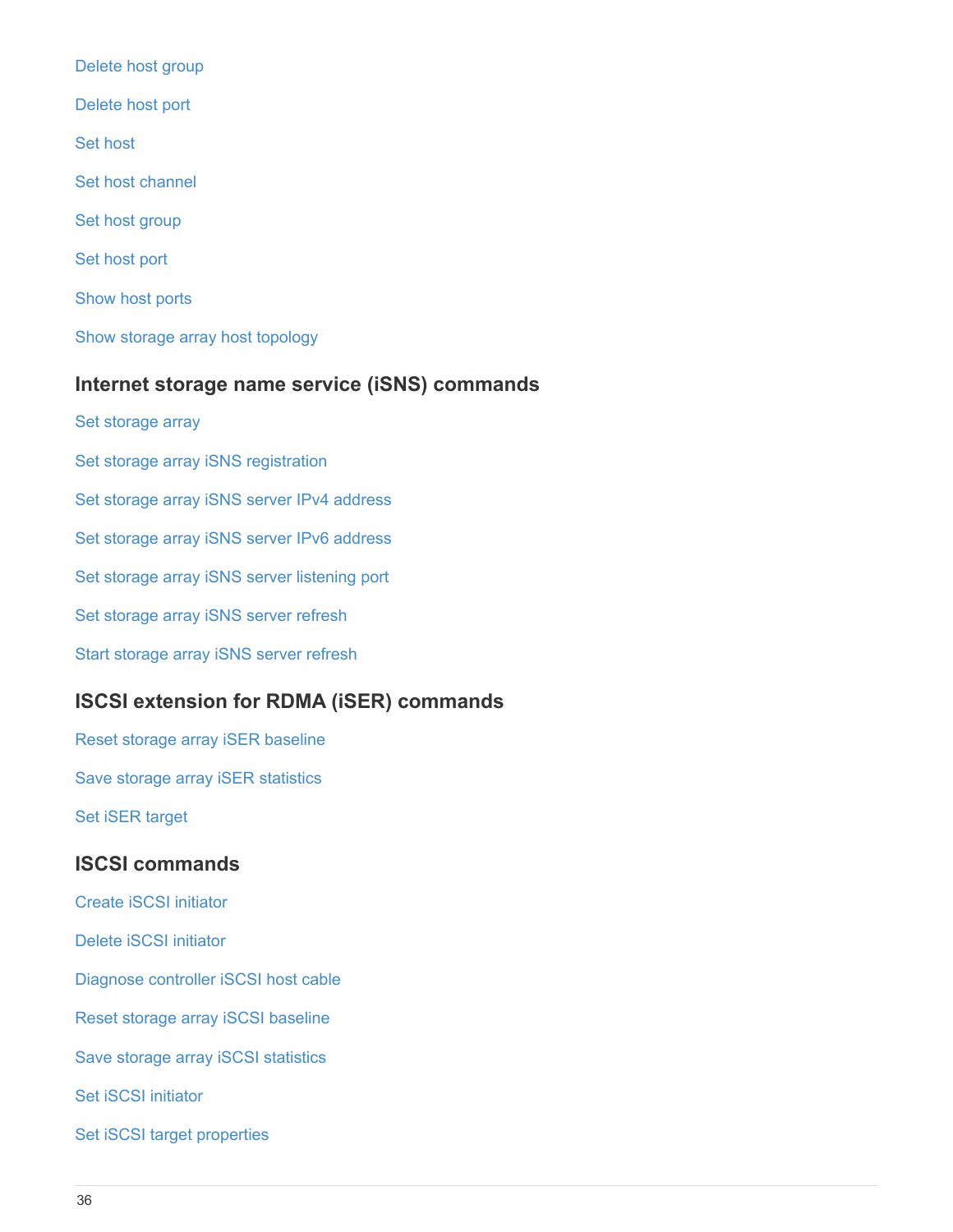[Show current iSCSI sessions](https://docs.netapp.com/us-en/e-series-cli/commands-a-z/show-iscsisessions.html) [Show storage array negotiation defaults](https://docs.netapp.com/us-en/e-series-cli/commands-a-z/show-storagearray-iscsinegotiationdefaults.html) [Show storage array unconfigured iSCSI initiators](https://docs.netapp.com/us-en/e-series-cli/commands-a-z/show-storagearray-unconfigurediscsiinitiators.html) [Start iSCSI DHCP refresh](https://docs.netapp.com/us-en/e-series-cli/commands-a-z/start-controller-iscsihostport-dhcprefresh.html) [Stop storage array iSCSI session](https://docs.netapp.com/us-en/e-series-cli/commands-a-z/stop-storagearray-iscsisession.html) **Volume commands** [Check volume parity](https://docs.netapp.com/us-en/e-series-cli/commands-a-z/check-volume-parity.html) [Create Volume Mapping](https://docs.netapp.com/us-en/e-series-cli/commands-a-z/create-mapping-volume.html) [Clear volume reservations](https://docs.netapp.com/us-en/e-series-cli/commands-a-z/clear-volume-reservations.html) [Clear volume unreadable sectors](https://docs.netapp.com/us-en/e-series-cli/commands-a-z/clear-volume-unreadablesectors.html) [Create RAID volume \(automatic drive select\)](https://docs.netapp.com/us-en/e-series-cli/commands-a-z/create-raid-volume-automatic-drive-select.html)

[Create RAID volume \(free extent based select\)](https://docs.netapp.com/us-en/e-series-cli/commands-a-z/create-raid-volume-free-extent-based-select.html)

[Create RAID volume \(manual drive select\)](https://docs.netapp.com/us-en/e-series-cli/commands-a-z/create-raid-volume-manual-drive-select.html)

[Create volume in disk pool](https://docs.netapp.com/us-en/e-series-cli/commands-a-z/create-volume-diskpool.html)

[Delete volume](https://docs.netapp.com/us-en/e-series-cli/commands-a-z/delete-volume.html)

[Delete volume from disk pool](https://docs.netapp.com/us-en/e-series-cli/commands-a-z/delete-volume-from-disk-pool.html)

[Increase capacity of volume in disk pool or volume group…](https://docs.netapp.com/us-en/e-series-cli/commands-a-z/start-increasevolumecapacity-volume.html)

[Initialize thin volume](https://docs.netapp.com/us-en/e-series-cli/commands-a-z/start-volume-initialize.html)

[Recover RAID volume](https://docs.netapp.com/us-en/e-series-cli/commands-a-z/recover-volume.html)

[Remove volume LUN mapping](https://docs.netapp.com/us-en/e-series-cli/commands-a-z/remove-lunmapping.html)

[Repair volume parity](https://docs.netapp.com/us-en/e-series-cli/commands-a-z/repair-volume-parity.html)

[Repair Data Parity](https://docs.netapp.com/us-en/e-series-cli/commands-a-z/repair-data-parity.html)

[Set thin volume attributes](https://docs.netapp.com/us-en/e-series-cli/commands-a-z/set-thin-volume-attributes.html)

[Set volume attributes for a volume in a disk pool…](https://docs.netapp.com/us-en/e-series-cli/commands-a-z/set-volumes.html)

[Set volume attributes for a volume in a volume group…](https://docs.netapp.com/us-en/e-series-cli/commands-a-z/set-volume-group-attributes-for-volume-in-a-volume-group.html)

[Set volume mapping](https://docs.netapp.com/us-en/e-series-cli/commands-a-z/set-volume-logicalunitnumber.html)

[Show thin volume](https://docs.netapp.com/us-en/e-series-cli/commands-a-z/show-volume.html)

[Show volume](https://docs.netapp.com/us-en/e-series-cli/commands-a-z/show-volume-summary.html)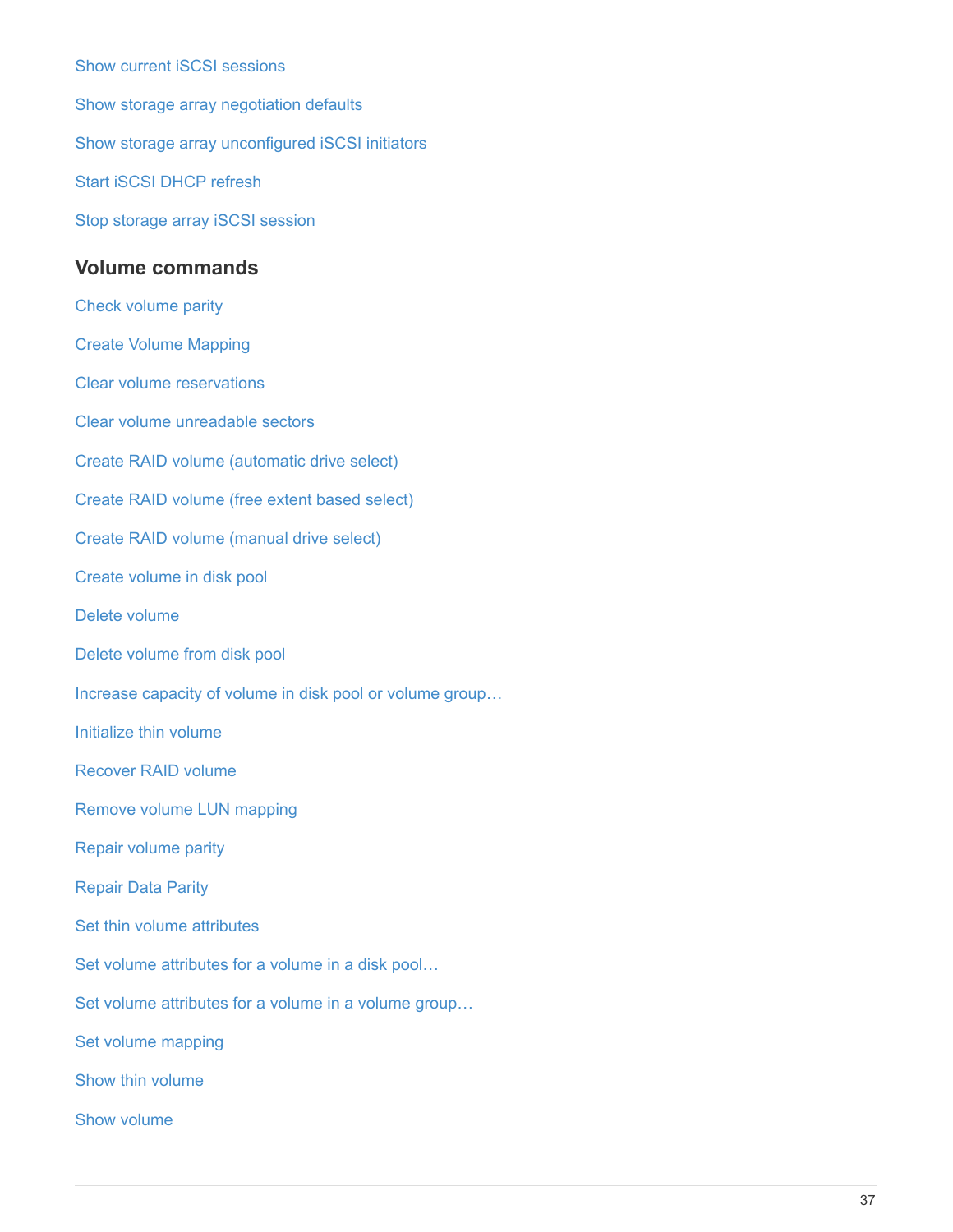[Show volume action progress](https://docs.netapp.com/us-en/e-series-cli/commands-a-z/show-volume-actionprogress.html) [Show volume performance statistics](https://docs.netapp.com/us-en/e-series-cli/commands-a-z/show-volume-performancestats.html) [Show volume reservations](https://docs.netapp.com/us-en/e-series-cli/commands-a-z/show-volume-reservations.html) [Start volume initialization](https://docs.netapp.com/us-en/e-series-cli/commands-a-z/start-volume-initialization.html)

# **Volume group commands**

- [Create volume group](https://docs.netapp.com/us-en/e-series-cli/commands-a-z/create-volumegroup.html)
- [Delete volume group](https://docs.netapp.com/us-en/e-series-cli/commands-a-z/delete-volumegroup.html)
- [Enable volume group security](https://docs.netapp.com/us-en/e-series-cli/commands-a-z/enable-volumegroup-security.html)
- [Revive volume group](https://docs.netapp.com/us-en/e-series-cli/commands-a-z/revive-volumegroup.html)
- [Set volume group](https://docs.netapp.com/us-en/e-series-cli/commands-a-z/set-volumegroup.html)
- [Set volume group forced state](https://docs.netapp.com/us-en/e-series-cli/commands-a-z/set-volumegroup-forcedstate.html)
- [Show volume group](https://docs.netapp.com/us-en/e-series-cli/commands-a-z/show-volumegroup.html)
- [Show volume group export dependencies](https://docs.netapp.com/us-en/e-series-cli/commands-a-z/show-volumegroup-exportdependencies.html)
- [Show volume group import dependencies](https://docs.netapp.com/us-en/e-series-cli/commands-a-z/show-volumegroup-importdependencies.html)
- [Start volume group defragment](https://docs.netapp.com/us-en/e-series-cli/commands-a-z/start-volumegroup-defragment.html)
- [Start volume group export](https://docs.netapp.com/us-en/e-series-cli/commands-a-z/start-volumegroup-export.html)
- [Start Volume Group Full Provisioning](https://docs.netapp.com/us-en/e-series-cli/commands-a-z/start-volumegroup-fullprovisioning.html)
- [Learn about volume group migration \(CLI only\)](https://docs.netapp.com/us-en/e-series-cli/get-started/learn-about-volume-group-migration.html)
- [Start volume group import](https://docs.netapp.com/us-en/e-series-cli/commands-a-z/start-volumegroup-import.html)
- [Start volume group locate](https://docs.netapp.com/us-en/e-series-cli/commands-a-z/start-volumegroup-locate.html)
- [Stop volume group locate](https://docs.netapp.com/us-en/e-series-cli/commands-a-z/stop-volumegroup-locate.html)